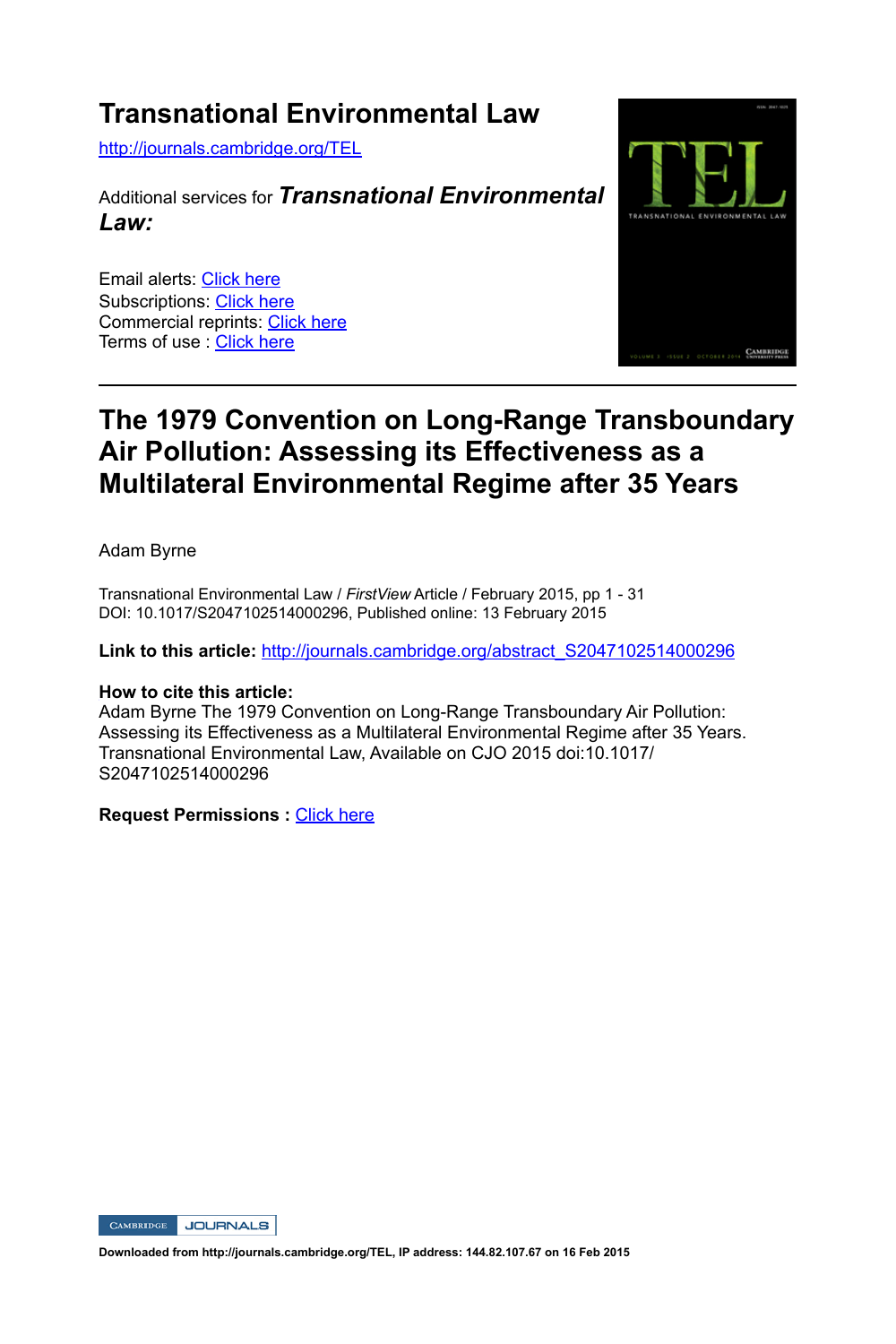Transnational Environmental Law, Page 1 of 31 © 2015 Cambridge University Press. This is an Open Access article, distributed under the terms of the Creative Commons Attribution licence (http://creativecommons.org/licenses/by/3.0/), which permits unrestricted re-use, distribution, and reproduction in any medium, provided the original work is properly cited. doi:10.1017/S2047102514000296

# **ARTICLE**

# The 1979 Convention on Long-Range Transboundary Air Pollution: Assessing its Effectiveness as a Multilateral Environmental Regime after 35 Years

Adam Byrne\*

#### Abstract

There is no definitive approach to assessing the effectiveness of international environmental regimes. In order to explore the regime established by the 1979 Geneva Convention on Long-Range Transboundary Air Pollution this article broadly integrates the approach to effectiveness taken by Peter H. Sand in The Effectiveness of International Environmental Agreements, and Daniel Bodansky in The Art and Craft of International Environmental Law. The article finds that compliance, institutional, and normative effectiveness can be evaluated relatively confidently. An effectiveness assessment of the long-range transboundary air pollution (LRTAP) regime indicates that, on the whole, it has helped states to reach agreement on contentious issues and achieve results in air pollution reduction. However, it faces significant challenges with regard to participation, implementation procedures, empowerment of domestic stakeholders, and funding. The article provides an in-depth and up-to-date look at the LRTAP regime, including the most recent amendments and its relationship with European Union and international law.

Keywords: Long-range transboundary air pollution, Effectiveness, Compliance, Implementation, Participation, European Union

# 1. introduction

November 2014 marked the 35<sup>th</sup> anniversary of the adoption of the 1979 Convention on Long-Range Transboundary Air Pollution (CLRTAP),<sup>1</sup> negotiated under the auspices of the United Nations Economic Commission for Europe (UNECE). This major regional

Department of Geography, University College London (United Kingdom). Email: a.byrne@ucl.ac.uk. I am grateful to Philippe Cullet, Mark Maslin, and TEL's three anonymous reviewers, whose thoughtful comments greatly improved this article, and for the funding support provided by the Economic and Social Research Council and the Natural Environment Research Council (UK).

<sup>1</sup> Geneva (Switzerland), 13 Nov. 1979, in force 16 Mar. 1983, available at: http://www.unece.org/env/ lrtap/lrtap\_h1.html.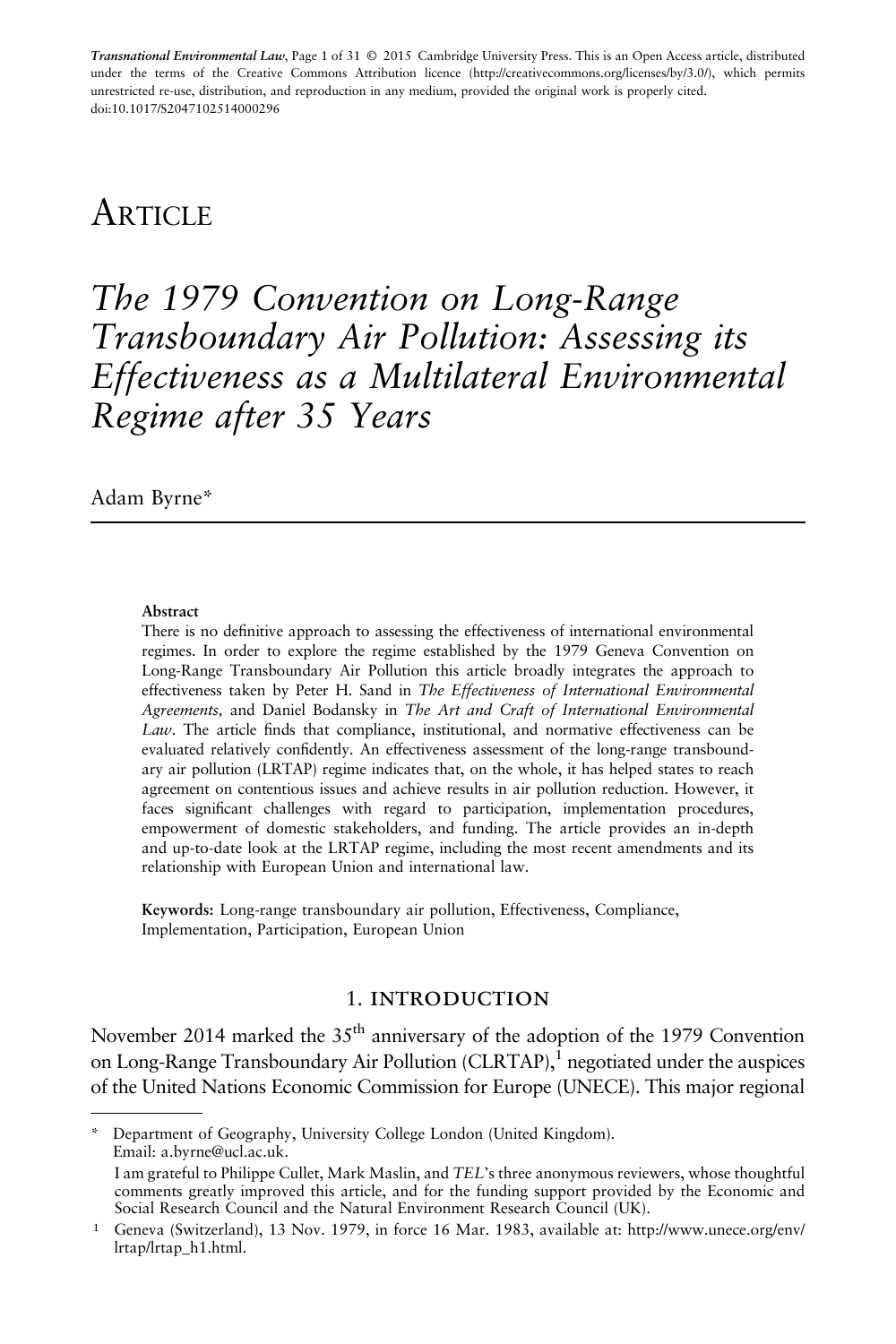multilateral environmental agreement (MEA), with its eight Protocols, has evolved into a notable environmental regime.<sup>2</sup> The long-range transboundary air pollution (LRTAP) regime attempts to address a number of environmental and health problems caused by industrialization, agricultural modernization, and fossil fuel consumption.<sup>3</sup> This includes the effects of acidification, photochemical smog, ground-level ozone, eutrophication, fine particulate matter ( $PM<sub>2</sub>$ <sub>5</sub>, particularly black carbon, a shortlived climate forcer), and contamination by toxic chemicals.

Scholarly opinions on the effectiveness of the LRTAP regime have varied.<sup>4</sup> This article has three major objectives: to give an overview of the regime, to assess its effectiveness from the standpoint of current thinking in international environmental law, and to think critically about how the effectiveness of regimes is assessed. The current effectiveness discourse is based on interconnected yet separate groupings: legal, normative, problemsolving, institutional, political, and economic effectiveness.<sup>5</sup> Given this fragmentation, it has been argued that the positivist approach to effectiveness is the most suitable, with normative considerations less relevant, and approaches based on quantitative methods suffering from reductionism.<sup>6</sup> Two decades ago, Sand's criteria for effectiveness focused

<sup>&</sup>lt;sup>2</sup> Regime is understood as the 'norms, rules, and procedures agreed to in order to regulate an issue-area', as per E.B. Haas, 'Why Collaborate?: Issue-Linkage and International Regimes Source' (1980) 32(3) World Politics, pp. 357–405, at 358.

<sup>&</sup>lt;sup>3</sup> The CLRTAP defines air pollution as 'the introduction by man, directly or indirectly, of substances or energy into the air resulting in deleterious effects of such a nature as to endanger human health, harm living resources and ecosystems and material property and impair or interfere with amenities and other legitimate uses of the environment'. LRTAP is 'air pollution whose physical origin is situated wholly or in part within the area under the national jurisdiction of one State and which has adverse effects in the area under the jurisdiction of another State at such a distance that it is not generally possible to distinguish the contribution of individual emission sources or groups of sources': Art. 1(a) and (b) CLRTAP.

M.A. Levy, 'International Co-operation to Combat Acid Rain', in H.O. Bergesen & G. Parmann (eds), Green Globe Yearbook of International Co-operation on Environment and Development 1995 (Oxford University Press, 1995), pp. 59–68, at 64; D. Munton et al., 'Acid Rain in Europe and North America', in O.R. Young (ed.), The Effectiveness of International Environmental Regimes: Causal Connections and Behavioral Mechanisms (The MIT Press, 1999), pp. 155–248, at 235; J. Wettestad, Designing Effective Environmental Regimes: The Key Conditions (Edward Elgar, 1999), at p. 95; J. Wettestad, 'The Convention on Long-Range Transboundary Air Pollution (CLRTAP)', in E.M. Miles et al. (eds), Environmental Regime Effectiveness: Confronting Theory with Evidence (The MIT Press, 2002), pp. 197–222, at 197; P.W. Birnie, A. Boyle & C. Redgwell, International Law and the Environment (Oxford University Press, 2009), at p. 344; P.N. Okowa, 'The Legal Framework for the Protection of the Environment Against Transboundary Air Pollution: A Reflection on Customary and Treaty Law', in H. Post (ed.), The Protection of Ambient Air in International and European Law (Eleven International, 2009), pp. 53–71, at 71; J. Wettestad, 'The Improving Effectiveness of CLRTAP: Due to Clever Design?', in R. Lidskog & G. Sundqvist (eds), Governing the Air: The Dynamics of Science, Policy, and Citizen Interaction (The MIT Press, 2011), pp. 39–60, at 49; P. Sands & J. Peel, Principles of International Environmental Law, 3<sup>rd</sup> edn (Cambridge University Press, 2012), at pp. 246-7.

<sup>5</sup> O.R. Young & M.A. Levy, 'The Effectiveness of International Environmental Regimes', in Young (ed.), ibid., pp. 1–32; see also M.A. Mehling, 'Betwixt Scylla and Charybdis: The Concept of Effectiveness in International Environmental Law' (2002) 13 Finnish Yearbook of International Law, pp. 129–82; C. McGrath, Does Environmental Law Really Work? How to Evaluate the Effectiveness of an Environmental Legal System (Lambert Academic, 2010).

<sup>6</sup> See W.B. Chambers, 'Towards an Improved Understanding of Legal Effectiveness of International Environmental Treaties' (2003–04) 16 Georgetown International Environmental Law Review, pp. 501–32, at 518. For empirical and quantitative approaches see Miles et al. (eds), n. 4 above; and H. Breitmeier, A. Underdal & O. Young, 'The Effectiveness of International Environmental Regimes: Comparing and Contrasting Findings from Quantitative Research' (2011) 13 International Studies Review, pp. 579–605. For an exploration of the counterfactual scenario using the LRTAP regime as a case study, see C. Helm & D. Sprinz, 'Measuring the Effectiveness of International Environmental Regimes' (2000) 14(5) Journal of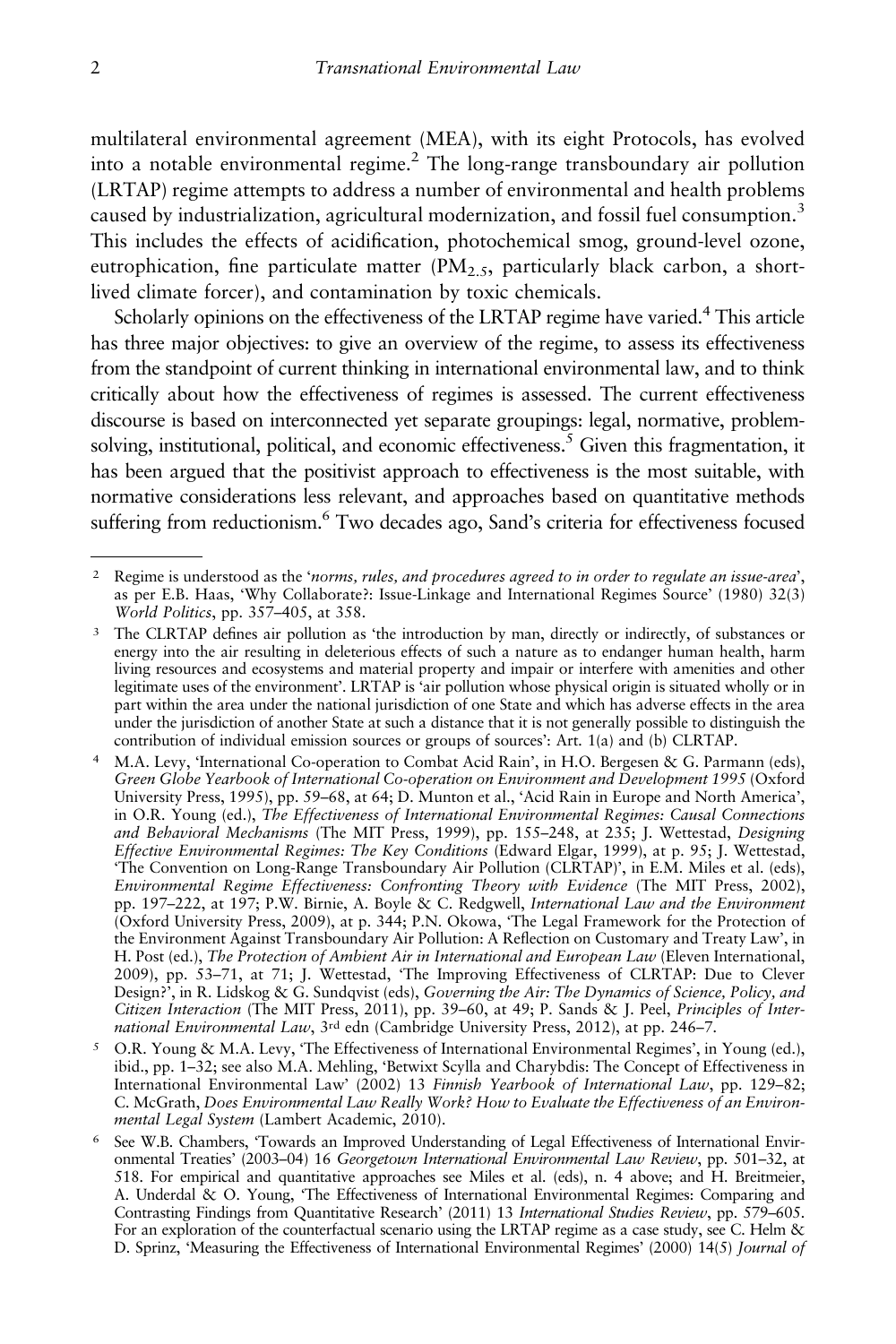on the treaty objectives and their achievement, the rules and processes concerning state participation, implementation, information sharing, the provisions for operation, review and adjustment, and codification programming (including both formal and informal instruments).<sup>7</sup> The conceptual approach has subsequently been broadened. Bodansky has identified four major determining factors of effectiveness: (i) the nature of the problem; (ii) the international political system; (iii) the characteristics of the countries involved; and (iv) the design of the regime. As Bodansky notes, there is a belief that regime design (the 'institutional and legal characteristics' of a regime) plays an important role in determining effectiveness.<sup>8</sup> Bodansky cautions, however, that in light of 'the extent that states trade off different design elements against one another, we cannot analyze these elements in isolation; we need to consider them as a whole'.<sup>9</sup> The current inability to resolve how the trade-offs should be made, with each problem having its own particular dynamics and the end product reflecting a necessary compromise, is suggestive to Bodansky of international environmental law being 'an art and a craft', rather than a panacea.10 The respective approaches of Sand and Bodansky overlap considerably. This article merges the two to analyze the effectiveness of the LRTAP regime and test the robustness of Sand's and Bodansky's criteria, focusing on three main areas.<sup>11</sup>

# Legal effectiveness

Legal effectiveness relates to compliance and to what is being complied with. High levels of compliance are indicative of behavioural change and, by association, effectiveness.<sup>12</sup> This approach can engage with ideas such as ambitiousness, treaty content, the environmental outcomes, and even the 'spirit' of the instrument.<sup>13</sup> Legally precise rules reduce ambiguity and highlight cases of non-compliance more easily, while the types of commitment (or regulatory framework) will exert a strong influence over whether the problem is resolved. Related to the issue of content, the legality of the instruments also

Conflict Resolution, pp. 630–52, at 644. This approach has been widely critiqued: see McGrath, n. 5 above, at pp. 45–54; G. Shaffer & T. Ginsburg, 'The Empirical Turn in International Legal Scholarship' (2012) 106(1) American Journal of International Law, pp. 1–46, at 11.

<sup>7</sup> P.H. Sand (ed.), The Effectiveness of International Environmental Agreements: A Survey of Existing Legal Instruments (Grotius, 1992), at pp. 4–7. This was part of the preparatory work for the United Nations 1992 Rio Conference on Environment and Development (UNCED), undertaken by the UNCED Secretariat at the request of Working Group III of the Preparatory Committee, and followed the evaluation criteria set out in Decision  $3/25$  ( $A/46/48$ , vol. II, Annex I and II), available at: http://www.un.org/ga/search/view\_doc.asp?symbol = A/46/48%28Vol.II%29%28SUPP%29.

<sup>8</sup> D. Bodansky, The Art and Craft of International Environmental Law (Harvard University Press, 2011), at pp. 262–4.

<sup>9</sup> Ibid., at p. 271. Here, Bodansky draws on S. Barrett, Environment and Statecraft: The Strategy of Environmental Treaty-Making (Oxford University Press, 2003); and K. Raustiala, 'Form and Substance in International Agreements' (2005) 99(3) American Journal of International Law, pp. 581–614.

<sup>10</sup> Bodansky, n. 8 above, at p. 271. See also O.R. Young, 'Effectiveness of International Environmental Regimes: Existing Knowledge, Cutting-edge Themes, and Research Strategies' (2011) 108(50) Proceedings of the National Academy of Sciences of the United States of America, pp. 19853–60, at 19857–8.

<sup>11</sup> Bodansky, n. 8 above, at pp. 264–5; and Sand, n. 7 above. This article uses the organizing labels of legal, institutional, and normative effectiveness in Young & Levy, n. 5 above.

<sup>12</sup> See Chambers, n. 6 above, at p. 504.

<sup>13</sup> E.B. Weiss, 'Understanding Compliance with International Environmental Agreements: The Baker's Dozen Myths' (1998–99) 32 University of Richmond Law Review, pp. 1555–89, at 1563. See also Chambers, n. 6 above.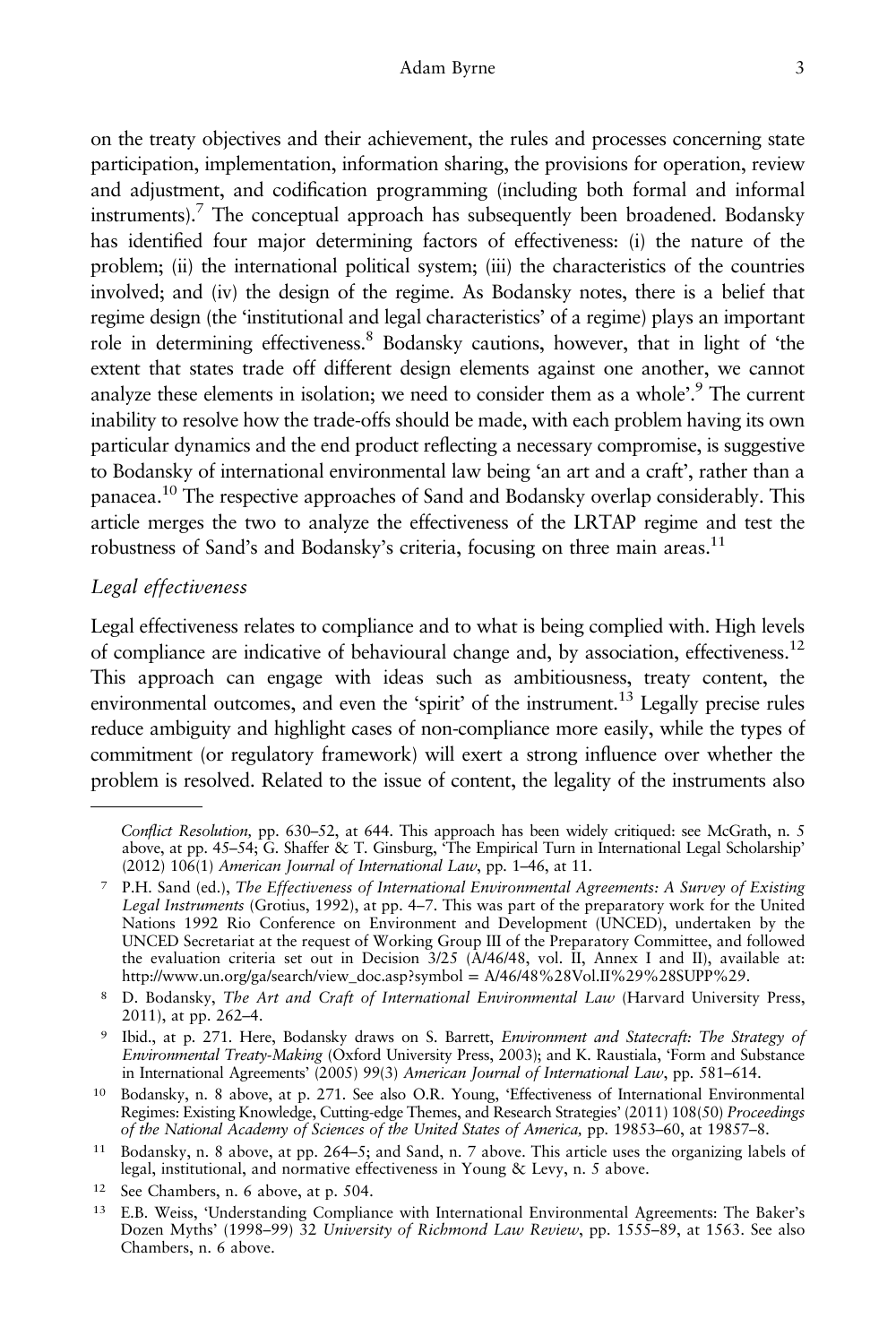contributes to effectiveness. Binding instruments are generally considered the most effective. However, soft law instruments have political and legal significance, allowing states to participate in times of uncertainty (lack of political agreement, for example), thereby increasing the potential for behavioural change.<sup>14</sup>

# Institutional effectiveness

Institutional effectiveness focuses on the ability of the regime to create a cooperative approach, which promotes and assists states in reaching compliance.<sup>15</sup> Lack of cooperation, and inadequate means to increase compliance through rules, procedures, and institutions for reporting, monitoring and review, dispute settlement, and noncompliance, will ultimately undermine effectiveness.16

# Normative effectiveness

The normative approach is an assessment of the regime's achievement in, or reflection of, normative principles such as justice, fairness and participation.17 Procedural justice is viewed as the basis for legitimacy, which should produce greater compliance.<sup>18</sup> Such an analysis can consider the legitimacy and fairness of the rules concerning participation and decision making, the participation of all the relevant states, the assignment of implementation responsibilities, the degree of burden sharing, and financial assistance.<sup>19</sup> Included in this is the extent to which the regime empowers domestic supporters through, for example, a role in decision making or the policy process. This is a way of increasing legitimacy, improving the quality of decisions, and achieving a greater degree of consensus.<sup>20</sup>

# 2. examining the legal effectiveness of THE LRTAP REGIME

# 2.1. The Commitments and Compliance

During the negotiations for the CLRTAP, polluting states staunchly opposed the sulphur dioxide (SO<sub>2</sub>) reduction targets that were needed to control acid rain.<sup>21</sup>

<sup>14</sup> Bodansky, n. 8 above, at pp. 156 and 264; see J. Friedrich, International Environmental "Soft Law": The Functions and Limits of Nonbinding Instruments in International Environmental Governance and Law (Springer, 2013).

<sup>15</sup> Bodansky, ibid., at p. 265. See W.J. Aceves, 'Institutionalist Theory and International Legal Scholarship' (1997) 12 American University International Law Review, pp. 227–66, at 240–56.

<sup>&</sup>lt;sup>16</sup> Bodansky, ibid. See G. Ulfstein (ed.), Making Treaties Work: Human Rights, Environment and Arms Control (Cambridge University Press, 2007); and A.E. Boyle, 'Saving the World? Implementation and Enforcement of International Environmental Law through International Institutions' (1991) 3 Journal of Environmental Law, pp. 229–46.

<sup>&</sup>lt;sup>17</sup> Young & Levy, n. 5 above, at p. 5.

<sup>&</sup>lt;sup>18</sup> T.R. Tyler, *Why People Obey the Law* (Princeton University Press, 2006), at p. 272; Chambers, n. 6 above, at p. 512.

<sup>19</sup> Bodansky, n. 8 above, pp. 264–5.

<sup>20</sup> Ibid., at p. 128.

<sup>&</sup>lt;sup>21</sup> E.g., the United Kingdom (UK) and West Germany; J. McCormick, Acid Earth: The Global Threat of Acid Pollution (Earthscan, 1990), at p. 76.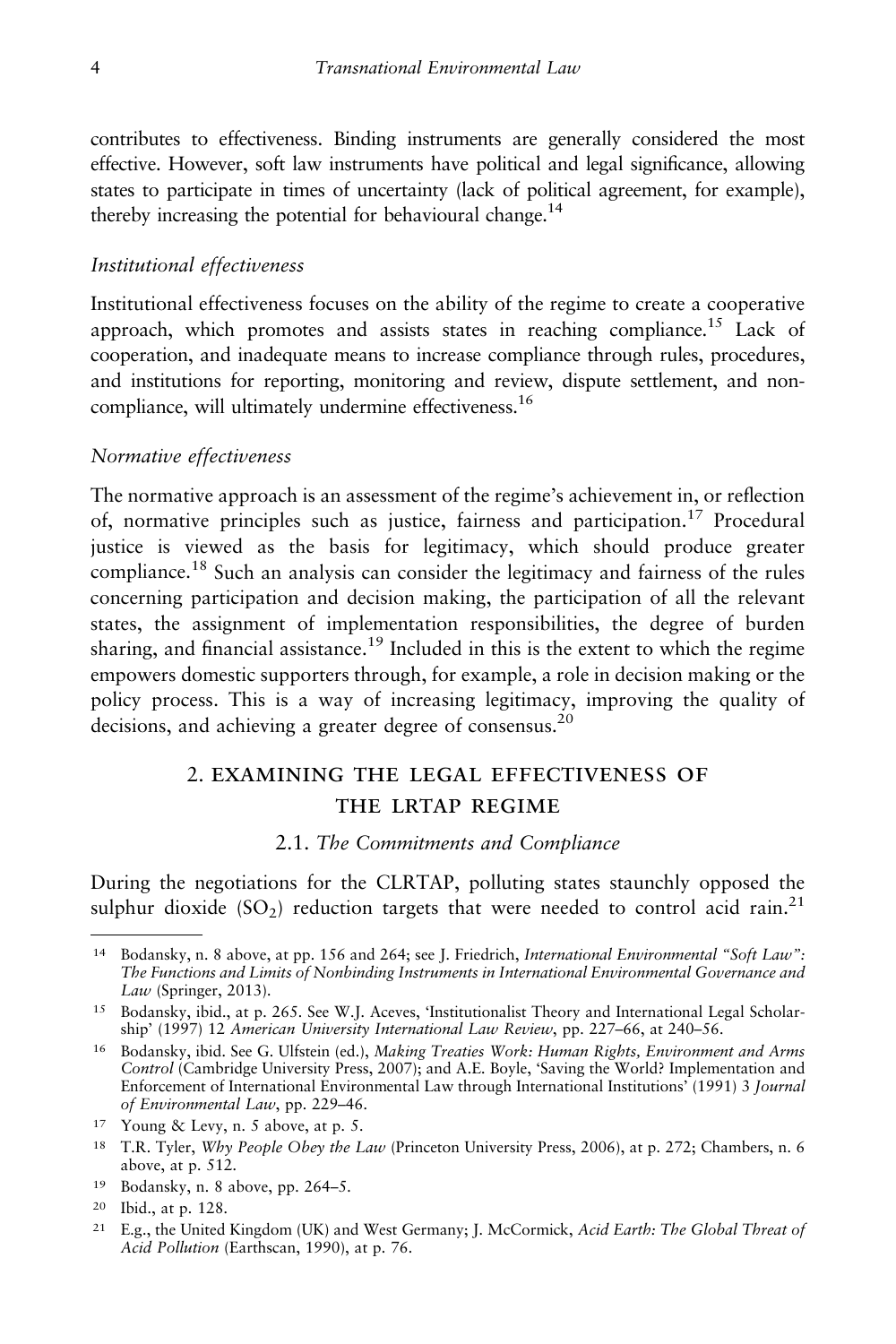The compromise reached to ensure their participation resulted in a 'loose' framework  $convention<sup>22</sup>$  that, as Rosencranz noted, contained 'no numerical goals, limits, timetables, abatement measures or enforcement provisions'.<sup>23</sup> Instead, the Convention laid out the procedural framework, with significant provisions on 'notification and consultation, research, use of control technology, monitoring of pollutants and rainfall'.<sup>24</sup> In Article 2, the contracting parties agreed in vague and flexible language that 'taking due account of the facts and problems involved', they were 'determined to protect man and his environment against air pollution and shall endeavour to limit and, as far as possible, gradually reduce and prevent air pollution including long-range transboundary air pollution'. 25

As a significant 'first step' towards firm obligations to control and reduce air pollution and LRTAP,<sup>26</sup> the majority of the original parties have adhered to the vague general obligation expressed in Article 2 – but assessing compliance poses some difficult analytical problems. Ultimately, the successful adoption of the Protocols has determined the significance and effectiveness of the Convention.<sup>27</sup> The Protocols are characterized by good levels of compliance (see Table 1 in the Appendix to this article).<sup>28</sup> From a simple compliance perspective, the regime is effective because the contracting parties in general have fulfilled their commitments, bar a few cases of non-compliance concerning data reporting and the reduction of individual pollutants. The commitments on nitrogen oxide  $(NO<sub>X</sub>)$ , volatile organic compounds (VOCs), and persistent organic pollutants (POPs) have proved difficult for some states to achieve.<sup>29</sup> The Protocols were recently amended; this is addressed in Section 2.4.

## Implementation and the importance of the European Union

European Union (EU) air pollution law was partly adopted to fulfil the commitments under the LRTAP regime.<sup>30</sup> The EU (formerly the European (Economic) Community

<sup>22</sup> J. Wettestad, 'The 1999 Multi-Pollutant Protocol: A Neglected Break-Through in Solving Europe's Air Pollution Problems?', in O.S. Stokke & O.B. Thommessen (eds), Yearbook of International Cooperation on Environment and Development 2001–02 (Earthscan, 2001), pp. 35–41, at 35.

<sup>23</sup> A. Rosencranz, 'The ECE Convention of 1979 on Long-Range Transboundary Air Pollution' (1981) 75(4) American Journal of International Law, pp. 975–82, at 980; see also J. Brunnée, Acid Rain and Ozone Layer Depletion: International Law and Regulation (Transnational, 1988), at pp. 177–80; L. Gündling, 'Multilateral Co-operation of States under the ECE Convention on Long-range Transboundary Air Pollution', in C. Flinterman, B. Kwiatkowska & J.G. Lammers (eds), Transboundary Air Pollution (Martinus Nijhoff, 1986), pp. 19–32, at 22; G. Wetstone & A. Rosencranz, Acid Rain in Europe and North America: National Responses to an International Problem (Environmental Law Institute, 1983), pp. 140–3.

<sup>24</sup> Rosencranz, ibid., at p. 977; Sands & Peel, n. 4 above, at p. 247.

<sup>25</sup> Art. 2 CLRTAP.

<sup>26</sup> T.A. Heywood, 'Environmental Modification: Convention on Long-Range Transboundary Air Pollution' (1980) 21 Harvard International Law Journal, pp. 536-40, at 536, citing UN Doc. ECE/ HLM.1/R.1 (1979), reprinted in (1979) 18 International Legal Materials 1442.

<sup>27</sup> Ibid., at p. 540; G. Wetstone & A. Rosencranz, 'Transboundary Air Pollution: The Search for an International Response' (1984) 8 Harvard Environmental Law Review, pp. 89–138, at 107.

<sup>28</sup> J. Wettestad, 'Acid Lessons? Assessing and Explaining LRTAP Implementation and Effectiveness', Working Paper 96-18 (International Institute for Applied Systems Analysis, 1996), at p. 63.

<sup>&</sup>lt;sup>29</sup> In the case of NO<sub>x</sub>, this is because of its diffuse origin (road transport and coastal/inland water transport).

<sup>30</sup> See J.H. Jans & H.B. Vedder, European Environmental Law After Lisbon (Europa Law, 2012), pp. 419–28, at 419.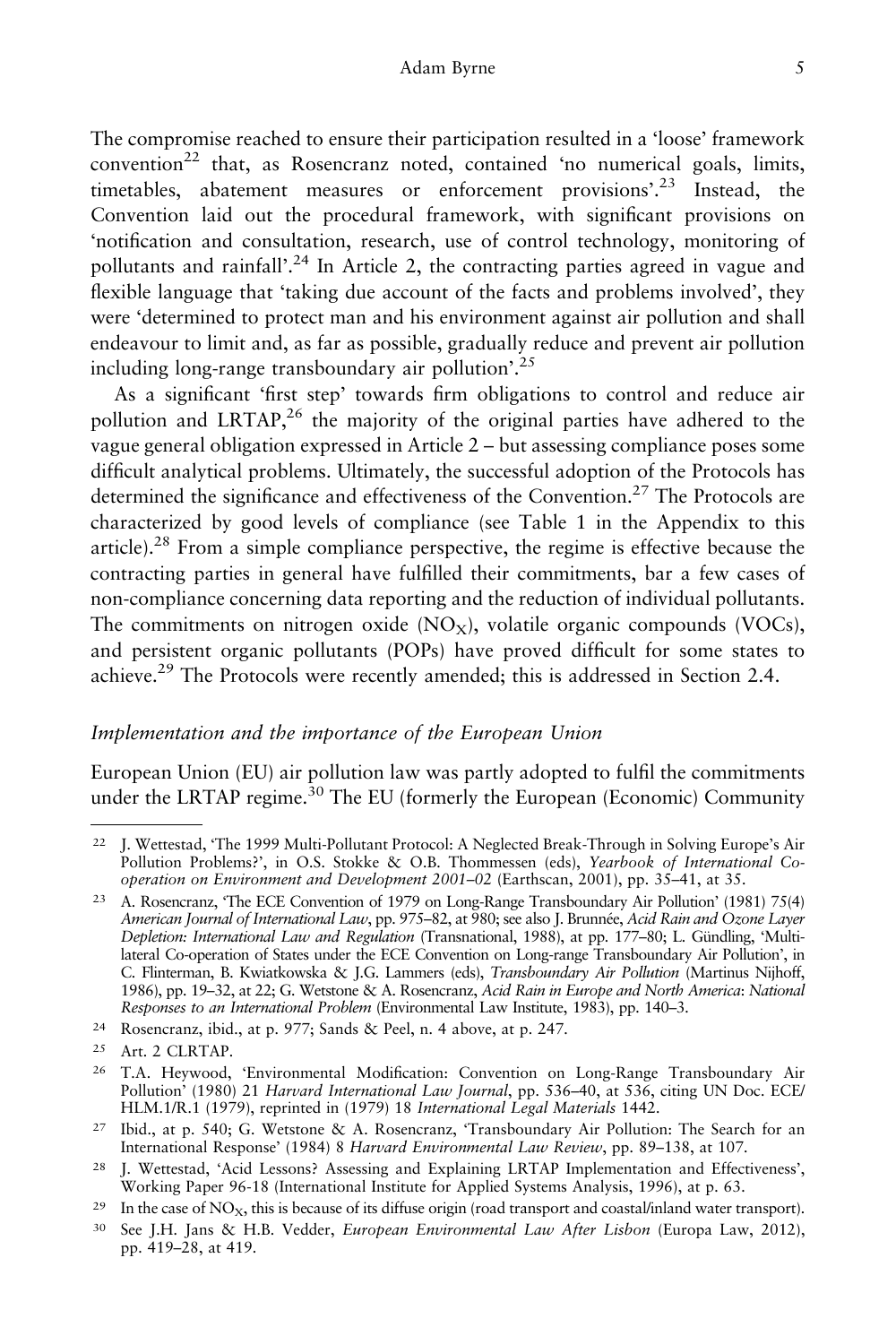(EEC/EC)) acceded to the majority of the Protocols, but lacked the required support to approve the 1985 Sulphur Protocol  $I^{31}$  and the 1991 VOCs Protocol.<sup>32</sup> After the 1992 Maastricht Treaty,  $33$  EU policy on the environment became the driving force in the internal EU context, with the LRTAP instruments supplementing this process.

Law and policy relevant to LRTAP did exist in the EU prior to the adoption of the CLRTAP in 197934 and, during the period 1980 to 1992, the EU legislated on a broad range of pollutants, with a focus on pollution sources.<sup>35</sup> Two Directives from this period were specifically linked to the LRTAP regime: Directive 84/360/EEC on the Combating of Air Pollution from Industrial Plants (Air Framework Directive),  $36$  which created emission limit values for new plants, and Directive 88/609/EEC on the Limitation of Emissions of certain Pollutants into the Air from Large Combustion Plants (Large Combustion Plants Directive),<sup>37</sup> which set reduction targets for existing plants. The decentralized approach taken in these Directives was in keeping with the 1985 Sulphur Protocol I,  $38$  and was a progenitor to national emissions ceilings.<sup>39</sup> After the major milestone of Directive 96/62/EC on Ambient Air Quality Assessment and Management (Air Quality Framework Directive), $40$  there was a notable growth in EU air pollution legislation. Four daughter Directives to the Air Quality Framework Directive created limit values and target values for a range of pollutants  $(1999-2004)$ ,<sup>41</sup> and Directive 2001/81/EC established National Emission Ceilings for Certain Atmospheric Pollutants.42 In 2001, the Commission launched the Clean Air for Europe (CAFE) Programme,<sup>43</sup> which produced a Thematic Strategy on Air Pollution.<sup>44</sup>

- 37 [1988] OJ L 336/1.
- 38 N. 31 above.

- <sup>43</sup> COM(2001)0245 final.
- <sup>44</sup> COM(2005)446 final, 21 Sept. 2005.

Protocol on the Reduction of Sulphur Emissions or their Transboundary Fluxes by at least 30 per cent, Helsinki (Finland), 8 July 1985, in force 2 Sept. 1987, available at: http://www.unece.org/env/lrtap/ sulf\_h1.html.

<sup>&</sup>lt;sup>32</sup> Protocol concerning the Control of Emissions of Volatile Organic Compounds or their Transboundary Fluxes, Geneva (Switzerland), 18 Nov. 1991, in force 29 Sept. 1997, available at: http://www.unece.org/env/lrtap/vola\_h1.html.

<sup>33</sup> Treaty on European Union, Maastricht (Netherlands), 7 Feb. 1992, in force 1 Nov. 1993, available at: http://eur-lex.europa.eu/legal-content/EN/TXT/?uri=CELEX:11992M/TXT.

<sup>&</sup>lt;sup>34</sup> Beginning with Directive 70/220/EEC on the Approximation of the Laws of the Member States relating to Measures to be taken against Air Pollution by Gases from Positive-Ignition Engines of Motor Vehicles [1970] OJ L 76/1. See the Directives listed at: http://ec.europa.eu/enterprise/sectors/automotive/documents/directives/directive-70-220-eec\_en.htm.

<sup>&</sup>lt;sup>35</sup> For a summary see S. Heise, 'The Regulatory Approach of the EEC to Air Quality' (1990) 93 The Science of the Total Environment, pp. 81–94. See also http://ec.europa.eu/environment/air/legis.htm.

<sup>36</sup> [1984] OJ L 188/20.

<sup>&</sup>lt;sup>39</sup> See M. Eames, 'The Large Combustion Plant Directive (88/609/EEC): An Effective Instrument for  $SO_2$ Pollution Abatement?', in M. Glachant (ed.), Implementing European Environmental Policy: The Impacts of Directives in the Member States (Edward Elgar, 2001), pp. 59–98.

<sup>40</sup> [1996] OJ L 296/55; see J. Wettestad, 'The EU Air Quality Framework Directive: Shaped and Saved by Interaction?', in S. Oberthür & T. Gehring (eds), Institutional Interaction in Global Environmental Governance: Synergy and Conflict among International and EU Policies (The MIT Press, 2006), pp. 285–306, at 285.

<sup>41</sup> See the Directives listed at: http://ec.europa.eu/environment/air/quality/legislation/existing\_leg.htm.

<sup>42</sup> [2001] OJ L 309/22.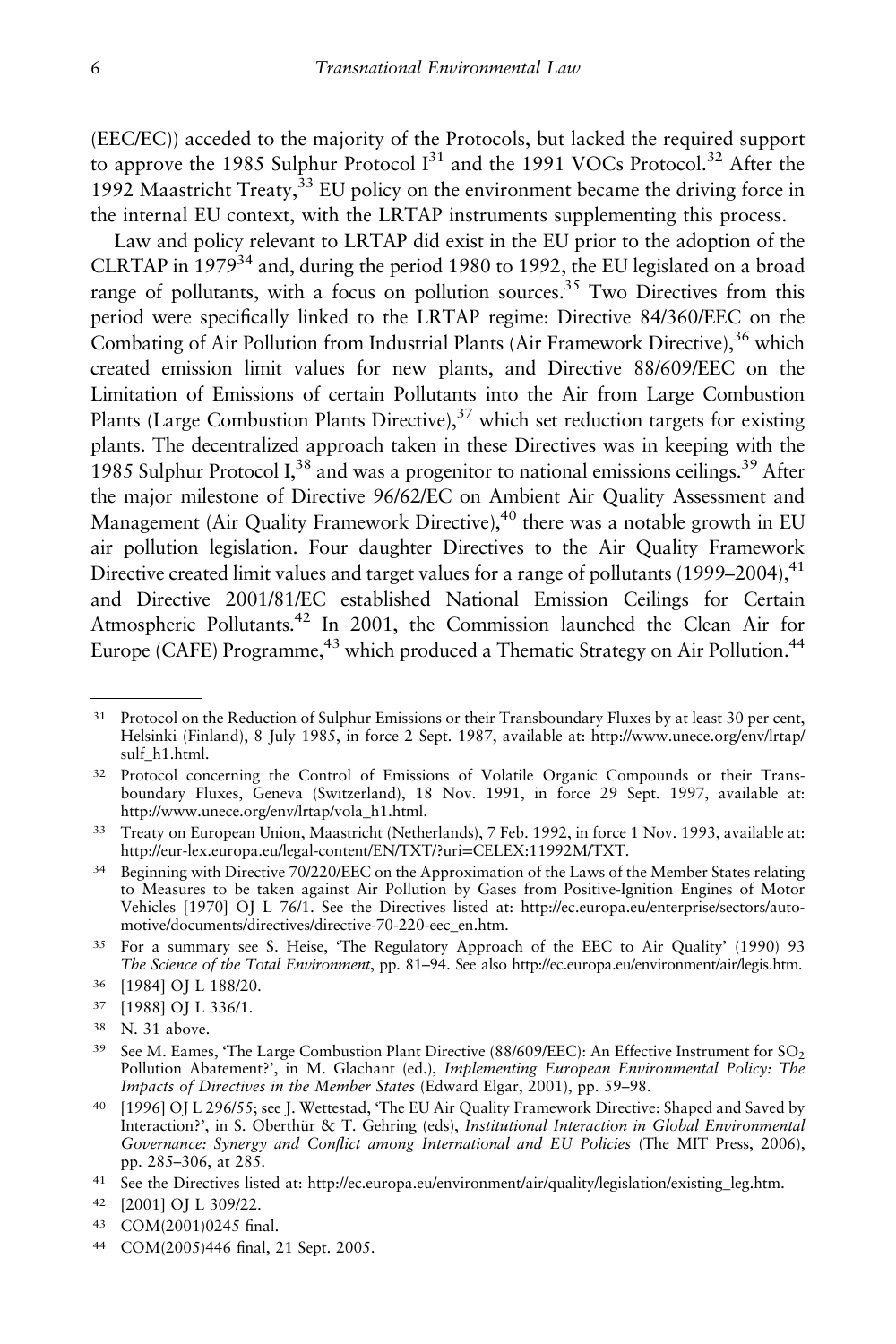Consistent with this strategy was Directive 2008/50/EC on Ambient Air Quality and Cleaner Air for Europe,<sup>45</sup> and Directive 2008/1/EC concerning Integrated Pollution Prevention and Control (IPPC Directive).<sup>46</sup>

EU law has certainly gone beyond the boundaries of the LRTAP regime, but its developments still reflect the spirit of the regime, particularly the 1999 Gothenburg Protocol<sup>47</sup> in the recent period.<sup>48</sup> There is a significant degree of overlap and linkage between the EU and the LRTAP regime in terms of the institutions, participating states, the actors involved, and the norms and rules.<sup>49</sup> The latter still has a significant advantage in terms of its broader international membership.<sup>50</sup> Nonetheless, the EU has made substantial contributions to the effectiveness of the LRTAP regime.

# 2.2. The Use of Binding/Non-binding Instruments

Non-binding instruments played a key role in the regime's early formation. For example, Sweden and a group of like-minded states agreed to reduce their sulphur emissions by  $30\%$  (the '30% Club') in the Declaration on Acid Rain 1984.<sup>51</sup> Motivated by the slow progress at the international level and their desire to move forward on the effects of acid rain, the 30% Club gained political leverage and shamed uncooperative states. It significantly influenced the development of the 1985 Sulphur Protocol  $I<sub>52</sub>$  which replicated the 30% commitment.<sup>53</sup> However, when a similar approach was taken four years later with the Sofia Declaration on 30% Reduction of  $NO_X$  Emissions,<sup>54</sup> adopted concurrently with the 1988  $NO_X$ Protocol,<sup>55</sup> the limitations of non-binding instruments became apparent. Only three of the 12 states that adopted the Sofia Declaration achieved the 30% reduction in  $NO<sub>x</sub>$  emissions by 1998, and the Declaration had little effect on  $NO<sub>x</sub>$  reductions. Furthermore, it did not influence the regime's implementation strategies, which were advancing towards national emissions ceilings (NECs) by the early 1990s and no longer required generic across-the-board reductions for  $\mathrm{NO_{X}}^{.56}$  The difference in

<sup>45</sup> [2008] OJ L 152/1. This replaced Directive 96/62/EC and incorporated the four daughter Directives.

<sup>46</sup> (Codified version) [2008] OJ L 24/8.

<sup>47</sup> Protocol to Abate Acidification, Eutrophication and Ground-level Ozone, Gothenburg (Sweden), 30 Nov. 1999, in force 15 May 2005, available at: http://www.unece.org/env/lrtap/multi\_h1.html.

<sup>48</sup> See Jans & Vedder, n. 30 above, at p. 423; C. Ågren, 'The Role and Views of Environmental Organizations', in J. Sliggers & W. Kakebeeke (eds), Clearing the Air: 25 Years of the Convention on Long-range Transboundary Air Pollution (UNECE, 2004), pp. 133–48, at 137.

<sup>49</sup> H. Selin & S.D. VanDeever, 'Institutional Linkages and European Air Pollution Politics', in Lidskog & Sundqvist, n. 4 above, pp. 61–91, at pp. 61–7.

<sup>50</sup> Ågren, n. 48 above.

<sup>51</sup> Canada–Europe Ministerial Conference on Acid Rain, Ottawa (Canada), 21 Mar. 1984, (1984) 23 International Legal Materials 662.

<sup>52</sup> N. 31 above.

<sup>53</sup> See Brunnée, n. 23 above, at pp. 180–82; McCormick, n. 21 above, at pp. 79–80.

<sup>54</sup> Sofia (Bulgaria), 31 Oct. 1988.

<sup>55</sup> Protocol concerning the Control of Emissions of Nitrogen Oxides or their Transboundary Fluxes, Sofia (Bulgaria), 31 Oct. 1988, in force 14 Feb. 1991, available at: http://www.unece.org/env/lrtap/nitr\_h1.html.

<sup>56</sup> J.B. Skjærseth, O.S. Stokke & J. Wettestad, 'Soft Law, Hard Law, and Effective Implementation of International Environmental Norms' (2006) 6 Global Environmental Politics, pp. 104–20, at 109–11. See also J. Wettestad, 'Participation in  $NO<sub>x</sub>$  Policy-Making and Implementation in the Netherlands,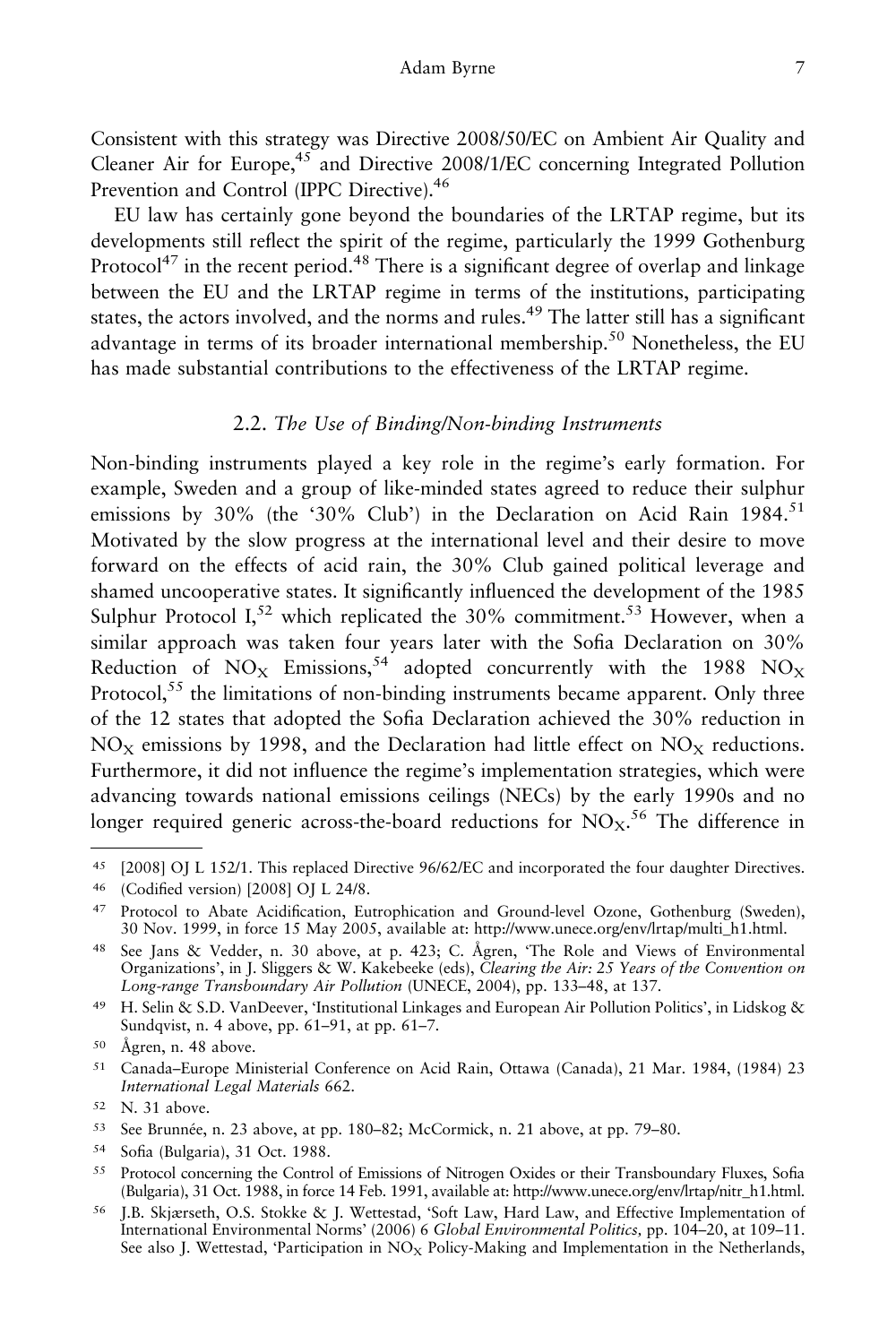impact between the Declaration on Acid Rain and the Declaration on 30% Reduction of  $NO<sub>x</sub>$  Emissions may well be explained by their different origins. The former was an attempt led by Scandinavian states to move the regime towards binding commitments, whereas the latter was heavily backed by non-governmental organizations (NGOs). This may explain why state incentives to comply were low.<sup>57</sup>

In terms of effectiveness, the LRTAP regime conforms with Bodansky's assertion that non-binding instruments tend to be used at regime formation, and can contribute to 'learning by doing'.<sup>58</sup> However, there is evidently a trade-off between legality and participation. As the regime has evolved, binding instruments have produced the more sophisticated elements (NECs, for example). EU law has also firmed up the LRTAP commitments, for the EU Member States at least. Contrasted to this is the lack of participation by some of the countries of Eastern Europe, the Caucasus and Central Asia (EECCA), which may be better served by soft law instruments. These could maintain the regime's profile and provide the states with political leverage to gain financial and technical support from the advanced economies. To some extent, this is now occurring through the establishment of the EECCA Coordinating Group.59 Each case is singular and involves specific trade-offs, which makes it extremely problematic to evaluate how effectively a regime uses non-binding instruments, or whether the binding/non-binding ratio is optimal. Nevertheless, it would appear that, on balance, the regime has benefited from the use of binding instruments, although there is scope to use non-binding instruments more effectively to foster participation in the regime.

### 2.3. The Precision of the Rules

The Convention and its Protocols moved from vagueness to precision as the regime matured. The Convention's substantive provisions are mandatory, yet represent general principles as opposed to firm commitments as a result of the presence of qualifying clauses and soft law expressions. This generates vagueness: it is difficult to ascertain specific cases of non-compliance.<sup>60</sup> However, imprecision is also an asset, for it provides flexibility and facilitates participation in the Convention process. From this perspective, the Convention arguably is effective not *despite* but *because* of its vagueness.<sup>61</sup>

The Protocols contain precise rules and fewer qualifying expressions. The 30% Club viewed binding commitments as providing the best outcome for the

UK, and Norway: Different Approaches but Similar Results?', in D.G. Victor, K. Raustiala & E. Skolnikoff (eds), The Implementation and Effectiveness of International Environmental Commitments: Theory and Practice (The MIT Press, 1998), pp. 381–429.

<sup>57</sup> Levy, n. 4 above, at p. 60.

<sup>58</sup> Bodansky, n. 8 above, at p. 264.

<sup>59</sup> Report of the 1st session of the Coordinating Group on Promotion of Actions towards Implementation of the CLRTAP in EECCA, Working Group of Strategies and Review, 48th Session, 11–15 Apr. 2011, Geneva (Switzerland), Informal Doc. No. 21.

<sup>60</sup> See Gündling, n. 23 above; Brunnée, n. 23 above, at pp. 175–85.

<sup>61</sup> See the conclusions of P.H. Sand, 'Regional Approaches to Transboundary Air Pollution', in J.L. Helm (ed.), Energy: Production, Consumption, and Consequences (National Academy Press, 1990), pp. 246–64, at 257.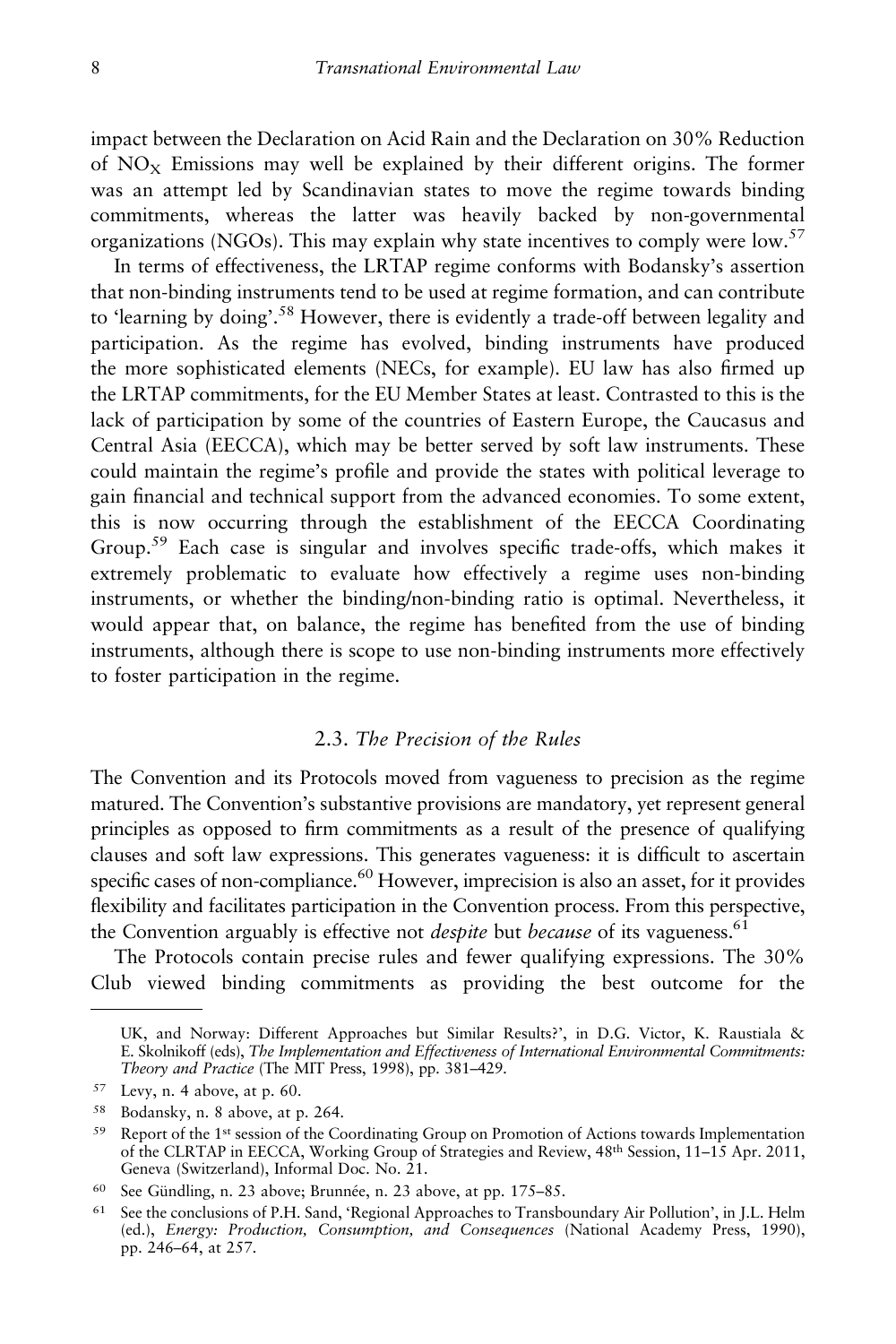environment. In Article 2 of the 1985 Sulphur Protocol  $I^{62}$  states agreed to reduce 'national annual sulphur emissions or their transboundary fluxes by at least 30 per cent' of 1980 levels.<sup>63</sup> The shift to firm reduction commitments raised the stakes and resulted in parties deciding not to accede to the Protocol, including a number of key states such as Poland, Spain, the United Kingdom (UK), the United States (US), and Yugoslavia. However, although legally precise, scholars have questioned the Protocol's real impact. It has been suggested that the 30% target was achieved primarily through de-industrialization and changes in energy policy unrelated to the parties' implementation efforts.64

Subsequent Protocols developed specification standards in the form of recommendatory Annexes. These became progressively mandatory and stringent in nature. The regime has attempted to prioritize precision over vagueness but, inevitably, flexible standards have been deployed when negotiating parties could not agree on firm rules. Yet, overall, greater precision has increased effectiveness by reducing uncertainty and making cases of non-compliance more readily observable.<sup>65</sup> The regime conforms to the idea of trade-offs, with a core group prepared to move forward on emissions reductions even though a sizeable number of states may not ratify the Protocols. This may be a better outcome for the environment than the alternative – namely the possibility that no international standards are adopted.

The regime adopts a cautious approach towards the application of international environmental law principles to LRTAP. The Trail Smelter Arbitration is a precedent:<sup>66</sup> the emergence of the 'no harm' principle contained in Principle 21 of the Stockholm Declaration  $1972^{67}$  had a clear influence (repeated in the CLRTAP Preamble), but more recent principles feature less prominently. The principle of common but differentiated responsibilities<sup>68</sup> and the concept of sustainable

66 Trail Smelter Arbitration (United States v. Canada), (1941) 3 Reports of International Arbitration Awards 1905, reprinted in (1941) 35 American Journal of International Law, pp. 684–736, at 716. See R.M. Bratspies & R.A. Miller (eds), Transboundary Harm in International Law: Lessons from the Trail Smelter Arbitration (Cambridge University Press, 2006).

<sup>62</sup> N. 31 above.

 $63$  The participation of the USSR was only secured with the inclusion of 'transboundary fluxes', as the majority of its emissions did not affect neighbouring countries because of the 'prevailing westerly winds': McCormick, n. 21 above, at p. 80.

<sup>64</sup> E.J. Ringquist & T. Kostadinova, 'Assessing the Effectiveness of International Environmental Agreements: The Case of the 1985 Helsinki Protocol' (2005) 49 American Journal of Political Science, pp. 86–102, at 99; Birnie, Boyle & Redgwell, n. 4 above, pp. 348–49; L. Björkbom, 'Thoughts about the Dynamics behind the Process: The Role of Externalities', in Sliggers & Kakebeeke, n. 48 above, pp. 20–4, at 24.

<sup>65</sup> See D. Bodansky, 'Rules vs. Standards in International Environmental Law' (2004) 98 Proceedings of the Annual Meeting (American Society of International Law), pp. 275–80, at 277.

<sup>67</sup> Declaration of the United Nations Conference on the Human Environment, Stockholm (Sweden), 16 June 1972, (1972) 11 International Legal Materials, pp. 1416–20. See L.B. Sohn, 'The Stockholm Declaration on the Human Environment' (1973) 14 Harvard International Law Journal, pp. 423–515. The 'no harm' principle was further strengthened by Principle 2, Rio Declaration on Environment and Development, UNCED, Rio de Janeiro (Brazil), 3–14 June 1992, UN Doc. A/CONF.151/26/Rev.1 (Vol. I), 14 June 1992, available at: http://www.un.org/documents/ga/conf151/aconf15126-1annex1. htm.

<sup>68</sup> Rio Declaration, ibid., Principle 7. A weaker version of this principle is included, however, in the form of differentiated responsibilities for the economies in transition (EIT) countries: see F. Biermann, Saving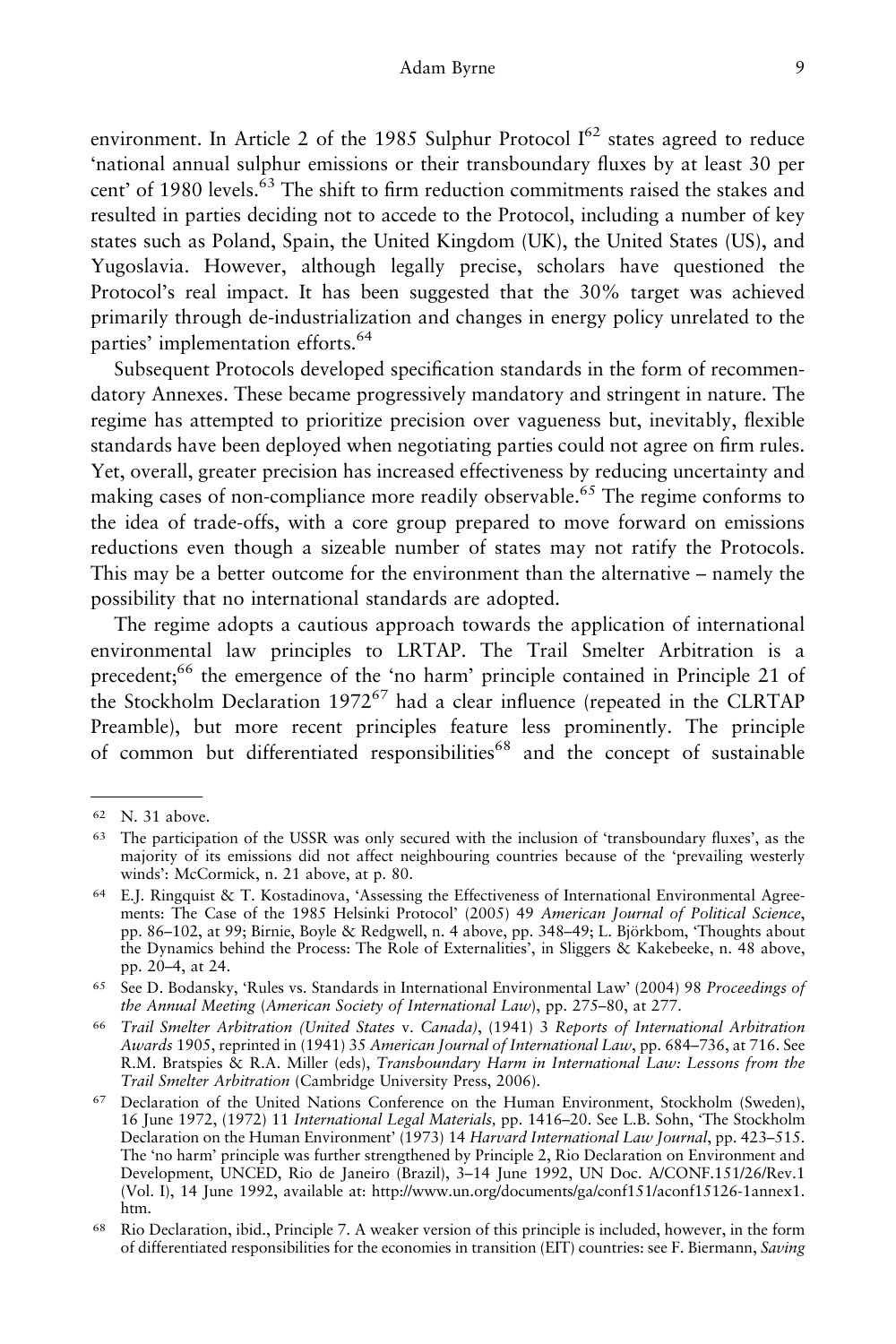development<sup>69</sup> are under-represented in the legal agreements. The provisions on information exchange and consultation notwithstanding, formal obligations to undertake environmental impact assessments are absent.<sup>70</sup> The regime has incorporated precautionary approaches in the Preambles to the Protocols from 1994 onwards.<sup>71</sup> Because the science is well established for the specified pollutants, scientific uncertainty is now rarely cited as a reason for delaying action on LRTAP.<sup>72</sup>

Environmental principles mostly emerged after the CLRTAP was adopted. Later Protocols failed to integrate them substantially. This results in a significant degree of ambiguity concerning their role, and influences implementation strategies. Nonetheless, the regime has been relatively successful in using precise rules and a narrow understanding of environmental principles. However, it is argued that the incorporation of the remaining environmental principles would reduce ambiguity and therefore increase effectiveness.

### 2.4. Implementation Strategies

The LRTAP regime has developed a firm basis in command-and-control techniques.<sup>73</sup> In the 1979 Convention, states could only agree on a generic performance standard for national control measures based on the concept of best available technology economically feasible (the BATEF standard).<sup>74</sup> The  $30\%$  reduction target applicable to all states in the 1985 Sulphur Protocol  $I^{75}$  was considered too inflexible to achieve higher sulphur emissions reductions, although the target was achieved.<sup>76</sup> Technologyspecific and environmental quality requirements were necessary, but politically difficult to achieve. Signatory states needed to balance sovereignty concerns and the accommodation of national industries and interests with the need for a level playing field and a greater focus on environmental vulnerability. The argument shifted in favour of standardization and environmental quality, but the tension has never been fully resolved.

the Atmosphere: International Law, Developing Countries and Air Pollution (Peter Lang, 1995), at pp. 38–40.

<sup>69</sup> Mentioned only in the Preamble to the Protocol on Further Reduction of Sulphur Emissions, Oslo (Norway), 14 June 1994, in force 5 Aug. 1998 (1994 Sulphur Protocol II), available at: http://www.unece.org/env/lrtap/fsulf\_h1.html.

<sup>70</sup> According to L.A. Kimball ('Treaty Implementation: Scientific and Technical Advice Enters a New Stage', American Society of International Law Studies in Transnational Legal Policy No. 28 (ASIL, 1996), at p. 246) Art. 8(b) CLRTAP is 'a form of EIA notification'. However, the exact parameters of the obligation to consult were never defined. See Heywood, n. 26 above, at p. 539; Rosencranz, n. 23 above, at p. 977; and Gündling, n. 23 above, at p. 24.

<sup>71</sup> Rio Declaration, n. 67 above, Principle 15.

<sup>&</sup>lt;sup>72</sup> On the political uses of science, see C.C. Parks, *Acid Rain: Rhetoric and Reality* (Routledge, 2013). It has been estimated that there are 'about 3000 anthropogenic air pollutants', but only a few hundred have been adequately studied: J. Fenger, 'Air Pollution in the Last 50 Years – From Local to Global' (2009) 43 Atmospheric Environment, pp. 13–22, at 16.

<sup>73</sup> There are three major types of command-and-control: specification standards (e.g. requiring the use of a particular technology), performance standards (e.g. national emissions ceilings), and environmental quality standards concerned with environmental vulnerability: see Bodansky, n. 8 above, pp. 75–80.

<sup>74</sup> Arts 6–9 CLRTAP.

<sup>75</sup> N. 31 above.

<sup>76</sup> Sands and Peel, n. 4 above, at p. 249.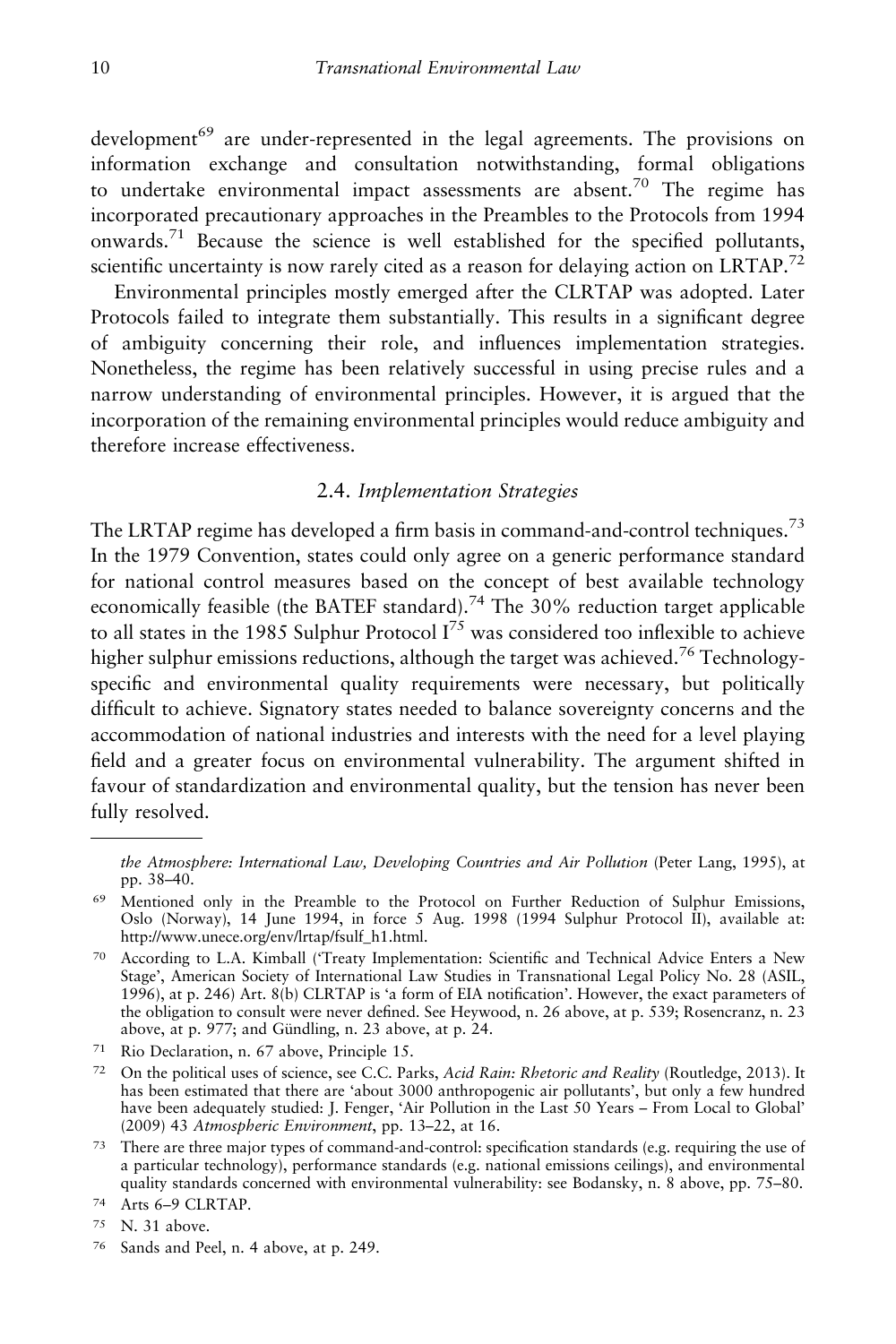#### Adam Byrne 11

The 1988  $NO<sub>x</sub>$  Protocol<sup>77</sup> included the 'critical loads' concept, whereby European areas are given a 'quantitative estimate of the exposure to one or more pollutants below which significant harmful effects on specified sensitive elements of the environment do not occur according to present knowledge'.<sup>78</sup> The 1994 Sulphur Protocol  $\text{II}^{79}$  and the 1999 Gothenburg Protocol<sup>80</sup> integrated these environmental quality standards and introduced a general commitment not to exceed critical loads in the long term.<sup>81</sup> Critical loads are applied to the management of acidity and nutrient nitrogen (sulphur and nitrogen). The 'critical levels' concept was also developed. This focuses on the health and environmental effects of exposure to pollutant concentrations in the atmosphere, an approach used for ground-level ozone, particulate matter, and ammonia.<sup>82</sup> For the remaining pollutants, the regime has used traditional approaches of bans, phase-outs, limits, and restricted use, mainly as a result of the availability of alternatives. $83$ 

Haas and McCabe argue that the critical loads approach was 'virtually revolutionary in diplomacy', <sup>84</sup> because it attempted to assign national targets according to environmental vulnerability. The translation into policy occurred through integrated assessment models, such as the Regional Acidification Information System (RAINS) models.85 The models were developed in close cooperation with scientists and policy makers, and had 'considerable credibility'.<sup>86</sup> Institutional support through workshops of the Working Group on Strategies, together with the use of three models, fostered respect for the process and contributed to an impression of flexibility.87

However, although RAINS modelled least cost-reduction scenarios, and the 5% most sensitive areas in each grid of the critical loads map were excluded from the reduction targets on the ground of costs,<sup>88</sup> the states negotiated a weaker general emissions reduction target in the 1994 Sulphur Protocol II, again citing costs.

<sup>77</sup> N. 55 above.

<sup>78</sup> Ibid., Art. 1(7).

<sup>79</sup> N. 69 above.

<sup>80</sup> N. 47 above.

<sup>81</sup> 1994 Sulphur Protocol II, n. 69 above, Art. 2(1). See K.R. Bull, 'Critical Loads – Possibilities and Constraints' (1995) 85(1) Water, Air and Soil Pollution, pp. 201–12.

<sup>82</sup> 1994 Sulphur Protocol II, ibid., Art. 1(9). The World Health Organization (WHO) Air Quality Guidelines influenced the determination of these levels: for the most recent version see 'WHO Air Quality Guidelines for Particulate Matter, Ozone, Nitrogen Dioxide and Sulfur Dioxide: Global Update 2005 – Summary of Risk Assessment', available at: http://www.who.int/phe/health\_topics/outdoorair/outdoorair\_aqg/en.

<sup>83</sup> See Fenger (n. 72 above, at p. 16) for the problems that arise using the substitution approach.

<sup>84</sup> P.M. Haas and D. McCabe, 'Amplifiers and Dampeners: International Institutions and Social Learning in the Management of Global Environmental Risks', in W.C. Clark (ed.), Learning to Manage Global Environment Risks, Volume 1: Comparative History of Social Responses to Climate Change, Ozone Depletion, and Acid Rain (The MIT Press, 2001), pp. 323–48, at 327.

<sup>85</sup> J. Alcamo et al. (eds), The RAINS Model of Acidification: Science and Strategies in Europe (Kluwer, 1990); A. Patt, 'Analytic Frameworks and Politics: The Case of Acid Rain in Europe', ENRP Discussion Paper E-98-20, (Harvard, 1998), at p. 9; W. Tuinstra, L. Hordijk & M. Amann, 'Using Computer Models in International Negotiations: The Case of Acidification in Europe' (1999) 41(9) Environment, pp. 33–42, at 36. See also G. Sundqvist, M. Letell & R. Lidskog, 'Science and Policy in Air Pollution Abatement Strategies' (2002) 5(2) Environmental Science & Policy, pp. 147–56.

<sup>86</sup> Tuinstra, Hordijk & Amann, ibid., at p. 38; B. Siebenhüner, 'Transboundary Science for Transnational Air Pollution Policies in Europe', in Lidskog & Sundqvist, n. 4 above, pp. 93–122, at 100.

<sup>87</sup> Tuinstra, Hordijk & Amann, ibid., pp. 38–9.

<sup>88</sup> Levy, n. 4 above, at p. 62.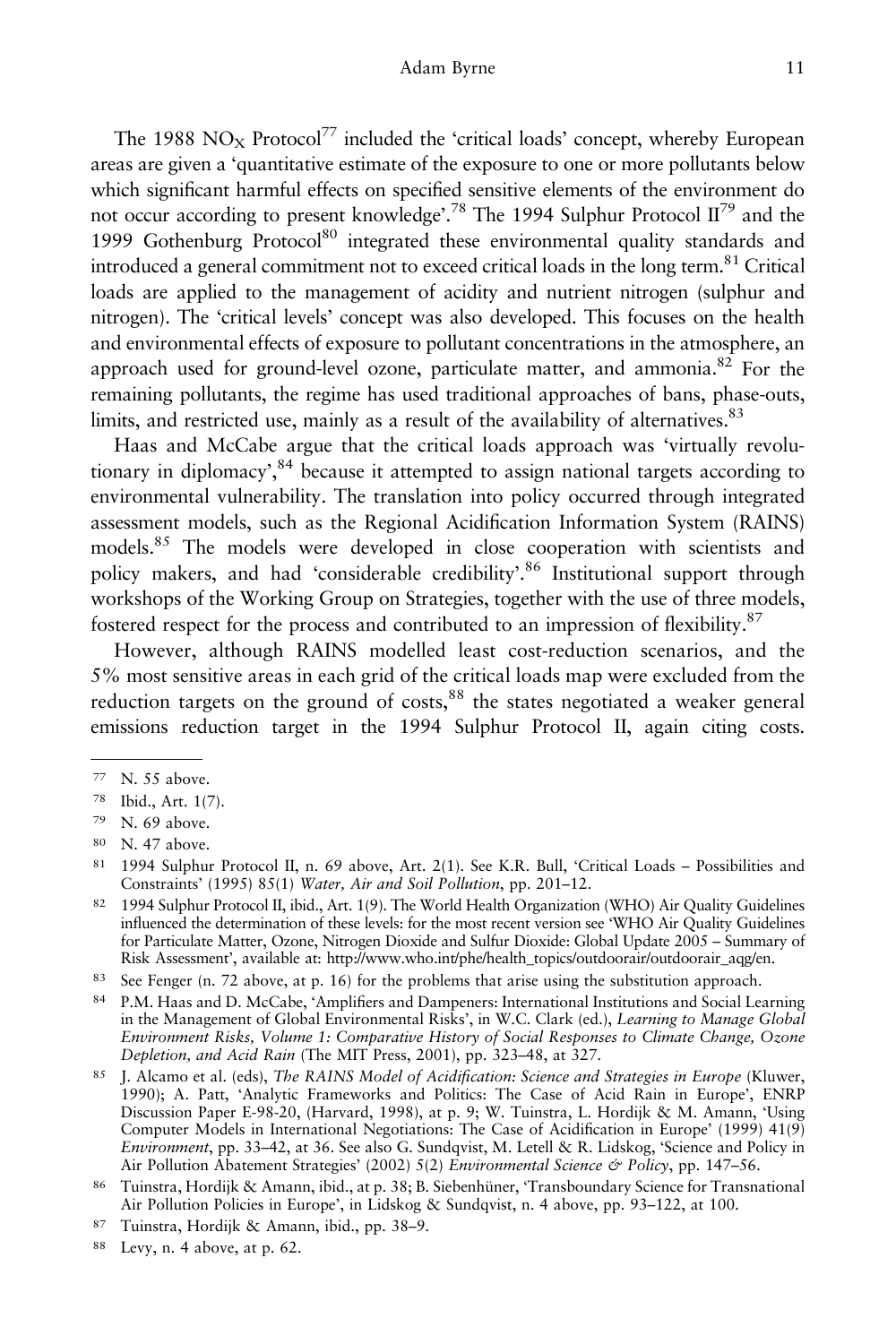The Protocol aimed to reduce the gap between critical loads and emissions by 60%  $(60\%$  gap closure).<sup>89</sup> Gap closure was referred to again in the 1999 Gothenburg Protocol. Because of these compromises, the regime could be criticized for being biased towards economic concerns, rather than achieving optimal environmental outcomes.<sup>90</sup> The European Commission was so dissatisfied with the Gothenburg Protocol's emissions reduction commitments, for example, that it did not sign it.<sup>91</sup> The EU acceded in 2003, after the adoption of more stringent NECs in Directive 2001/81/EC.<sup>92</sup> reasoning that implementation of the Gothenburg Protocol would 'contribute to achieving Community goals for protection of the environment and human health'.<sup>93</sup> Scientific uncertainty regarding critical loads also remains an issue, and precaution is needed when considering the exceedance boundaries.<sup>94</sup> Despite these concerns, the critical loads approach remains a superior method to the politically unpalatable acrossthe-board imposition of emissions reduction. If the gap between emissions and critical loads is successfully closed, it will be a remarkable achievement.

The  $1988$  NO<sub>X</sub> Protocol had a non-mandatory Technical Annex on Control Technologies. Subsequent Protocols attempted to develop mandatory standards on control technologies and measures, alongside the mandatory emissions limits and content levels. Many of these were based on what states had agreed to elsewhere,<sup>95</sup> or on domestic/EU legislation. The BATEF standard, which integrates cost effectiveness and technology, moulded these developments. A tangible impact of the standard is the regime's preference for end-of-pipe technical solutions (for example, the catalytic converter).<sup>96</sup>

<sup>89</sup> R.R. Churchill, G. Kütting & L.M. Warren, 'The 1994 UN ECE Sulphur Protocol' (1995) 7(2) Journal of Environmental Law, pp. 169–97, at 196.

G. Kütting, 'A Critical Approach to Institutional and Environmental Effectiveness: Lessons from the Convention on Long-Range Transboundary Air Pollution', in D. Stevis & V.J. Assetto (eds), The International Political Economy of the Environment: Critical Perspectives (Lynne Rienner, 2001), pp. 181–98, at p. 191.

<sup>91</sup> H. Selin & S.D. VanDeveer, 'Mapping Institutional Linkages in European Air Pollution Politics' (2003) 3(3) Global Environmental Politics, pp. 14–46, at 36.

<sup>92</sup> COM(2001)0245 final; Directive 2001/81/EC on National Emission Ceilings for Certain Atmospheric Pollutants [2001] OJ L 309/22.

<sup>93</sup> 2003/507/EC: Council Decision on the Accession of the European Community to the Protocol to the 1979 Convention on Long-Range Transboundary Air Pollution to Abate Acidification, Eutrophication and Ground-Level Ozone [2003] OJ L 179/1, recital 3.

See R.A. Skeffington, 'Quantifying Uncertainty in Critical Loads: (a) Literature Review' (2006) 169 Water, Air, and Soil Pollution, pp. 3–24. The European Monitoring and Evaluation Programme (EMEP) has gradually increased the critical load map resolution from  $150 \times 150$  km<sup>2</sup> to 6 x  $11$  km<sup>2</sup>. This will require an increase in data quality and should improve knowledge on exceedances: Decision 2012/13, ECE/EB.AIR/113/Add.1. Note all Executive Body Decisions referenced in this article are available at: http://www.unece.org/env/lrtap/executivebody/eb\_decision.html.

<sup>95</sup> A key influence were regs 15, 40 and 96 of the UNECE Agreement concerning the Adoption of Uniform Technical Prescriptions for Wheeled Vehicles, Equipment and Parts which can be fitted and/or be used on Wheeled Vehicles and the Conditions for Reciprocal Recognition of Approvals Granted on the Basis of these Prescriptions 1958/1994, Geneva (Switzerland), 20 Mar. 1958, in force 20 June 1959 (amended 18 Aug. 1994, in force 16 Oct. 1995), available at: http://www.unece.org/trans/main/wp29/ wp29regs.html. The Agreement concerning the Establishing of Global Technical Regulations for Wheeled Vehicles 1998 (Geneva (Switzerland), 25 June 1998, in force 25 Aug. 2000, available at: http://www.unece.org/trans/main/wp29/wp29wgs/wp29gen/wp29glob.html) globalized the 1958/1994 Agreement.

<sup>96</sup> See L. Lindau, A. Jagusiewicz & E. Kovacs, 'Software and Hardware, No Protocols Without Technologies', in Sliggers & Kakebeeke, n. 48 above, pp. 45–58, at 50.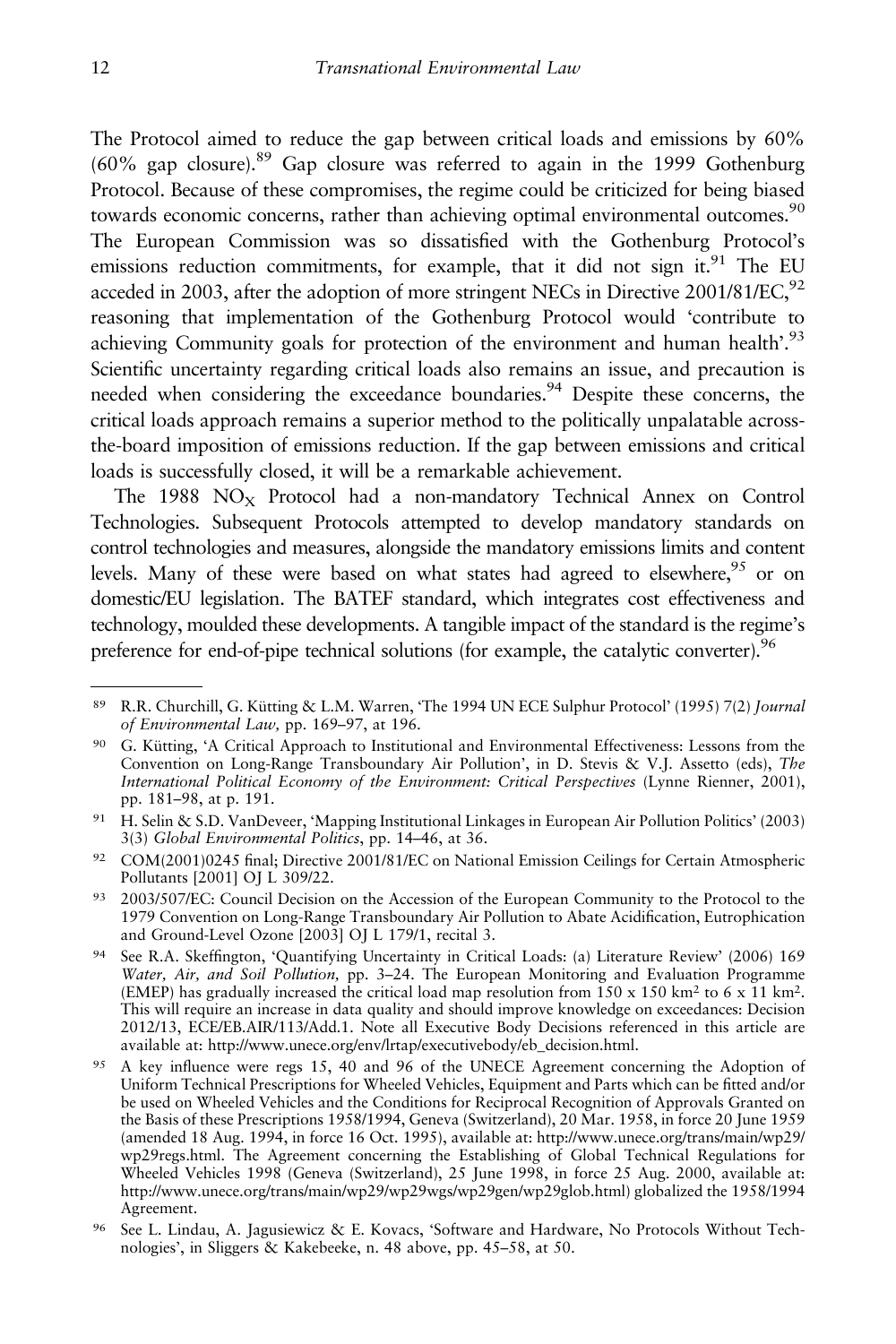During the early period of the regime, this standard offered a viable route to achieving reductions, but the limits are being reached.<sup>97</sup> The BATEF standard has attracted criticism because it enables states to prioritize economic considerations over environmental outcomes, depending on the weighting. It may thus serve to justify inaction by those unwilling to invest in pollution abatement measures.  $98$ The shift to the term 'best available techniques' (BAT) has somewhat diffused this criticism, and commitments to promote renewable energy were finally included in the 1994 Sulphur Protocol  $II^{99}$ . Kelly and his co-authors suggest that to remain effective, the LRTAP regime is likely to need to embrace 'alternative approaches to emission reductions'.<sup>100</sup> Furthermore, as Kütting has noted, the 'predominance of fossil fuels' in the UNECE economies has not been significantly questioned.<sup>101</sup>

The 1999 Gothenburg Protocol expanded implementation strategies by simultaneously attempting to regulate sulphur,  $NO<sub>x</sub>$ , VOCs and ammonia emissions (hence, it has been described as the Multi-Effect Protocol). Flexible approaches to reductions were tentatively included, such as the recommended VOC reduction-offsetting scheme.<sup>102</sup> There are no provisions for international emissions trading, although some states have implemented national schemes.<sup>103</sup> The Executive Body (EB) has issued guidance on the various options, including the possibility of achieving co-benefits on climate change with the EU emissions trading scheme.<sup>104</sup> The Protocol requires states to phase out market-based incentives for the regulated pollutants (such as tax exemptions and subsidies).<sup>105</sup> Thus, to an extent, structural issues are now being addressed.

The recent Protocol amendments have not diverged from this regulatory approach. The 2009 POPs Protocol amendments put in place further restrictions and regulate additional POPs, provide new emission limit values for waste incineration, and provide BAT guidance to control emissions.<sup>106</sup> The 2012 Heavy Metals Protocol

<sup>97</sup> A. Kelly et al., 'Setting National Emission Ceilings for Air Pollutants: Policy Lessons from an Ex-post Evaluation of the Gothenburg Protocol' (2010) 13(1) Environmental Science & Policy, pp. 28–41, at 40.

<sup>98</sup> E.g., Poland refused to ratify the 1985 SO<sub>2</sub> Protocol I (n. 31 above) on the grounds of economic feasibility: Gündling, n. 23 above, at p. 22; McCormick, n. 21 above, at p. 85.

<sup>99</sup> N. 69 above, Art. 2(4).

<sup>100</sup> Kelly et al., n. 97 above, at p. 40.

<sup>101</sup> Kütting, n. 90 above, at p. 195.

<sup>102</sup> 1999 Gothenburg Protocol, n. 47 above, Appendix II.

<sup>103</sup> E.g. the US Acid Rain Program: see R. Schmalensee et al., 'An Interim Evaluation of Sulfur Dioxide Emissions Trading' (1998) 12 The Journal of Economic Perspectives, pp. 53–68, at 54–6.

<sup>104</sup> Decision 2012/9, ECE/EB.AIR/113/Add.1, Adoption of Guidance Document on Economic Instruments to Reduce Emissions of Regional Air Pollutants to the 1999 Protocol to Abate Acidification, Eutrophication and Ground-level Ozone; see the Guidance Document on Economic Instruments, 19 July 2013, available at: http://www.unece.org/fileadmin/DAM/env/documents/2013/air/eb/ECE\_EB. AIR\_118\_ENG\_01.pdf.

<sup>105</sup> 1999 Gothenburg Protocol, n. 47 above, Art. 6(h).

<sup>106</sup> Decision 2009/1, Amendment of the Text of and Annexes I, II, III, IV, VI and VIII to the 1998 Protocol on Persistent Organic Pollutants; Decision 2009/2, Listing of Short-Chain Chlorinated Paraffins and Polychlorinated Naphtalenes in Annexes I and II to the 1998 Protocol on Persistent Organic Pollutants; Decision 2009/3, Amendment of Annexes V and VII to the 1998 Protocol on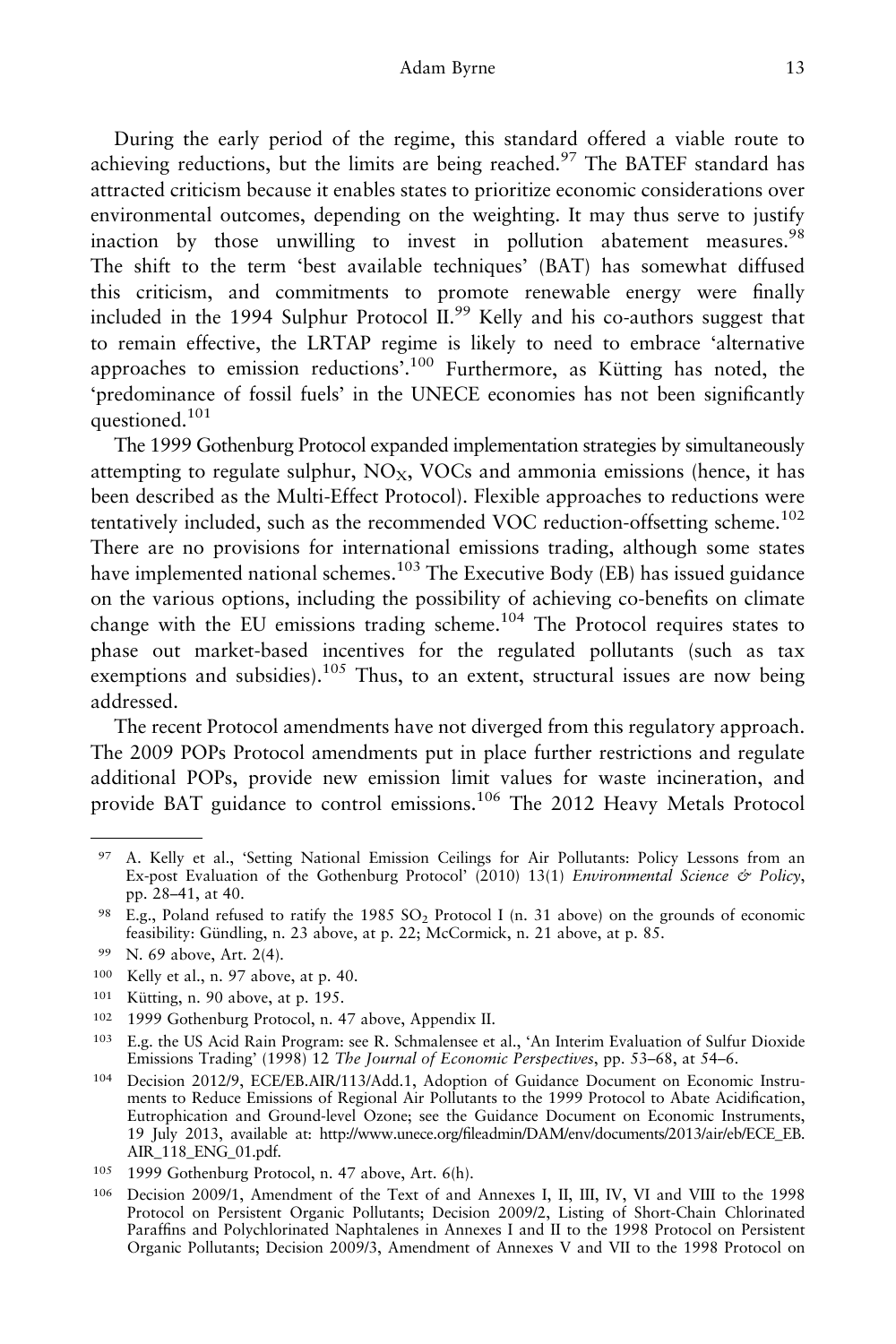amendments provide stricter emission limit values for the specified sources, and extend the source categories.<sup>107</sup> The 2012 Gothenburg Protocol amendments set new 2020 emissions ceilings for existing pollutants as well as for PM and black soot.<sup>108</sup> Economic uncertainty and austerity, however, led states to water down their commitments in line with economic projections to 2020. The 2012 Gothenburg Protocol amendments do not appear to have gone much further than business-asusual.<sup>109</sup> As Ågren notes, it is 'a great disappointment that the overall level of ambition is still far from sufficient to adequately protect health and the environment'. 110

There is no definitive answer to which regulatory approach is more effective (command-and-control or market-based), nor whether it is better to have a regulatory mix. As Bodansky notes, the problem 'lies less in formulating desirable policy options than in getting these policies adopted and implemented'.<sup>111</sup> For this reason, assessing the effectiveness of the commitments is difficult because ultimately their success relies on political will. This analysis points to a certain degree of muddling through, and highlights the trade-offs made to achieve agreement. States cannot be prevented from negotiating weaker reduction commitments, and the effectsbased approach to LRTAP was not a complete solution to state ambivalence. The regime has an unfortunate dynamic whereby the required emissions reductions are perhaps too lenient for developed states, but are perceived by the states with economies in transition (EIT) as complex and costly to implement.<sup>112</sup> This is particularly concerning if we recall that the LRTAP regime is weak in terms of recognizing common but differentiated responsibilities. Thus, in adopting relatively advanced implementation strategies, a degree of state participation may have been sacrificed.

Persistent Organic Pollutants, ECE/EB.AIR/99/ADD.1, Geneva (Switzerland), 18 Dec. 2009, not yet in force, available at: http://www.unece.org/env/lrtap/pops\_h1.html.

<sup>107</sup> Decision 2012/6, Amendment of Annex III to the 1998 Protocol on Heavy Metals, in force; Decision 2012/5, Amendments to the Text of and Annexes Other than III and VII to the 1998 Protocol on Heavy Metals, ECE/EB.AIR/113/Add.1, Geneva (Switzerland), 13 Dec. 2012, not yet in force. Consolidated text available at: http://www.unece.org/env/lrtap/hm\_h1.html.

<sup>108</sup> 1999 Gothenburg Protocol, n. 47 above, Art. 18 bis. See Decision 2012/1, Amendment of Annex I to the 1999 Protocol to Abate Acidification, Eutrophication and Ground-level Ozone (in force 19 Sept. 2013) and Decision 2012/2, Amendment of the Text of and Annexes II to IX to the 1999 Protocol to Abate Acidification, Eutrophication and Ground-level Ozone and the Addition of New Annexes X and XI, ECE/EB.AIR/111/Add.1, not yet in force. For a consolidated text, see http://www.unece.org/ env/lrtap/multi\_h1.html. Once in force, the amended Gothenburg Protocol will supersede and replace the 1985 Sulphur Protocol I, 1988  $NO_x$  Protocol, 1991 VOCs Protocol, and 1994 Sulphur Protocol II.

<sup>109</sup> S. Reis et al., 'From Acid Rain to Climate Change' (2012) 338 (6111) Science, pp. 1153–4, at 1154. See also J.-P. Hettelingh et al., 'Assessing Effects of the Revised Gothenburg Protocol', in M. Posch, J.Slootweg & J.-P. Hettelingh (eds), Modelling and Mapping of Atmospherically-Induced Ecosystem Impacts in Europe, CCE Status Report 2012 (RIVM, 2012), pp. 13–20.

<sup>110</sup> C. Ågren, 'Editorial' (June 2012 No. 2) Acid News, at p. 2, available at: http://www.airclim.org/ acidnews/2012/AN2-12.

<sup>111</sup> Bodansky, n. 8 above, p. 84.

<sup>112</sup> L.B. Andonova, 'Acid Rain in a Wider Europe: The Post-Communist Transition and the Future European Acid Rain Policies', in G.R. Visgilio & D.M. Whitelaw (eds), Acid in the Environment: Lessons Learned and Future Prospects (Springer, 2007), pp. 151–74, at 165–7.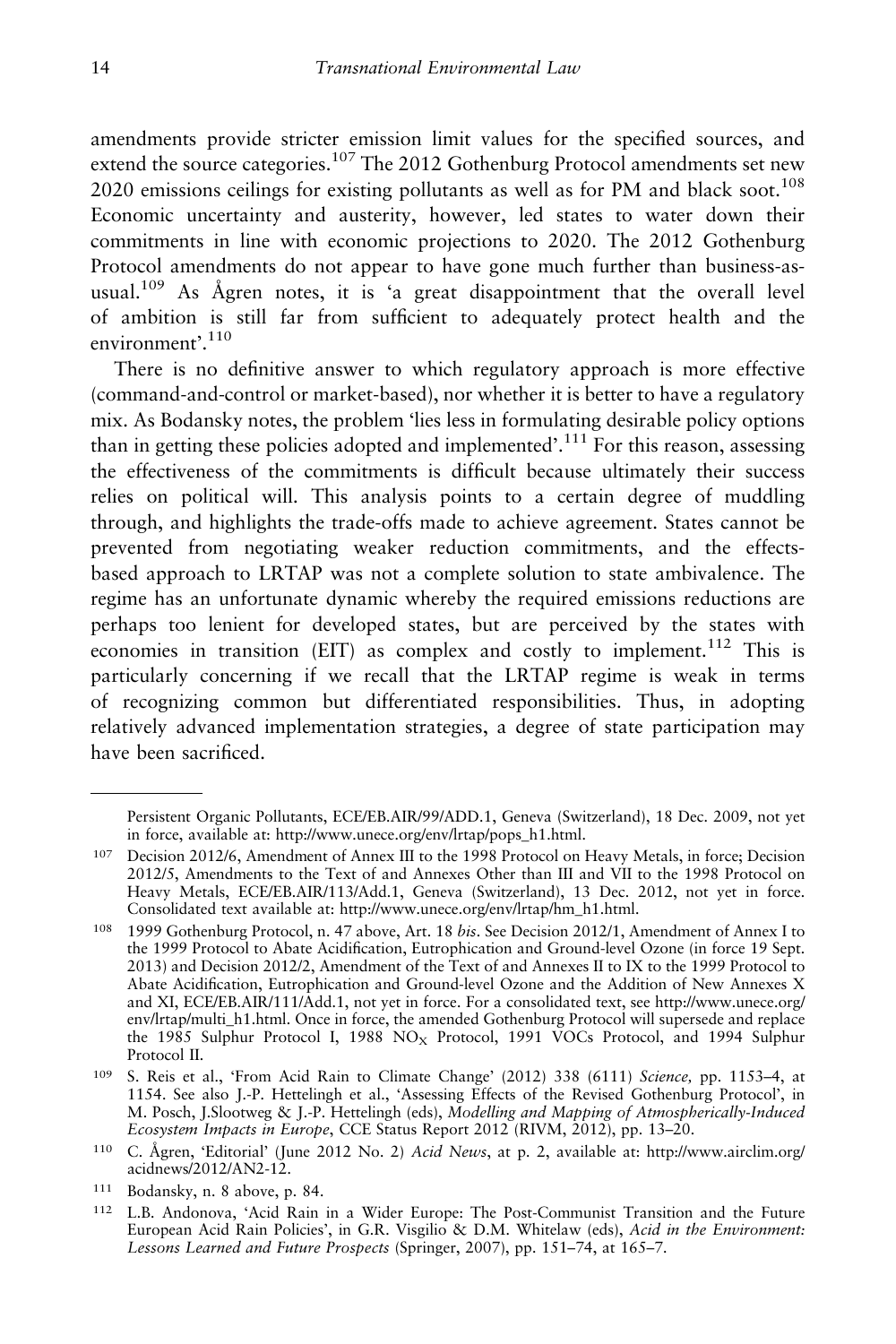# 3. effectiveness and institutional design of THE LRTAP REGIME

### 3.1. The Core Institutions

The core institutional feature established by the CLRTAP was the EB, with its subsidiary bodies and Bureau (an inter-sessional forum).<sup>113</sup> The European Monitoring and Evaluation Programme (EMEP) has also been a key supporting body.<sup>114</sup> The Executive Secretary of the UNECE is designated the Secretariat, with the Secretariat functions provided by the Air Pollution Section of the UNECE Environment and Human Settlement Division.<sup>115</sup> Currently there are three subsidiary bodies to the EB: (i) the Working Group on Effects (WGE);<sup>116</sup> (ii) the EMEP Steering Body,<sup>117</sup> with four task forces and four EMEP Centres;<sup>118</sup> and (iii) the Working Group on Strategies and Review (WGSR), the principal negotiating body.<sup>119</sup> The regime has a well-developed institutional framework, is supported by a range of subsidiary bodies, and has established links with international institutions.

Studies focusing on the regime's early period (the 1980s and 1990s) have viewed it as institutionally effective and dynamic.<sup>120</sup> Indeed, the initial institutional framework contributed to the regime's later successes. The institutions are viewed as having aided state cooperation, consensus, and the negotiation of the Protocols.<sup>121</sup> The WGSR has been particularly important for the interaction of science and policy.<sup>122</sup> The subsidiary bodies have benefited from a relatively good exchange of information through national reporting, which has aided transparency. This has enabled

<sup>113</sup> Art. 10 CLRTAP. The EB is composed of representatives of the parties to the Convention, and meets at least annually. It is responsible for implementation and review: see http://www.unece.org/env/lrtap/ executivebody/welcome.html. The Bureau consists of the EB Chair and seven Vice-Chairs (including the Chairs of the subsidiary bodies). Its focus is on strategy, coordination and cooperation, and it may submit policy proposals to the EB: see http://www.unece.org/env/lrtap/executivebody/ebbureauhome.html.

<sup>114</sup> See UNECE, 'EMEP: The Cooperative Programme for Monitoring and Evaluation of the Long-Range Transmission of Air Pollutants in Europe' (1982) Economic Bulletin for Europe, pp. 29–40; H. Dovland, 'Monitoring European Transboundary Air Pollution' (1987) 29(10) Environment, pp. 10–28.

<sup>115</sup> Art. 11 CLRTAP; the Secretariat convenes and prepares meetings of the EB and communicates information among the parties.

<sup>116</sup> Consisting of six International Cooperative Programmes (ICPs) and their research centres, focusing on environmental issues, materials, integrated monitoring, modelling and mapping. The WHO leads a task force on health. There is also a joint expert group on dynamic modelling. For details on state participation with the programmes, see http://www.unece.org/env/lrtap/WorkingGroups/wge/participation. html.

<sup>117</sup> Consisting of representatives from the parties to the Convention, the four EMEP Centres, the World Meteorological Organization (WMO), and the European Environment Agency (EEA).

<sup>118</sup> These focus on emissions inventories and projections, measurements and modelling, integrated assessment modelling, meteorology, chemicals, and hemispheric air pollution.

<sup>119</sup> The WGSR undertakes preparatory work (e.g. scientific and technical assessments) and negotiates revisions of the Protocols, promotes technological exchange, and makes proposals for strategic development: see http://www.unece.org/environmental-policy/treaties/air-pollution/about-us/organizationchart.html; and http://www.unece.org/env/lrtap/workinggroups/wgs/welcome.html.

<sup>120</sup> T. Gehring, Dynamic International Regimes: Institutions for International Environmental Governance (Peter Lang, 1994), at pp. 193–4; Kütting, n. 90 above, at p. 183.

<sup>121</sup> Munton et al., n. 4 above, at pp. 221–3.

<sup>122</sup> Wettestad (2011), n. 4 above, at p. 52. See Siebenhüner, n. 86 above, at p. 104.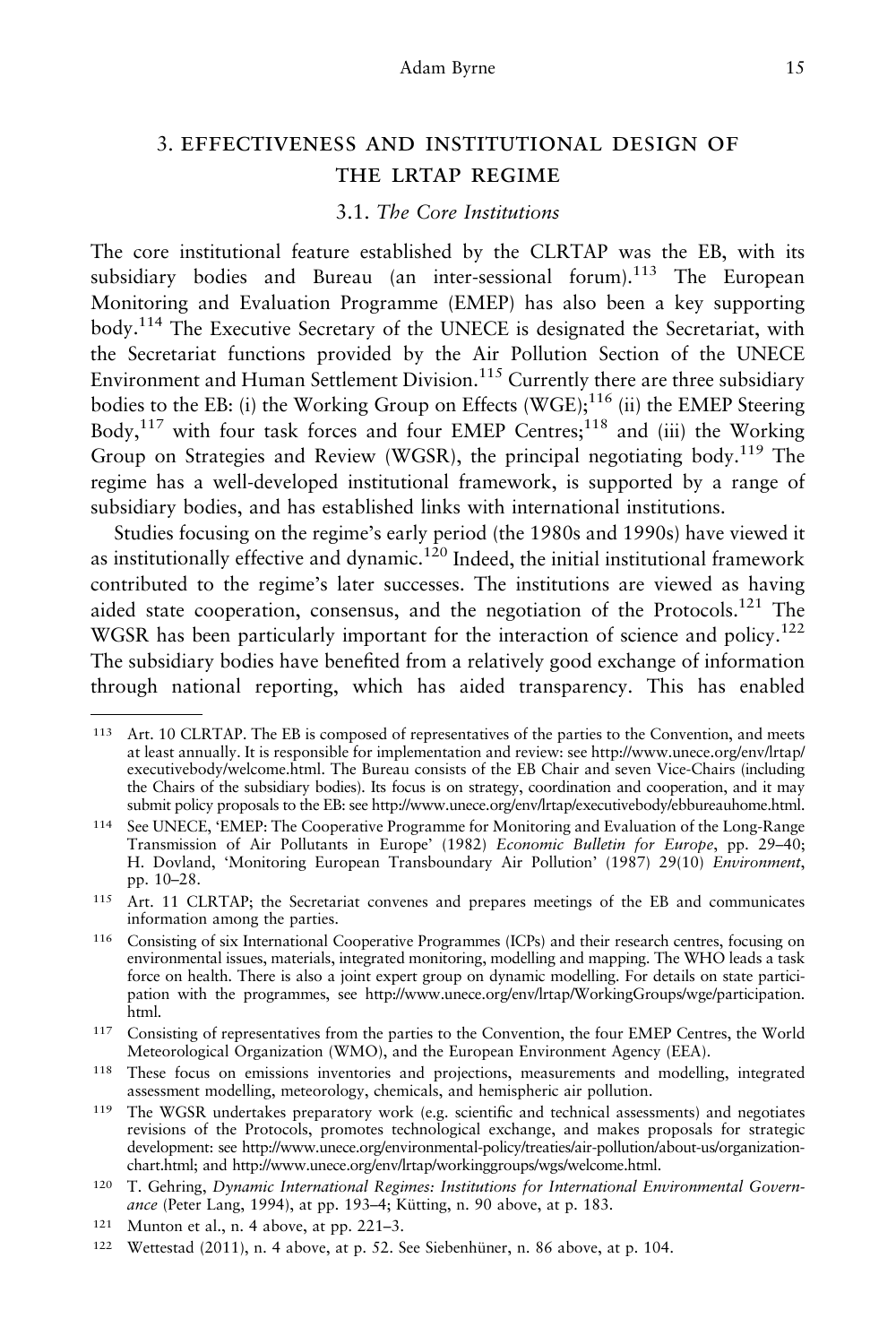methodological harmonization and the development and implementation of the critical loads/levels approach.<sup>123</sup> The regime is considered one of the most 'sciencebased' in existence, and could be held up as a 'model' in this regard.<sup>124</sup>

A limitation of the regime is that no central funding mechanism exists. This arrangement has not kept pace with the regime's evolution and possibly jeopardizes its institutional effectiveness. EMEP has a skewed funding system that relies mainly on mandatory contributions from a few lead states (such as France, Germany, and the UK). The majority of non-EMEP activities have been funded by donor countries, or through the UNECE's limited resources. The Secretariat relies on these resources.<sup>125</sup> It has been 'overworked' and has struggled at times to attend meetings in host states.<sup>126</sup> Despite these limitations, it has reportedly performed its functions relatively successfully.<sup>127</sup> The funding issue reflects the reluctant agreement reached during the Convention negotiations and the state-centric approach taken by the parties.<sup>128</sup> Although aware of this weakness, in the early 2000s the parties failed to create a centralized funding mechanism to distribute costs more fairly;<sup>129</sup> instead, all parties were asked to contribute to the non-EMEP core activities.<sup>130</sup> To this end, the EB provided guidelines that followed the allocation methods for the revised contributions to the 1984 EMEP Protocol.<sup>131</sup> However, these measures were inadequate and, in 2010, the new CLRTAP Long-term Strategy and Implementation Action Plan reiterated the need for adequate funding of non-EMEP core activities and of the Secretariat.<sup>132</sup> Estimates in the 2014–15 Implementation

128 See Wettestad (2002), ibid., at p. 215.

<sup>123</sup> Munton et al., n. 4 above, at pp. 221–3; see L. Nordberg et al., 'The Role of the Secretariat: Building the Protocol Tree', in Sliggers & Kakebeeke, n. 48 above, pp. 97–117, at 103–4. The critical loads approach was developed primarily by the WGE and its ICPs, initially through workshops sponsored by the Nordic Council of Ministers, and continued through the Task Force on Mapping at the LRTAP Coordination Centre for Effects (CCE): see J. Nilsson & P. Grennfelt (eds), Critical Loads for Sulphur and Nitrogen (Nord, 1988); J.P. Hettelingh et al. (eds), Mapping Critical Loads for Europe (RIVM, 1991).

<sup>124</sup> Sundqvist, Letell & Lidskog, n. 85 above, at p. 149; M.A. Levy, 'European Acid Rain: The Power of Tote-Board Diplomacy', in P.M. Haas, R. Keohane & M. Levy (eds), Institutions for the Earth: Sources of Effective International Environmental Protection (The MIT Press, 1993), pp. 75–132, at 110; Wettestad (2002), n. 4 above, pp. 213–14; and Wettestad (2011), n. 4 above, at p. 52.

<sup>125</sup> Wettestad (2002), ibid., at p. 212.

<sup>126</sup> Levy, n. 124 above, at p. 84; a voluntary travel trust fund for the Secretariat was created by Decision 2006/12, Funding for Secretariat Travel, ECE/EB.AIR/89/Add.1.

<sup>127</sup> Wettestad (2002), n. 4 above, at p. 213; see generally Nordberg et al., n. 123 above, pp. 97–117. For an early account, see A. Tollan, 'The Convention on Long-Range Transboundary Air Pollution' (1985) 19(6) Journal of World Trade Law, pp. 615–21.

<sup>129</sup> See Decision 2002/1, Financing of Core Activities (Annex I), ECE/EB.AIR/77/Add.1.

<sup>130</sup> J.-P. Hettelingh et al., 'Air Pollution Effects Drive Abatement Strategies', in Sliggers & Kakebeeke (eds), n. 48 above, pp. 59–84, at 73.

<sup>131</sup> Amended Annex referred to in Article 4 of the 1984 Protocol on Long-term Financing of the Cooperative Programme for EMEP, ECE/EB.AIR/91/Add.1, Annex II; Revised Scale of Contributions to the Trust Fund for Core Activities not Covered by the EMEP Protocol 1984, referred to in para. 5 of Decision 2002/1, ECE/EB.AIR/91/Add.1, Annex III.

<sup>132</sup> Decision 2010/18, Long-term strategy for the Convention on Long-range Transboundary Air Pollution and Action Plan for its Implementation, ECE/EB.AIR/106/Add.1, Annex, Chapter  $V(16)(n)$ –(o); Decision 2011/14, Action Plan for the Implementation of the Long-term Strategy for the Convention, ECE/EB.AIR/109/Add.1.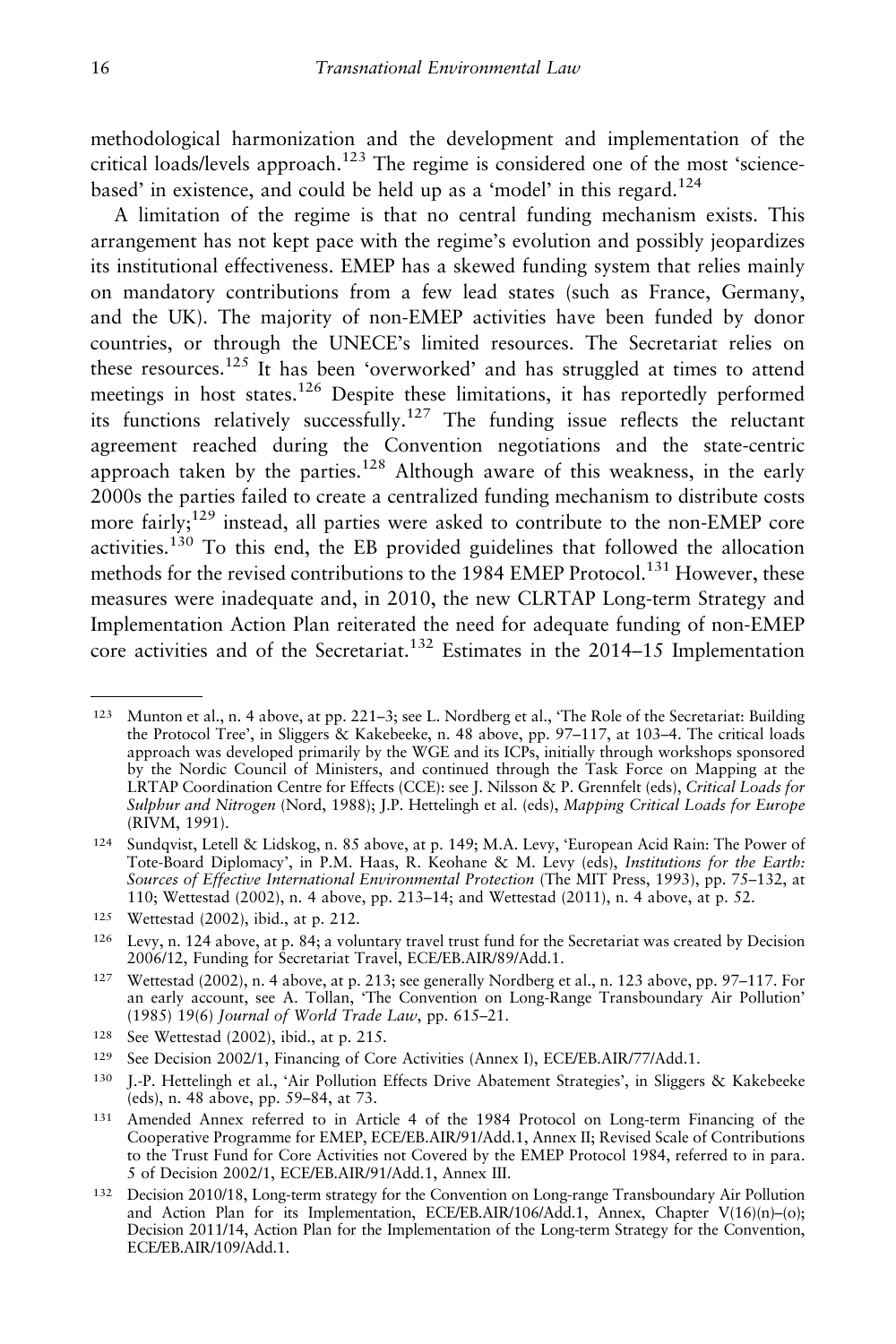Work Plan<sup>133</sup> indicated a budget shortfall of at least US\$1 million. The regime remains underfunded, and is arguably less effective consequently.

Funding weaknesses may be problematic if the regime attempts to create institutional connections between other MEAs, or conduct outreach and knowledgesharing activities in the wider UNECE area/developing world (as promoted by the Global Atmospheric Pollution (GAP) Forum).<sup>134</sup> With regard to Europe, this issue has created fewer difficulties. For example, in 1989 the UNECE and the Baltic Marine Environment Protection Commission (HELCOM) entered into a Memorandum of Understanding for cooperation with regard to data on airborne pollution.<sup>135</sup> Furthermore, scientific collaboration has occurred through involvement in the Task Force on Hemispheric Air Pollution, the United Nations Environment Programme (UNEP), and the GAP Forum.136 According to Reis and his co-authors, the Task Force on Reactive Nitrogen has developed 'partnerships with UNEP and the Organization for Economic Cooperation and Development, as well as the biodiversity and water conventions'. <sup>137</sup> Such efforts need to be intensified; this will require enhanced cooperation at a high institutional level and, consequently, better funding.

When considering the criteria for effectiveness, the CLRTAP highlights that although we can take a holistic approach, not all criteria are equal – successfully formed and functioning institutions are crucial. On a basic level the institutions function well; however, opportunities for expanded activities are limited, and this may reduce effectiveness in the long term.

## 3.2. International Implementation Procedures

### Dispute settlement

The Convention contained no process for third-party settlement, and only required parties to seek a solution by negotiation or by any other acceptable method.<sup>138</sup> This formulation was repeated verbatim in the Protocols up to the 1994 Sulphur Protocol II, which added the possibility of submitting disputes to the International Court of Justice (ICJ). If states cannot agree on the mode of dispute settlement, they are required to submit the dispute to a conciliation commission if requested by a party to

<sup>133</sup> Executive Body, 32nd session, Geneva (Switzerland), 9–13 Dec. 2013, ECE/EB.AIR/122/Add.2.

<sup>134</sup> E.g., 'Strengthening Cooperation with Regional Air Pollution Networks and Initiatives outside the Convention', submitted by the Secretariat of the GAP Forum, Executive Body, 29th session, 12–16 Dec. 2011, Geneva (Switzerland), Informal Doc. No.12, available at: http://www.unece.org/fileadmin/ DAM/env/documents/2011/eb/eb/n\_12.pdf.

<sup>135</sup> See J.A. Brunnée, 'Jigsaw Puzzle of International Environmental Protection: International Approaches to Atmospheric Pollution and the Baltic Sea Area' (1992) 20 International Journal of Legal Information, pp. 1–17, at 7.

<sup>136</sup> Reis et al., n. 109 above, at p. 1154. The Convention is represented on the GAP Forum Steering Committee: see http://www.sei-international.org/gapforum/participants.php.

<sup>137</sup> Reis et al., ibid., at p. 1154; see the Task Force on Reactive Nitrogen (terms of reference Decision 2007/1, ECE/EB.AIR/91/Add.1), available at: http://www.unece.org/env/lrtap/taskforce/tfrn/welcome. html. See also the Edinburgh Declaration on Reactive Nitrogen, Nitrogen & Global Change Conference, Edinburgh (Scotland), 14 Apr. 2011, available at: http://www.nitrogen2011.org/publications. html.

<sup>138</sup> Art. 13 CLRTAP; Rosencranz, n. 23 above, at p. 980.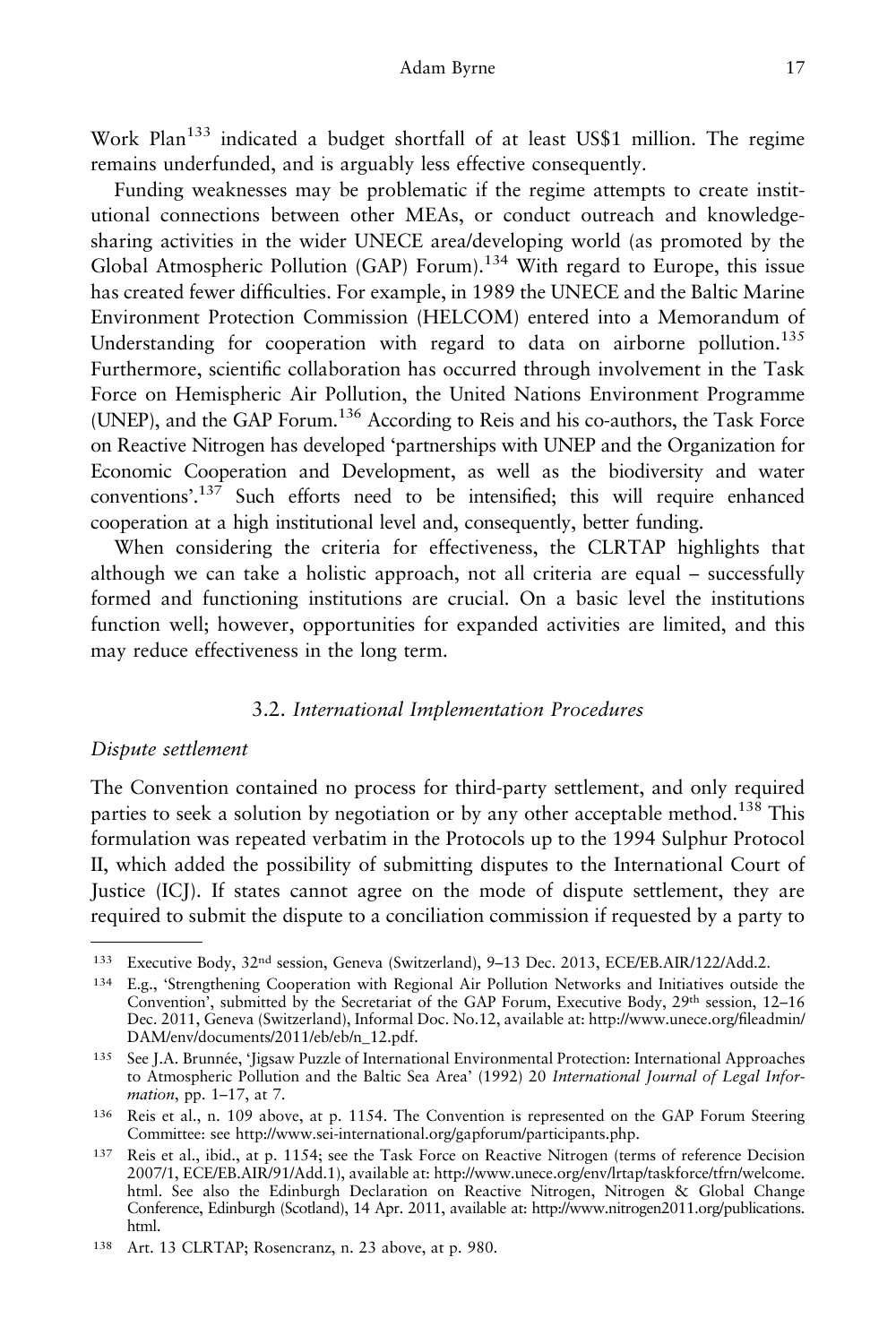the dispute. The commission may make a recommendatory award if appropriate, to be respected in good faith.<sup>139</sup> However, as is the case with numerous MEAs, no formal disputes have arisen.<sup>140</sup> The procedure possibly acts as an incentive to avoid disputes and contributes to the culture of consensus. Alternatively, it may be that dispute settlement provisions play a minimal role in determining the effectiveness of the regime.<sup>141</sup>

# Reporting, review, and non-compliance procedures

Reporting contributes to the regime's effectiveness as it promotes transparency and is an integral component of the compliance procedures. Initially framed as a requirement to exchange available information in Article 8 of the Convention, the 1985 Sulphur Protocol I established dual reporting commitments with regard to national emissions data and information on the programmes, policies and strategies undertaken to achieve the Protocol's commitments.<sup>142</sup> As implementation strategies became more complex, states were required to report on the implementation of their commitments under the Protocols in general.<sup>143</sup> The annual national reports and the 'major reviews' of Strategies and Policies for Air Pollution Abatement, which are undertaken every four years, can be used for naming-and-shaming, although they are not intended for this purpose.144 Data transparency is further aided by the collaboration between the EMEP Centre on Emission Inventories and Projections and the EEA, which enables the publication of the Air Pollutant Emission Inventory Guidebook (formally CORe INventory  $AIR$ ),<sup>145</sup> and also through the European Pollutant Release and Transfer Register (E-PRTR).<sup>146</sup> The register collects data for a range of pollutants (such as those resulting in LRTAP and climate change) by industrial source.

The Convention provided no clear non-compliance procedures. A major development was the establishment of the Implementation Committee (IC) by the 1994 Sulphur Protocol II, which became the compliance procedure for

<sup>139</sup> 1994 Sulphur Protocol II, n. 69 above, Art. 9.

<sup>140</sup> J. Sliggers, 'Blue Skies Forever', in Sliggers & Kakebeeke, n. 48 above, pp. 149–67, at 165.

<sup>141</sup> For a general discussion see P. Sands & R. Mackenzie, 'Annex 1: Guidelines for Negotiating and Drafting Dispute Settlement Clauses for International Environmental Agreements', in International Bureau of the Permanent Court of Arbitration (ed), International Investments and Protection of the Environment: The Role of Dispute Resolution Mechanisms: Papers Emanating from the Second Permanent Court of Arbitration International Law Seminar, May 17, 2000 (Kluwer Law International, 2000).

<sup>142</sup> N. 31 above, Arts 4 and 6.

<sup>143</sup> Established by Art. 5 of the 1994 Sulphur Protocol II, n. 69 above, and repeated in subsequent Protocols. The reporting method is via questionnaire: see Nordberg et al., n. 123 above, at p. 107.

<sup>&</sup>lt;sup>144</sup> See Levy, n. 124 above, at p. 91; see also UNECE, Strategies and Policies for Air Pollution Abatement: 2010 Review, ECE/EB.AIR/123 (United Nations, 2013).

<sup>145</sup> Available at: http://www.eea.europa.eu/themes/air/emep-eea-air-pollutant-emission-inventory-guidebook/emep.

<sup>146</sup> Available at: http://prtr.ec.europa.eu. See Regulation (EC) No. 166/2006 concerning the Establishment of a European Pollutant Release and Transfer Register and Amending Directives 91/689/EEC and 96/61/EC [2006] OJ L 33/1. This was created in part to fulfil the requirements of the Protocol on Pollutant Release and Transfer Registers to the Convention on Access to Information, Public Participation in Decision-Making and Access to Justice in Environmental Matters, Kiev (Ukraine), 21 May 2003, in force 8 Oct. 2009, available at: http://www.unece.org/env/pp/prtr/docs/prtrtext.html.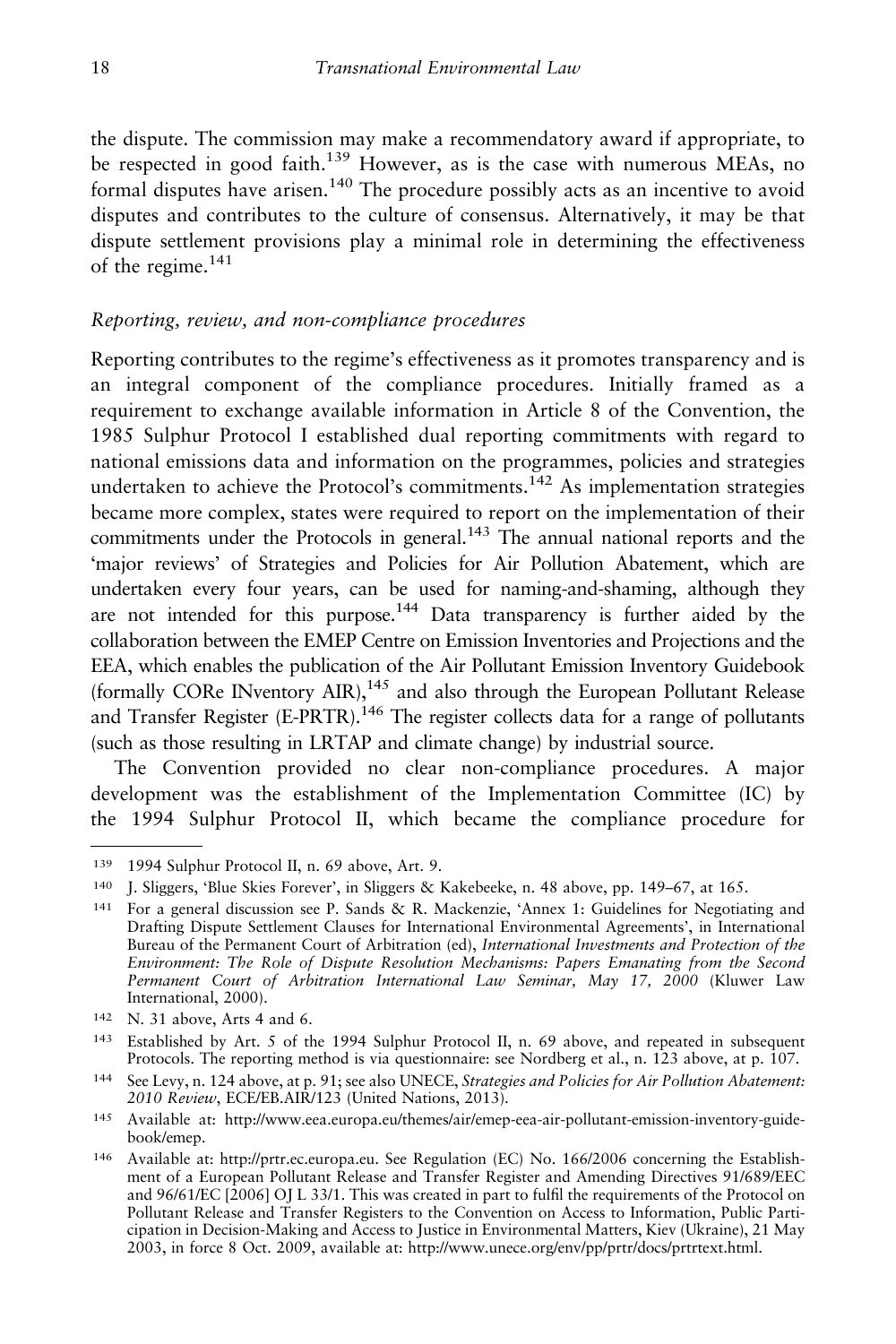all Protocols.<sup>147</sup> It was modelled on the IC of the Montreal Protocol on Substances that Deplete the Ozone Layer,  $148$  which was developed in 1990–92.<sup>149</sup> Its functions include (i) the review of compliance with reporting obligations; (ii) consideration of submissions or referrals,<sup>150</sup> with the adoption of any necessary reports or recommendations; (iii) the preparation of detailed compliance reports on specific obligations; (iv) consideration of systemic compliance issues; and (v) the production of annual compliance reports for the EB, with recommendations if necessary. The EB may then adopt a decision on the non-compliance.<sup>151</sup>

The IC takes a facilitative and cooperative approach to non-compliance. Namingand-shaming happens in the EB decisions, which adopt language such as 'express disappointment' and 'note with concern'. <sup>152</sup> EB decisions are likely to have the most impact at state level, while the use of official international diplomatic routes and publicity on the UNECE website may have a broader, if modest, outreach to the public and the media. The activities of the IC notably improved the levels of reporting after its first compliance review<sup>153</sup> – for example, reporting for the 1988 NO<sub>x</sub> Protocol increased from 82% in 1998 to 99% in 2003.<sup>154</sup>

Serious cases of non-compliance have been rare, although the IC has dealt with some lengthy periods of non-compliance by individual states, which have attracted repeated EB decisions (see Table 1 at Appendix below). It is highly unlikely that the naming-and-shaming approach will harden to include sanctions, $155$ while a further strengthening of the reporting requirements will only go so far in achieving compliance with the reduction commitments.<sup>156</sup> In Eastern Europe, EU expansion is bringing greater indirect incentives for compliance, as states that do not comply with the LRTAP-related Directives may be referred to the European Court of Justice (ECJ).<sup>157</sup> Most scholars have concluded that the IC is

- 151 For details of states found in non-compliance, see Table 1 below.
- 152 P. Széll, V. Keizer & T. Kuokkanen, 'Compliance and Consensus', in Sliggers & Kakebeeke, n. 48 above, pp. 119–32, at 124.
- 153 Nordberg et al., n. 123 above, at pp. 106–7.
- 154 Széll, Keizer & Kuokkanen, n. 152 above, at p. 120. For the 'Status of Reporting under CLRTAP', see http://www.ceip.at/ms/ceip\_home1/ceip\_home/status\_reporting.
- 155 As the most recent EB Decisions on the Committee attest, see Decision 2012/25, n. 147 above.
- 156 See Sliggers, n. 140 above, at p. 165.
- 157 J. Wettestad, 'Reducing Long-range Transport of Air Pollutants in Europe', in S. Andresen, E.L. Boasson & G. Hønneland (eds), International Environmental Agreements: An Introduction (Routledge, 2011), pp. 23–37, at 33.

<sup>147</sup> Sulphur Protocol II, n. 69 above, Art. 7. The IC's structure, functioning and procedures were established by Decision 1997/2, ECE/EB.AIR/53 and Decision 1998/3, EB.AIR/WG.5/52, Annex III; these were amended in Decision 2006/2, ECE/EB.AIR/2006/2; and Decision 2012/25, ECE/EB.AIR/ 113/Add.1. See T. Kuokkanen, 'The Convention on Long-range Transboundary Air Pollution', in Ulfstein, n. 16 above, pp. 161–78.

<sup>148</sup> Montreal (Canada), 16 Sept. 1987, in force 1 Jan. 1989, available at: http://ozone.unep.org/new\_site/ en/montreal\_protocol.php.

<sup>149</sup> Patrick Széll, UK Department of the Environment, was the principal drafter for both procedures. See P. Széll, 'The Montreal Protocol: A New Legal Model for Compliance Control', in P.G. Le Prestre, J. Reid & T. Morehouse Jr (eds), Protecting the Ozone Layer: Lessons, Models, and Prospects (Kluwer, 1998), at pp. 91–8.

<sup>150</sup> This can occur through self-submission, submission by another party, a referral by the Secretariat, or a referral though the Secretariat on the advice of the IC.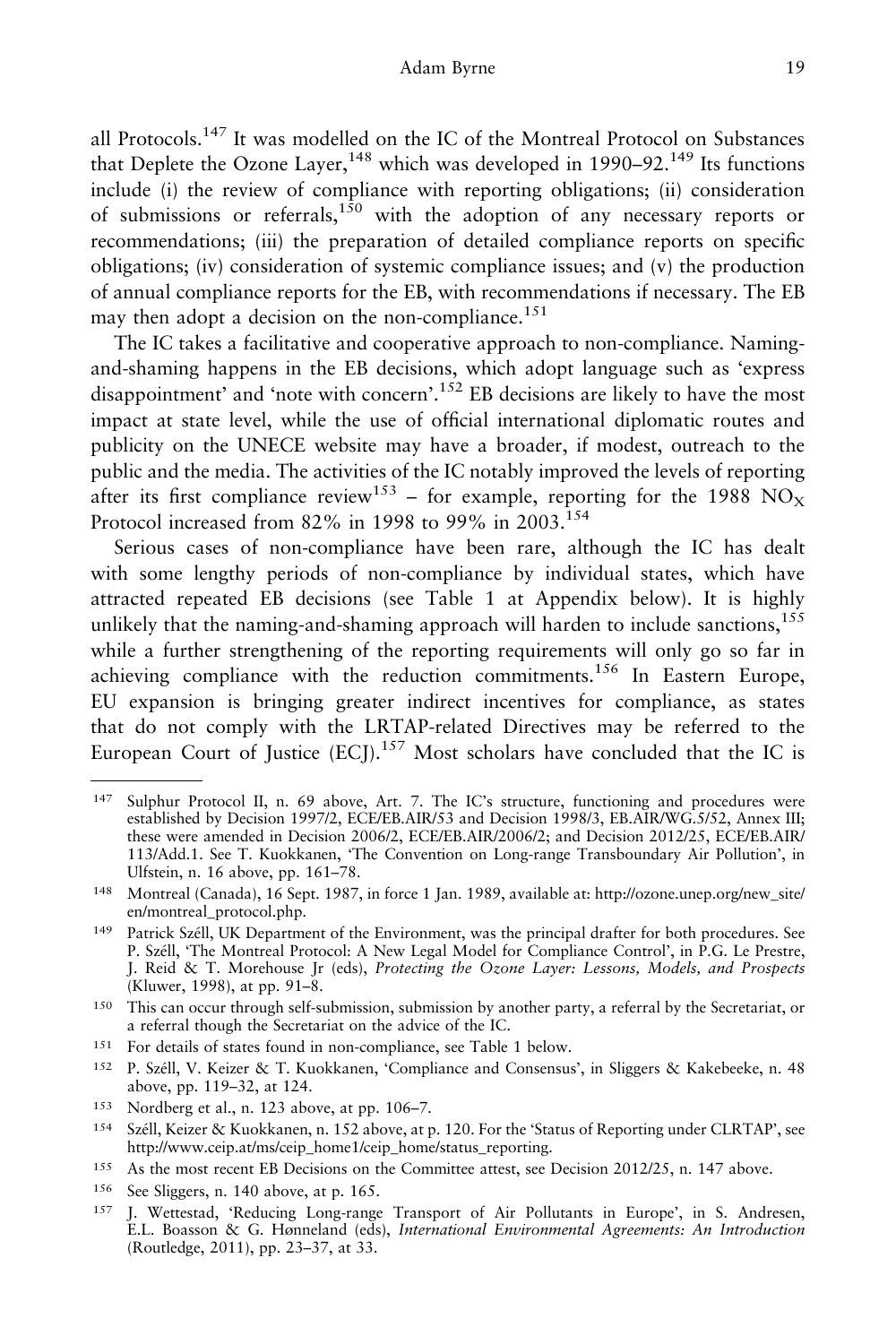effective, compliance levels have improved, and most states implement the IC's recommendations.158

### 4. the normative effectiveness of the lrtap regime

# 4.1. Legitimacy – Rules on Decision Making and Participation

According to Bodansky, the legitimacy of international environmental law is derived through consensus, with states negotiating rules that they believe are fair and 'in their self-interest', rather than through a recognition of 'the rulemaking authority of international institutions'. <sup>159</sup> Based on state practice, the regime has high legitimacy because states have been committed to the process for the past 35 years, during which time significant legal codification has occurred.

Decision making is a key determinant of whether states view the process as legitimate.<sup>160</sup> Decision making by consensus provides greater legitimacy than majority voting as common ground between states is found. However, it may slow the rate of response to new developments and may lead to lowest-commondenominator agreements, which are unambitious or ambiguous if they attempt to include a range of competing state positions.<sup>161</sup> Majority voting provides greater flexibility, but can lead to states opting out if allowed to.<sup>162</sup> The CLRTAP resulted from consensus-based decision making, and embedded this approach.<sup>163</sup> Although the EB decided to adopt the UNECE rules of procedure, which operate by majority vote, for most of their history the Convention bodies have decided by consensus to further the spirit of cooperation (although unanimity is not required).<sup>164</sup> This approach did not achieve full ratification levels, but it secured the participation of the willing, avoided conflict and therefore increased legitimacy.<sup>165</sup> It did not prevent the 1980s Protocols from being considered lowest-common-denominator agreements, although this is understandable given the Cold War context and the reluctance by the polluting states to undertake international commitments.<sup>166</sup> In 2010, the EB adopted

- 162 Bodansky, ibid., at p. 103.
- 163 Art. 12(3) CLRTAP.
- 164 Széll, Keizer & Kuokkanen, n. 152 above, at pp. 129–30.

<sup>158</sup> Sliggers, n. 140 above, at p. 165; Széll, Keizer & Kuokkanen, n. 152 above, at p. 125; T. Kuokkanen, 'Practice of the Implementation Committee under the Convention on Long-range Air Pollution', in U. Beyerlin, P.-T. Stoll & R. Wolfrum (eds), Ensuring Compliance with Multilateral Environmental Agreements: A Dialogue between Practitioners and Academia (Martinus Nijhoff, 2006), pp. 39–52, at 47; E. Milano, 'Procedures and Mechanisms for Review of Compliance under the 1979 Long-Range Transboundary Air Pollution Convention and its Protocols', in T. Treves et al. (eds), Non-Compliance Procedures and Mechanisms and the Effectiveness of International Environmental Agreements (TMC Asser Press, 2009), pp. 169–80, at 180.

<sup>159</sup> D. Bodansky, 'The Legitimacy of International Governance: A Coming Challenge for International Environmental Law?' (1999) 93 American Journal of International Law, pp. 596–624, at 604; Bodansky, n. 8 above, at p. 89–90.

<sup>160</sup> Bodansky, ibid., at p. 264.

<sup>161</sup> Bodansky, ibid., at p. 170; see L.E. Susskind, Environmental Diplomacy: Negotiating More Effective Global Agreements (Oxford University Press, 1994), at p. 14.

<sup>165</sup> Ibid.; Wettestad (2002), n. 4 above, at p. 212; see also Wettestad (2011), n. 4 above, at p. 52.

<sup>166</sup> Levy, n. 4 above, at p. 59. For example, Sokolovsky describes the Convention negotiation as acrimonious: V. Sokolovsky, 'Fruits of a Cold War', in Sliggers & Kakebeeke, n. 48 above, pp. 7–30, at 11.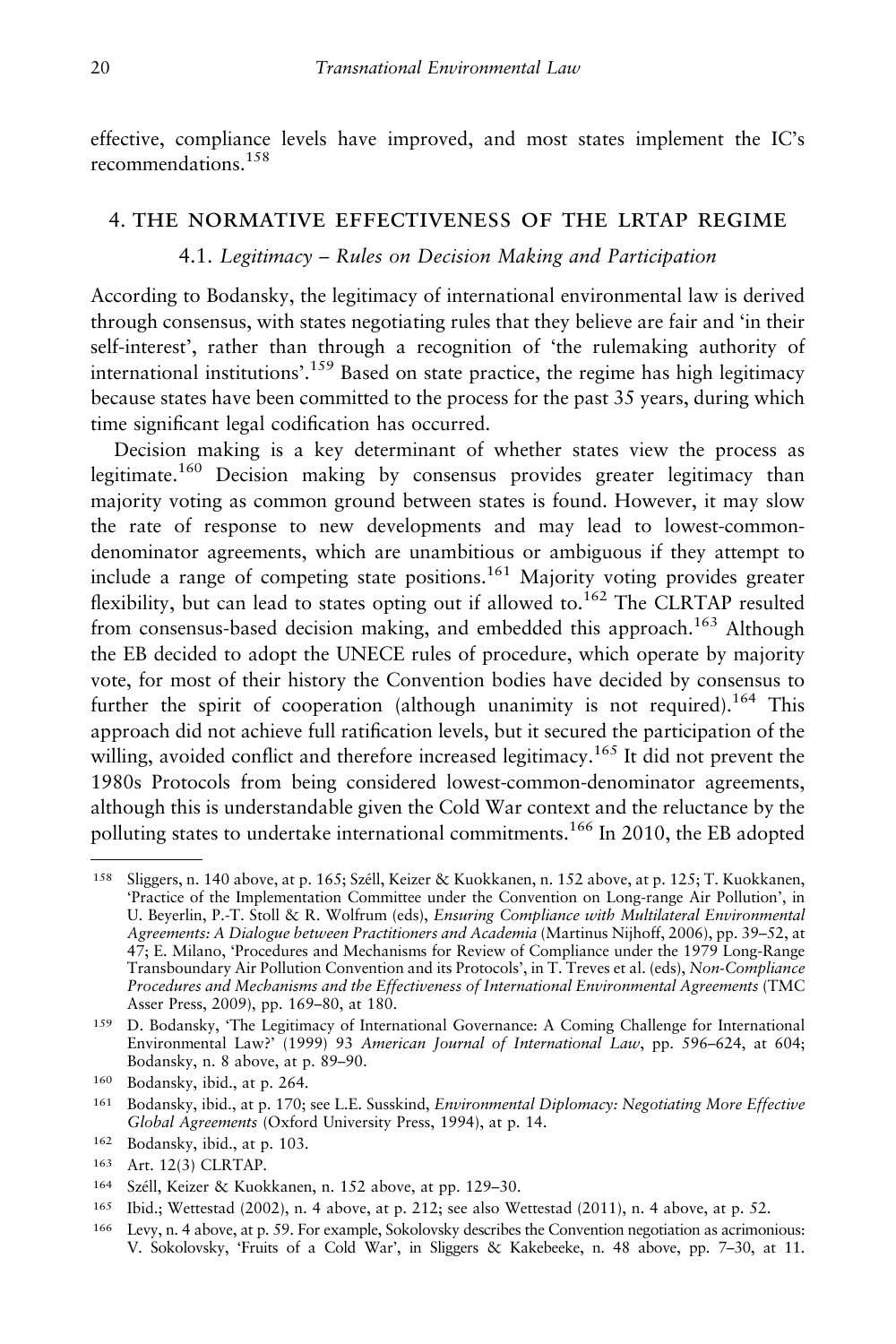new rules of procedure for its sessions, which suggest that majority voting may play an increased role in the regime.<sup>167</sup>

Participation is limited to the Member States and states with consultative status to the UNECE.<sup>168</sup> States must be a party to the CLRTAP to participate in the Protocols. UNECE plays an important facilitative role and arguably provides a greater sense of legitimacy and support to the Convention process.<sup>169</sup> The symbolic and political value of the East–West membership was a great asset.<sup>170</sup> The recognition of the EU (then the EEC) as a signatory to CLRTAP and subsequent Protocols was considered a diplomatic breakthrough and a significant episode of détente in the Cold War.<sup>171</sup>

From the 1990s onwards, as the problem of hemispheric air pollution (POPs, mercury, ozone, and particulate matter) gained prominence,  $172$  the possibility was mooted to amend the legal instruments so that states outside the UNECE region (such as the Eastern Asia states) could participate in the regime. However, achieving consensus on this issue was viewed as unlikely and time-intensive.<sup>173</sup> The UNECE membership criterion has possibly been a limiting factor in the post-Cold war era, and highlights the need for global rather than regional approaches.<sup>174</sup> The 1998 POPs Protocol<sup>175</sup> had a substantial awareness-raising impact and was a contributing factor to the successful adoption, in 2001, of the Stockholm Convention on Persistent Organic Pollutants.<sup>176</sup> The 1998 Heavy Metals Protocol<sup>177</sup> influenced the 2013

See the detailed analysis by E.M. Chossudovsky, 'East-West' Diplomacy for Environment in the United Nations (UN Institute for Training and Research, 1988).

<sup>167</sup> Decision 2010/19, ECE/EB.AIR/106/Add.1, rule 29.

<sup>168</sup> Art. 14 CLRTAP.

<sup>169</sup> The UNECE was chosen as the appropriate forum for the Convention process because of its East–West membership and was referred to in the 1975 Helsinki Final Act of the 1973–75 Helsinki Conference on Security and Co-operation in Europe, itself a Cold War forum: Final Act (Co-operation in the Field of Economics, of Science and Technology and of the Environment), Helsinki (Finland), 1 Aug. 1975, (1975) 14 International Legal Materials, pp. 1293–8, Ch. 5; see Chossudovsky, n. 166 above; Wetstone & Rosencranz, n. 23 above, at p. 140; and R.G. Darst, Smokestack Diplomacy: Cooperation and Conflict in East-West Environmental Politics (The MIT Press, 2001), at p. 95.

<sup>170</sup> Wetstone & Rosencranz, n. 27 above, at pp. 105–6.

<sup>171</sup> Arts 14(1) and 15 CLRTAP. See Chossudovsky, n. 166 above, pp. 93–8; Gehring, n. 120 above, pp. 124–7.

<sup>172</sup> See UNECE Air Pollution Studies Nos 16–20, Hemispheric Transport of Air Pollution (HTAP), prepared by the Task Force on HTAP (UN Geneva, 2007–10), available at: http://www.htap.org; see also Hemispheric Transport of Air Pollution 2010 Executive Summary, ECE/EB.AIR/2010/10 Corrected.

<sup>173</sup> Art. 12 CLRTAP; Possibilities for Opening the Convention: Note by the Bureau in Consultation with the Secretariat, Item 8 of the Provisional Agenda, 29 Sept. 2006, ECE/EB.AIR/2006/8, available at: http://www.unece.org/fileadmin/DAM/env/documents/2006/eb/EB/ece.eb.air.2006.8.e.pdf.

<sup>174</sup> For a general discussion of global vs. regional options, see GAP Forum, 'Atmospheric Pollution: Developing a Global Approach', Discussion Paper 2 (Stockholm Environment Institute, 2010).

<sup>175</sup> Protocol on Persistent Organic Pollutants, Aarhus (Denmark), 24 June 1998, in force 23 Oct. 2003, available at: http://www.unece.org/env/lrtap/pops\_h1.html.

<sup>176</sup> Stockholm (Sweden), 22 May 2001, in force 17 May 2004, available at: http://www.pops.int. See H. Selin, Global Governance of Hazardous Chemicals: Challenges of Multilevel Management (The MIT Press, 2010), pp. 111–62.

<sup>177</sup> Protocol on Heavy Metals, Aarhus (Denmark), 24 June 1998, in force 29 Dec. 2003, available at: http://www.unece.org/env/lrtap/hm\_h1.html.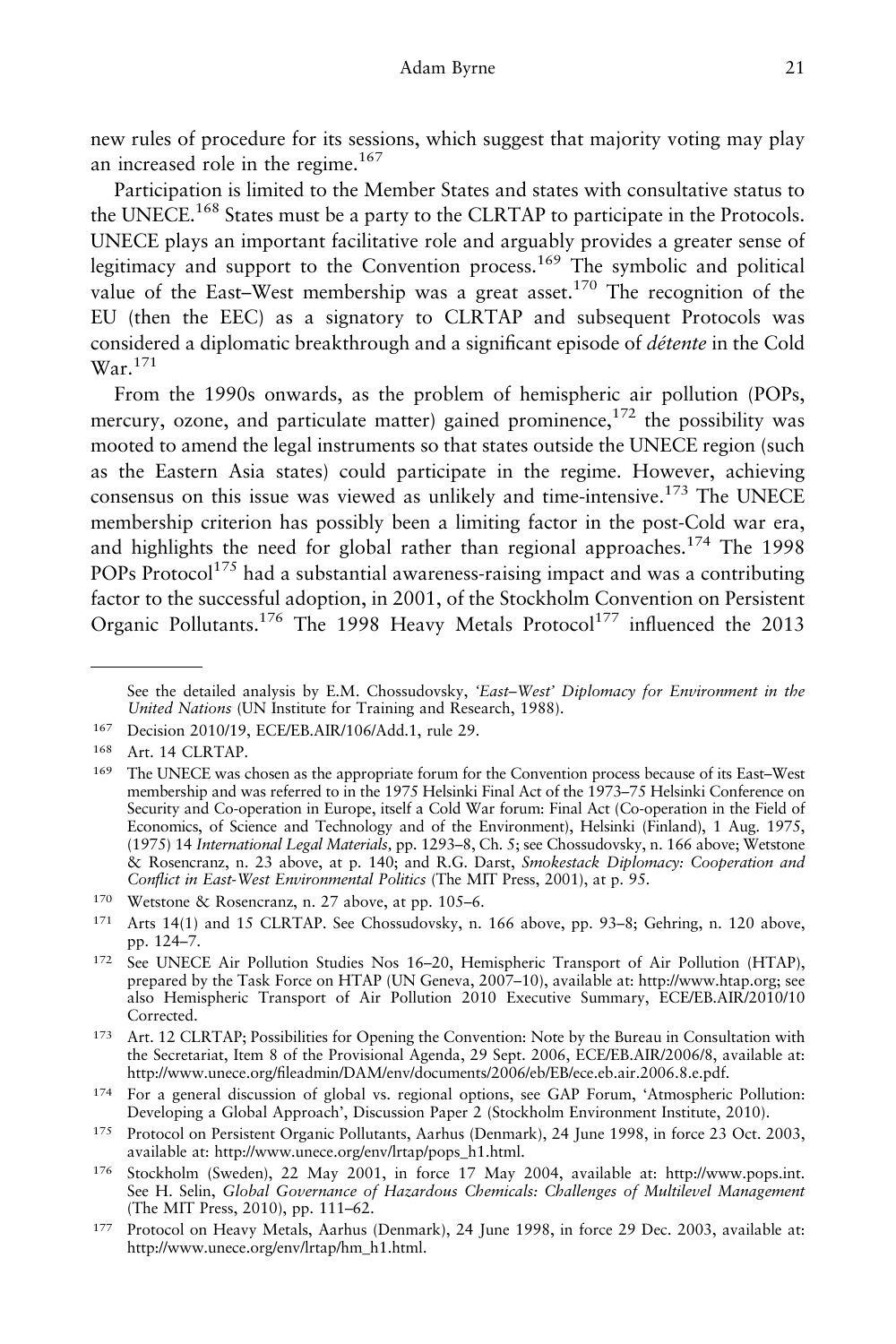Minamata Convention on Mercury, which addresses the intercontinental transport of mercury.<sup>178</sup> The regional agreements, programmes and action plans that were developed through UNEP in Asia, Africa, Latin America, and the Caribbean, after the 1992 United Nations Conference on Environment and Development (UNCED or Rio Earth Summit)<sup>179</sup> have broadly treated the CLRTAP as an exemplary system. The main components for emulation are cooperation and the need for adequate air pollution monitoring.<sup>180</sup> The UN International Law Commission (ILC) has recently begun preparatory work for global draft articles on the 'protection of the atmosphere'; the CLRTAP features in this work.<sup>181</sup> If the CLRTAP participation rules are a limitation, they have not precluded the parties from promulgating international law in other forums. As a precedent, the regime has contributed to the adoption of global treaties and rules on air pollution.

## 4.2. State Participation

Not all parties to the CLRTAP have ratified every Protocol. By 1988, the Convention had 35 signatories and 32 parties.<sup>182</sup> An important event in the regime's history was the string of accessions to the Convention by the newly independent states (NIS) in Eastern Europe during the early 1990s. With the break-up of the Soviet Union (USSR) and Yugoslavia, there are now 51 parties, including nearly every Western European state, Turkey, the majority of the EECCA states, the US, and Canada.<sup>183</sup> A smaller group has ratified the Protocols. The advanced economies of Western Europe have ratified all, or nearly all, of the Protocols. The smaller economies have selectively ratified, primarily because of concerns over their stringency, the cost of compliance, and the impact on their industrial development (Ireland and Greece, for example). A small number of states (such as Turkey) have not ratified any pollution-specific Protocols. However, all of the Protocols have entered into force, which is an exceptional achievement. Hopefully, the recent amendments will achieve a similar level of support.

<sup>178</sup> Minamata (Japan), 10 Oct. 2013, not yet in force, available at: http://www.mercuryconvention.org.

<sup>179</sup> Rio de Janeiro (Brazil), 3–14 June 1992, available at: http://www.un.org/geninfo/bp/enviro.html.

<sup>180</sup> See L. Nordberg, Air Pollution: Promoting Regional Cooperation (UNEP, 2010); UNEP, 'Montevideo Programme', available at: http://www.unep.org/delc/MontevideoProgramme/tabid/54416/Default. aspx. See also GAP Forum, 'International Cooperation', available at: http://www.sei-international. org/gapforum/regions.php; N. Silva-Send, 'Preventing Regional Air Pollution in Asia: The Potential Role of the European Convention on Long Range Transboundary Air Pollution in Asian Regions', doctoral thesis, Kiel University Faculty of Law, 2007, pp. 163–5. Outside the UNEP process is the Association of Southeast Asian Nations Agreement on Transboundary Haze, Kuala Lumpur (Malaysia), 10 June 2002, in force 25 Nov. 2003, available at: http://haze.asean.org/?  $wpfb$ \_dl=32.

<sup>181</sup> See Item 11 of the Provisional Agenda for the 66th session of the ILC, 8 Jan. 2014, A/CN.4/665; the preliminary outline and bibliography by S. Murase, 'Protection of the Atmosphere: Syllabus', A/66/10/Add.1/Annex B (2011), pp. 315–29; S. Murase, 'First Report on the Protection of the Atmosphere', A/CN.4/667.

<sup>182</sup> A.A. Fraenkel, 'The Convention on Long-Range Transboundary Air Pollution: Meeting the Challenge of International Cooperation' (1989) 30(2) Harvard International Law Journal, pp. 447–76, at 448.

<sup>183</sup> Andorra, Israel, Tajikistan, Turkmenistan, Uzbekistan, and San Marino have not ratified (the Holy See is an observer and has not ratified).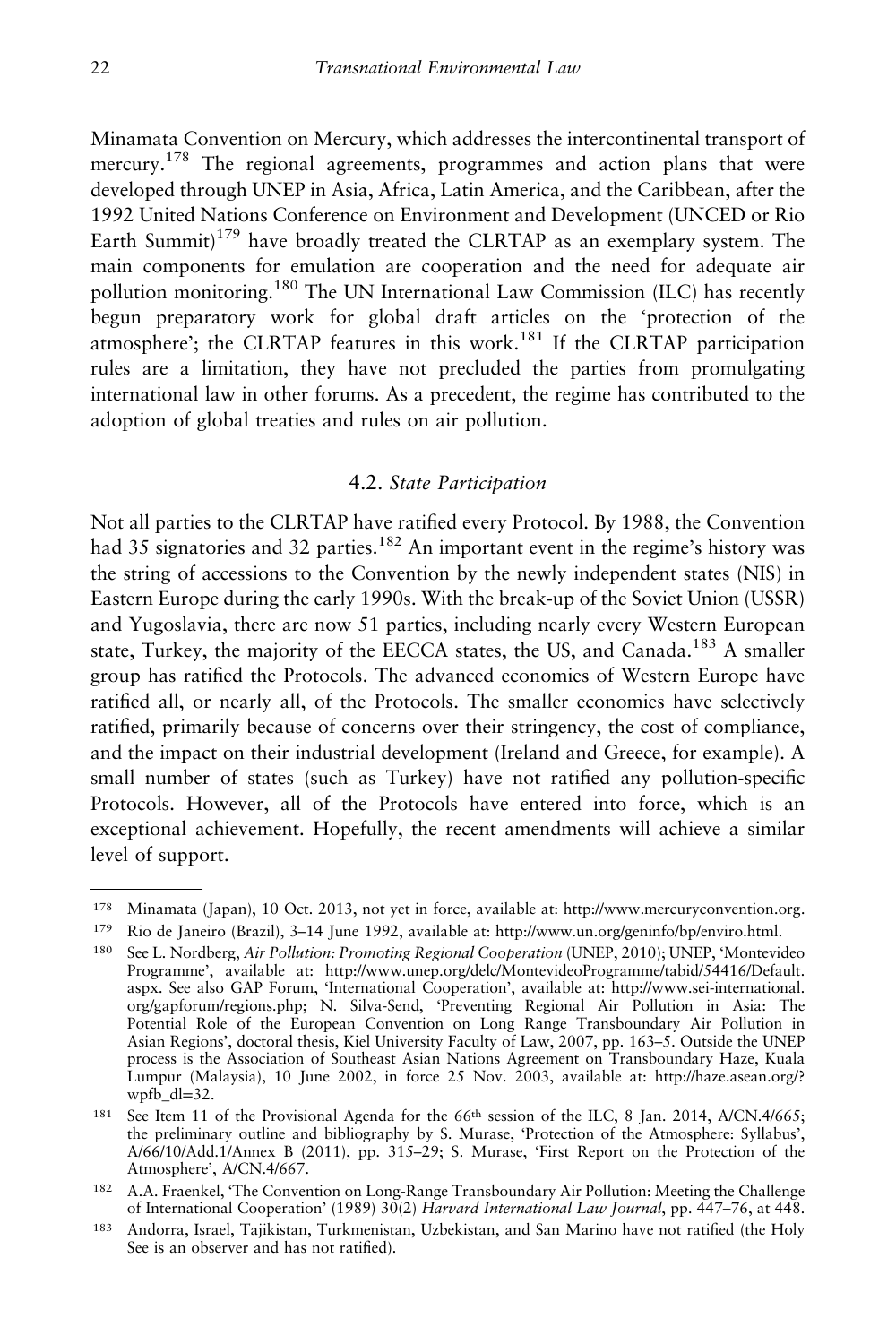There is a distinct North American approach to LRTAP because of the continent's geography, of which the CLRTAP is a component.<sup>184</sup> The US and Canada have selectively ratified the Protocols, preferring to find bilateral solutions.<sup>185</sup> The US has also engaged in agreements with Mexico.<sup>186</sup> In general, US domestic politics dictated action on LRTAP in North America, although the regime may have contributed to awareness raising.<sup>187</sup> Bilateral agreements exist also in Europe, for example, between Finland and Russia.<sup>188</sup> Moreover, the development of EU environmental law has created overlapping obligations for the Member States (see Section 2.1 above). Participation in the regime therefore should be seen as nested within a framework of international and European bilateral law and policy, driven by the national context.

Efforts to include the EIT/EECCA countries have achieved mixed results. The EU has had some influence on participation levels with regard to the Protocols. Evidence suggests that ratification by Eastern European countries is often influenced by impending EU membership.<sup>189</sup> Turkey, a long-standing candidate country, has barely engaged with the regime. In its view, 'due regard' should be given to its status as a developing country, a position whereby it exempts itself from accepting international standards.<sup>190</sup> Russia, Belarus and Ukraine ceased to ratify the Protocols created after 1990, while Kazakhstan, Kyrgyzstan and the states of the Southern Caucasus have only ratified the Convention. The end of Cold War diplomacy, which had secured Soviet participation, partly explains these outcomes. They are also a legacy of the USSR's sole focus on controlling emissions near the European border. Furthermore, LRTAP was of minor importance to the NIS, and the leading European states were indifferent to LRTAP contained in the Eastern UNECE regions. Consequently, the less developed states in the Eastern region did not receive adequate financial

<sup>184</sup> See A. Szekely, 'Establishing a Region for Ecological Cooperation in North America' (1992) 32 Natural Resources Journal, pp. 563–632.

<sup>185</sup> The Memorandum of Intent concerning Transboundary Air Pollution, Washington (US), 5 Aug. 1980, Canada–United States, (1981) 20 International Legal Materials 690; Agreement between the Government of the United States of America and the Government of Canada on Air Quality, Ottawa (Canada), 13 Mar. 1991, (1991) 30 International Legal Materials 678; Annex 3 – Ozone Annex (December 2000) amending the 'Agreement between the Government of Canada and the Government of the United States of America on Air Quality', available at: http://www.ijc.org/en\_/Air\_ Quality\_\_Agreement. See J.L. Roelofs, 'United States–Canada Air Quality Agreement: A Framework for Addressing Transboundary Air Pollution Problems' (1993) 26 Cornell International Law Journal, pp. 421–54.

<sup>186</sup> See D.M. Liverman et al., 'Environmental Issues Along the United States-Mexico Border: Drivers of Change and Responses of Citizens and Institutions (1999) 24 Annual Review of Energy and the Environment, pp. 607–43.

<sup>187</sup> L.R. Cass, 'Air Pollution and Acid Rain', in P.G. Harris (ed.), Routledge Handbook of Global Environmental Politics (Routledge, 2014), pp. 388–99, at 396.

<sup>188</sup> See http://www.ym.fi/en-US/International\_cooperation/International\_environmental\_agreements; V. Kotov & E. Kikitina, 'Regime and Enterprise: Norilsk Nickel and Transboundary Air Pollution', in Victor, Raustiala & Skolnikoff, n. 56 above, pp. 549–74; G. Hønneland & A.-K. Jørgensen, Implementing International Environmental Agreements in Russia (Manchester University Press, 2003), pp. 145–62; see also J. Sommer, 'Transboundary Cooperation between Poland and its Neighbouring States', in Flinterman, Kwiatkowska & Lammers, n. 23 above, pp. 205–33.

<sup>189</sup> See Selin & VanDeever, n. 49 above, at p. 81. Poland is an exception to this, having only ratified the 1988  $NO<sub>x</sub>$  Protocol, n. 55 above.

<sup>190</sup> Organisation for Economic Co-operation and Development (OECD), Environmental Performance Reviews: Turkey (OECD, 2008), at p. 207.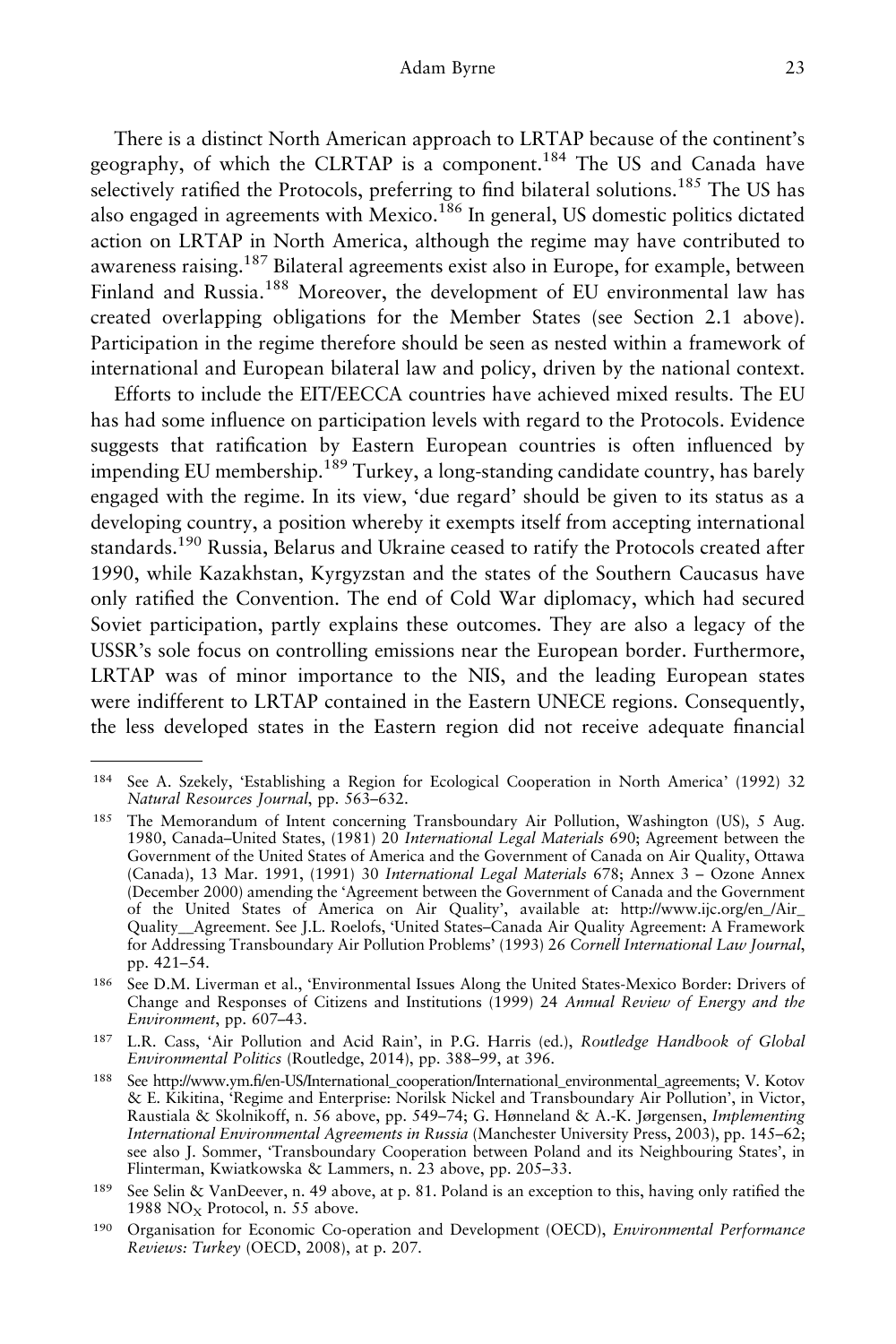assistance, technology transfer or joint implementation.<sup>191</sup> Despite gaining around 15 new parties to the CLRTAP, a third of UNECE members have not engaged with the Protocols; however, their decision not to participate has come at a price: a loss of influence in the regime, particularly in the case of Russia.<sup>192</sup> State participation is a key area where the regime needs to make substantial improvements. This issue has undermined environmental effectiveness, as these states are subject only to minimal obligations to control, reduce and prevent LRTAP.

## 4.3. Assignment of Implementation Responsibilities and the Degree of Burden Sharing

The CLRTAP was intentionally liability-neutral and the extent to which responsibility has been addressed is open to interpretation.<sup>193</sup> A key point for investigation is whether states with the highest capacity and inclination to comply carry the greatest burden, as this arguably strengthens the regime's effectiveness.<sup>194</sup> Initially this was not the case: the early Protocols allocated the same emissions reduction percentage to all states. As the regime developed, the emergence of differentiated targets attempted to reconcile economic considerations with environmental vulnerability and political will. The development of flexible emissions management areas for VOCs and sulphur fostered participation by Canada and Norway, and enabled them to focus on LRTAP with less stringent commitments for the rest of their territories. Although the development of NECs enabled greater implementation responsibilities to be assigned to Western European states, the commitments for the highly polluting EIT states do not conform with the idea of burden sharing, as the latter lack both the capacity and the inclination to comply.195

The 1991 VOCs Protocol<sup>196</sup> and the 1994 Sulphur Protocol  $II^{197}$  introduced differentiated targets. For example, those states with the greatest inclination and capacity to reduce sulphur emissions, such as Germany and the Nordic states, took an ambitious NEC equivalent to a reduction of around 80% of 1980 levels by 2000. France and the UK obtained a ten-year extension to achieve a similar reduction. Highly polluting EIT states also received additional time, but cost efficiency and environmental criteria apparently overrode considerations of capacity and inclination.

 $191$  Darst, n. 169 above, pp. 109–16; Levy, n. 4 above, at p. 65; See S. Stec, A. Antypas & T. Steger, 'Transition and Governance: The Case of Post-Communist States', in G. Winter (ed.), Multilevel Governance of Global Environmental Change (Cambridge University Press, 2006), pp. 358–83.

<sup>192</sup> A.E. Farrell and T.J. Keating, 'Dissent and Trust in Multilateral Assessments: Comparing LRTAP and OTAG', in A.E. Farrell and J. Jäger (eds), Assessments of Regional and Global Environmental Risks (RFF Press, 2006), pp. 64–83, at 79.

<sup>193</sup> See the footnote inserted to Art. 8(f) CLRTAP. This has been described as a 'disclaimer of State responsibility': F.C. Eisenstein, 'Economic Implications of European Transfrontier Pollution: National Prerogative and Attribution of Responsibility' (1981) 11 Georgia Journal of International and Comparative Law, pp. 519–61, at 555. See M. Pallemaerts, 'International Legal Aspects of Longrange Transboundary Air Pollution' (1988) 1 Hague Yearbook of International Law, pp. 189–224.

<sup>194</sup> Bodansky, n. 8 above, p. 264.

<sup>195</sup> J. Gupta, 'Effectiveness of Air Pollution Treaties: The Role of Knowledge, Power and Participation', in M. Hisschemöller et al. (eds), Policy Studies Review Annual Vol. 12: Knowledge, Power, and Participation in Environmental Policy Analysis (Transaction, 2001), pp. 145–74, at 160.

<sup>196</sup> N. 32 above.

<sup>197</sup> N. 69 above.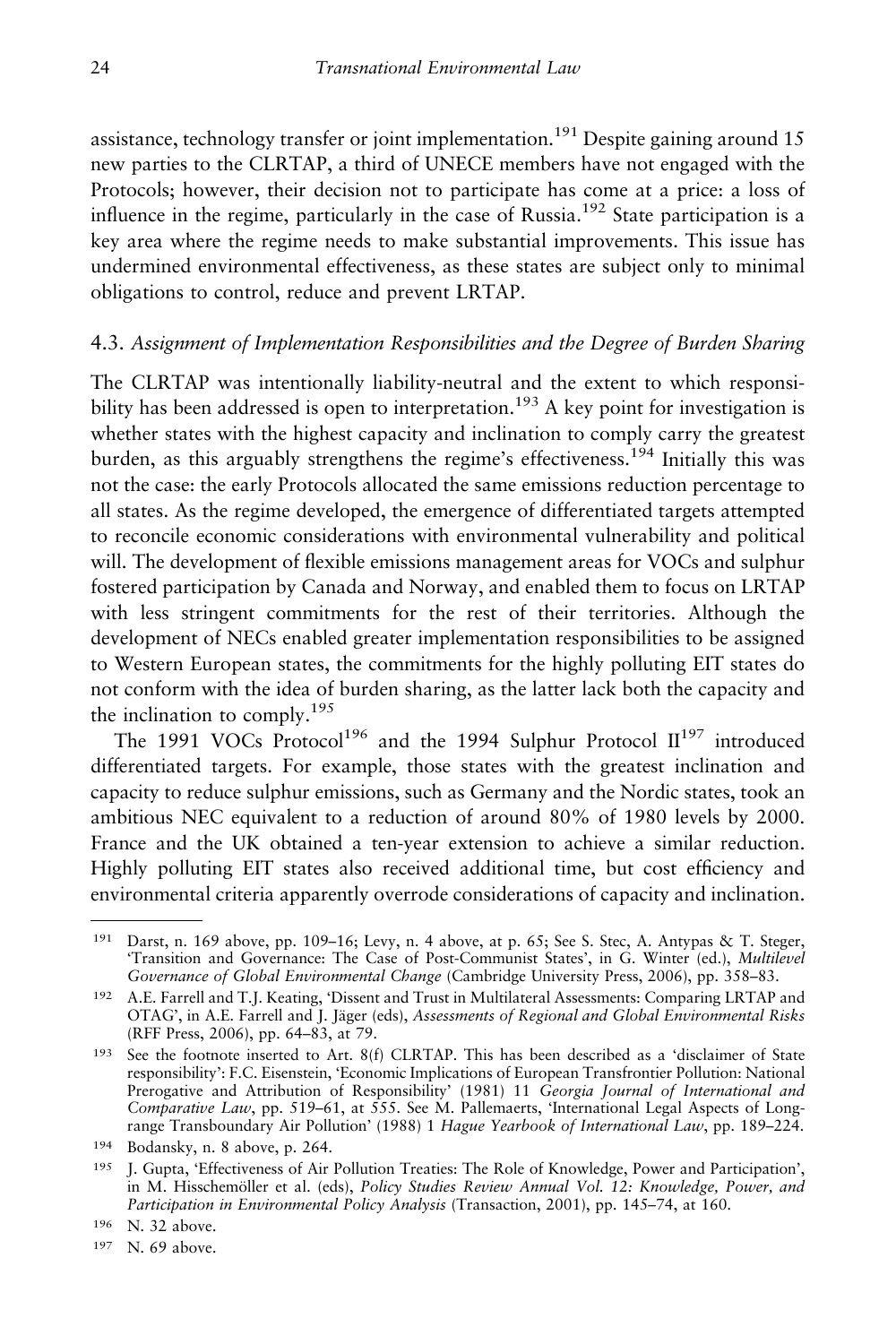For example, Poland needed to reduce emissions by around 66% to reach its 2010 ceiling. RAINS modelling had demonstrated that large reductions in Poland would achieve the greatest cost efficiency.198 However, in the early 1990s, the Polish economy was relatively weak (as were most of the NIS), whilst the post-Communist government faced significant governance challenges<sup>199</sup> and would have struggled to invest more in order to reach its target without increased donor support. The fairness of the targets was therefore questionable, and many highly polluting EIT countries chose not to participate. Whether this justifies Poland's continued ambivalence to the LRTAP regime in 2014, after ten years of EU membership, is a different matter.

Differentiated targets have become a feature of the regime, with mixed results in terms of ratification. The 1998 Heavy Metals  $Protocol<sup>200</sup>$  allowed the EIT countries ten instead of five years in which to achieve compliance with the product control measures.<sup>201</sup> The 2012 amendments of the Heavy Metals Protocol<sup>202</sup> and the 1999 Gothenburg Protocol<sup>203</sup> introduced further differentials to appeal specifically to new parties to the Protocol. The Gothenburg Protocol affords new parties an extension for the development of implementation plans with a final implementation deadline of 31 December 2030.<sup>204</sup> The 2012 amendments to the Heavy Metals Protocol contained similar extensions for the implementation of BAT and limit values to existing stationary sources.<sup>205</sup> Such differential targets may produce better environmental outcomes in the long term if these measures are sufficiently attractive to prospective parties.

# Financial assistance

A cost-sharing mechanism or specific provisions on the transfer of technology to the non-EU EECCA countries could offset the weaknesses of the regime's regulatory approach, increase ratification and the implementation of the Protocols, and produce better environmental outcomes.<sup>206</sup> These have not been established, even though the EB has explored the possibility of financial mechanisms. There is a limit to the regime's ability to foster cooperation. Since the mid-1990s, the parties have been invited to contribute to the Trust Fund so that the participation of one government representative from each of the EIT states can be funded;<sup>207</sup> this appears to have

203 2012 Gothenburg Protocol Amendments, n. 108 above.

<sup>198</sup> C. Albin, 'Rethinking Justice and Fairness: The Case of Acid Rain Emission Reductions' (1995) 21(2) Review of International Studies pp. 119–43, at 131. Belarus was similarly given a large emissions reduction commitment of 50%.

<sup>199</sup> See F. Millard, 'Environmental Policy in Poland' (1998) 7(1) Environmental Politics, pp. 145–61.

<sup>200</sup> N. 177 above.

<sup>201</sup> Ibid., Annex VI(5).

<sup>202</sup> 2012 Heavy Metals Protocol Amendments, n. 107 above.

<sup>204</sup> Ibid., Art. 3 bis.

<sup>205</sup> 2012 Heavy Metals Protocol Amendments, n. 107 above, Art. 3 bis.

<sup>206</sup> J. Sliggers & G. Klaassen, 'Cost Sharing for the Abatement of Acidification in Europe: The Missing Link in the New Sulphur Protocol' (1994) 4(1) European Environment, pp. 5–11; Albin, n. 198 above, at p. 135.

<sup>207</sup> Decision 1997/4, Facilitation of Participation of Countries with Economies in Transition, ECE/EB. AIR/53, Annex VII, p. 55; Decision 2001/6, ECE/EB.AIR/75, Annex X; Decision 2003/11, ECE/EB.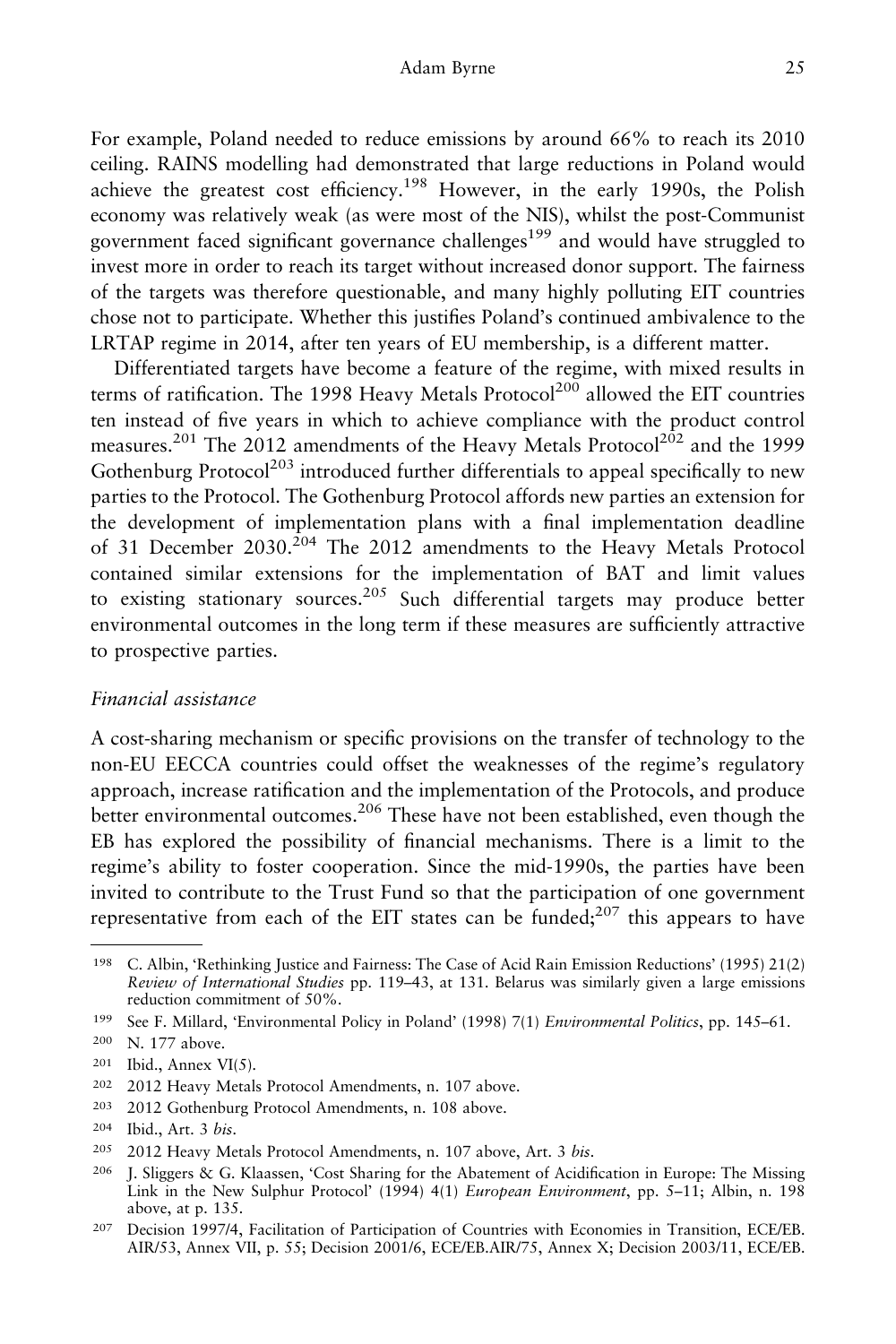increased their participation in the negotiations.<sup>208</sup> The 2010 Long-term Strategy reiterated the need for adequate funding to improve participation, and Decision 2012/26 called for a high-level meeting on actions to promote better air quality within the countries of EECCA.<sup>209</sup> The creation of the EECCA Coordinating Group in 2011, which focuses on the Russian sphere of influence, is a significant step towards creating a dual process that may lead to greater participation. Belarus, Russia, Kazakhstan, and Moldova have signalled their intention to become parties to the later Protocols,<sup>210</sup> but Azerbaijan, Uzbekistan, Tajikistan and Kyrgyzstan are unlikely to do so in the short term. $211$ 

Donor countries, EU-sponsored projects, and the UN Development Account (UNDA) provide support for projects in the EECCA countries. These projects have concentrated on the creation of emissions inventories, monitoring, and the ratification of the most recent Protocols.<sup>212</sup> Although a useful first step, programmes with greater ambition are needed. The absence of burden sharing through a funding mechanism or a formal system of joint implementation to aid the least developed states in the UNECE area has reduced effectiveness.<sup>213</sup>

# 4.4. The Empowerment of Domestic Stakeholders

Prior to the 1999 Gothenburg Protocol, the regime contained no specific provisions on public access to information. This Protocol required states to 'promote' the provision of information to the general public on issues such as national annual emissions, compliance information, pollution levels, and the health and environmental effects of the pollutants.214 While this was a significant development, it is somewhat undermined by its weak phraseology. The deficiency in provisions on public access to information arises partly out of the East–West politics of the early period of the LRTAP regime and the culture of industrial secrecy of the USSR. Moreover, environmental issues are politically sensitive and states may wish to control the flow of information. Nonetheless, as a result of the activities of the regime and the current emphasis on transparency – as embodied by the 1998 Aarhus Convention on Access to Information, Public Participation in Decision-making and Access to Justice in Environmental Matters<sup>215</sup>

AIR/79/Add.1, Annex XI; Decision 2005/9, ECE/EB.AIR/87/Add.1, Annex IX; Decision 2006/13, ECE/EB.AIR/89/Add.1. Members of the EU or OECD do not qualify.

<sup>208</sup> Wettestad (2011), n. 4 above, at p. 51.

<sup>209</sup> Decision 2010/18, n. 132 above; Decision 2012/26 ECE/EB.AIR/113/Add.1.

<sup>210</sup> Moldova is a party to the POPs Protocol 1998, n. 175 above.

<sup>211</sup> EECCA Coordinating Group, 1st Report, n. 59 above.

<sup>212</sup> See UNECE, 'Capacity Building Activities', available at: http://www.unece.org/environmental-policy/ treaties/air-pollution/capacity-building-activities.html. E.g., the project on 'Capacity Building for Air Quality Management and the Application of Clean Coal Combustion Technologies in Central Asia' received \$680,000 from the UN Development Account: see http://www.un.org/esa/devaccount/projects/ 2004/0405C.html.

<sup>213</sup> See Gupta, n. 195 above, at p. 162.

<sup>214</sup> 1999 Gothenburg Protocol, n. 47 above, Art. 5.

<sup>215</sup> Aarhus (Denmark), 25 June 1998, in force 29 Oct. 2001, available at: http://www.unece.org/env/pp/ treatytext.html.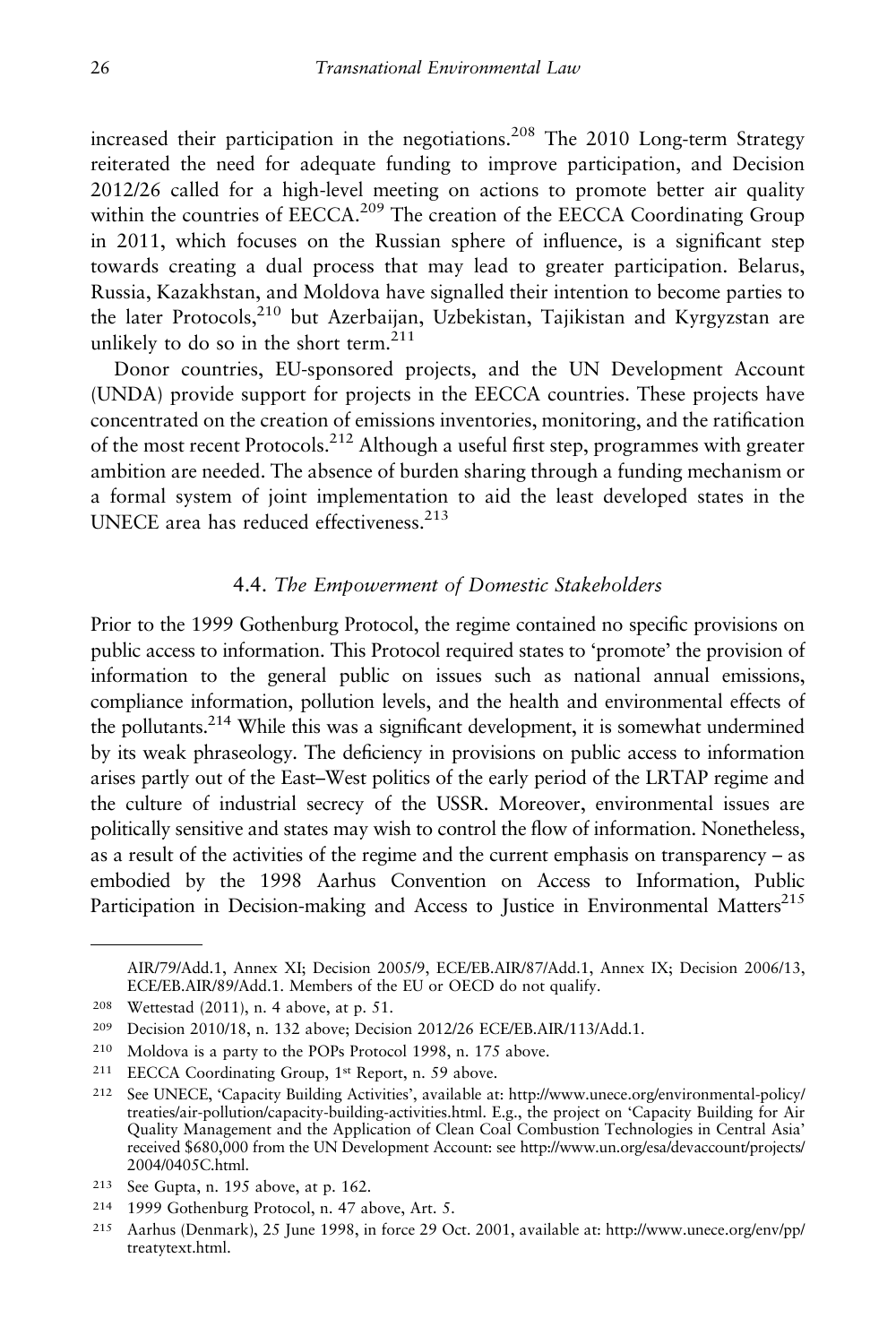and its implementation in UNECE Member States including the EU – there is now a large amount of reported emissions data publically available.

Intergovernmental organizations,  $\overline{\text{NGOs}}^{216}$  and industrial groups may attend meetings as observers, whilst NGOs must have consultative status with the UNECE to attend working group meetings.<sup>217</sup> The unofficial Heads of Delegations meetings that take place during the negotiations of the Protocols have been 'exclusive',<sup>218</sup> and NGOs do not appear to have participated as observers of the work of the IC.<sup>219</sup> NGOs have a limited influence and no role in decision making. However, their involvement in the final negotiations might not produce better outcomes; it could slow the negotiation process or reduce the opportunities for diplomacy.<sup>220</sup> Domestic successes for NGOs occurred mainly in the early years of the regime, and some NGOs lobbied intensely for the ratification of the legal agreements.<sup>221</sup> The limited resources of NGOs, combined with the emergence of other environmental problems (such as climate change) and the increased role of the EU, saw NGOs switch their focus, although they have maintained an interest. $222$  There is very little public participation in the regime. $223$ 

The regime's engagement with industry groups in respect of the BATEF standard has produced some notable outcomes. Technical seminars brought together members of the industrial, scientific and policy-making communities, and enabled innovative technologies to be demonstrated as technically and economically feasible, thus aiding their deployment.224 Industry groups have also been regular observers at LRTAP meetings and seminars.

The regime was the major source of information on LRTAP in the 1980s, although much of this information was inaccessible to the public. The internet may have increased accessibility, particularly in highly developed European states where internet usage is higher.<sup>225</sup> However, awareness of the Convention and LRTAP in general has declined across key stakeholder groups (the public, politicians and

<sup>216</sup> E.g. the Air Pollution and Climate Secretariat: see http://www.airclim.org.

<sup>217</sup> Wettestad (1999), n. 4 above, at p. 105.

<sup>218</sup> Ibid.

<sup>219</sup> Milano, n. 158 above, at p. 173.

<sup>220</sup> L. Björkbom, 'Negotiations over Transboundary Air Pollution: The Case of Europe' (1999) 4(3) International Negotiation, pp. 389–411, at 407.

<sup>221</sup> E.g., the Environmental Law Institute in Washington, DC (US) contributed to the signature and ratification of the 1988  $NO<sub>X</sub>$  Protocol by the US government: see R.N. Mott, 'An Environmental Accord the US Should Support', Chicago Tribune, 12 July 1988, available at: http://articles.chicago tribune.com/1988-07-12/news/8801140554\_1\_global-warming-acid-rain-emissions. See also C. Ågren, 'The UNECE Convention: Implications for the NGOs', in the report of the 1989 NGO Strategy Seminar on Air Pollution, H. Smit (ed.), Nature Demands Stricter Limits (Stichting Natuur en Milieu, 1989), pp. 23–7.

<sup>222</sup> Ågren, n. 48 above, at p. 135.

<sup>223</sup> Debate over exactly what public participation is or should be is unresolved. See J. Forrester et al., 'Governance of Air Quality and Stakeholder Engagement: Lessons and Experience from International Cases', in Lidskog & Sundqvist (eds), n. 4 above, pp. 293–320.

<sup>224</sup> Sand, n. 61 above, at p. 256. Not all states were laggards in this sense; for the supporting role of the US government see Taylor et al., 'Effect of Government Actions on Technological Innovation for SO<sub>2</sub> Control' (2003) 37(20) Environmental Science & Technology, pp. 4527–34.

<sup>225</sup> Nordberg et al., n. 123 above, at p. 106.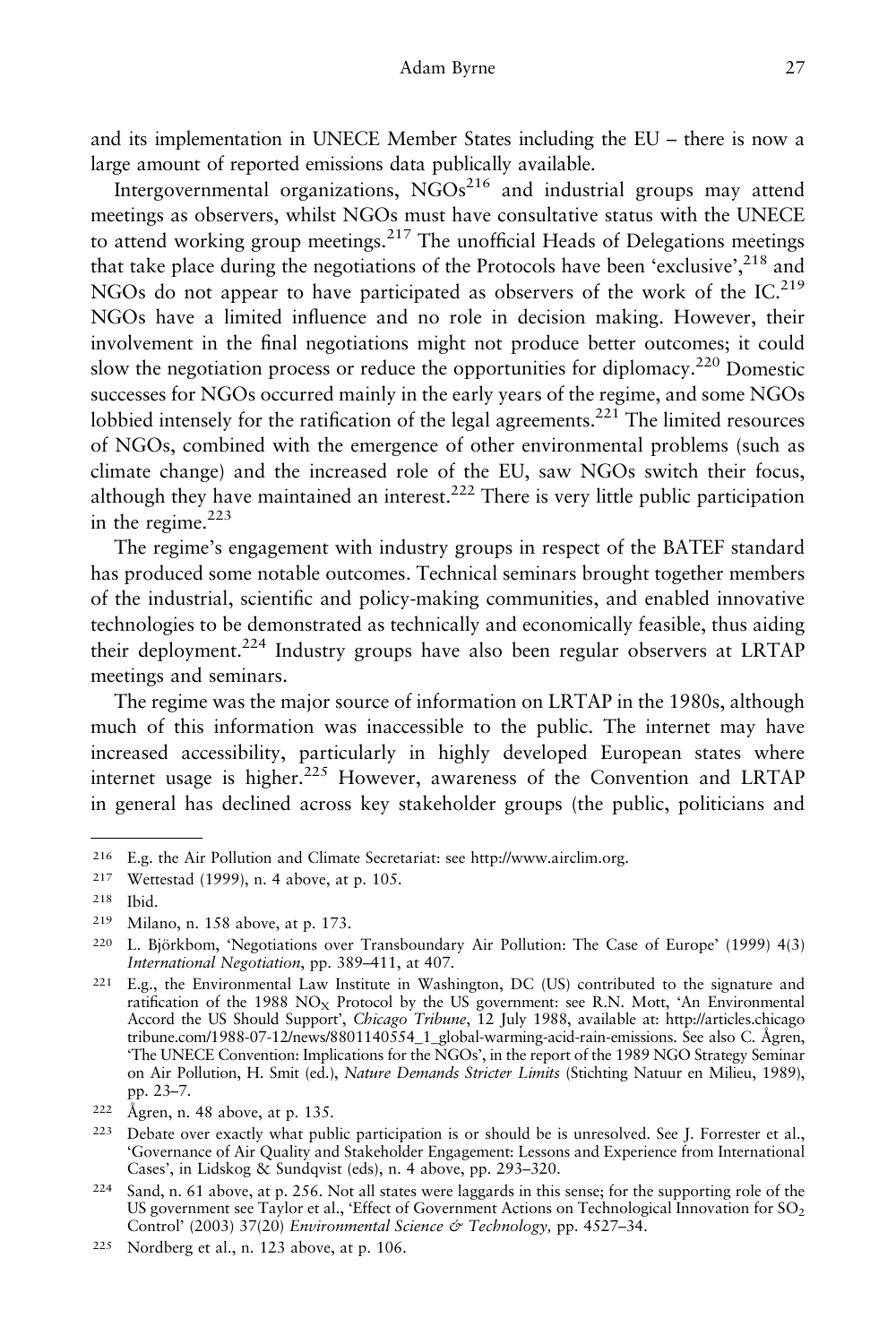local NGOs, for example).<sup>226</sup> As Ågren has noted, the regime needs to improve communication to increase domestic knowledge and awareness of air pollution, while simultaneously raising its profile. Solutions for this problem, such as an effective communications strategy and a travel fund to aid the participation of NGOs, will require additional funding.<sup>227</sup> The 2010 Long-term Strategy and 2011 Action Plan has included the need for an improved communications strategy.<sup>228</sup> With the implementation of higher pollution reduction requirements in the next decade, success will depend more on public opinion and support.<sup>229</sup> It will be interesting to see whether the regime can avoid controversy, particularly in the context of European budget austerity.

Evaluating the empowerment of stakeholders is extremely difficult as much is out of the control of the LRTAP regime. However, beyond the provision of information, effective empowerment in the domestic process remains problematic.

# 5. conclusion

The combined approaches to effectiveness taken by Sand and Bodansky constitute a useful basis for the exploration of the LRTAP regime. This study has shown that compliance, institutional, and normative effectiveness can be measured reasonably well. In general, the LRTAP regime conforms to Bodansky's notion of 'trade-offs' and 'art and craft'.

The regime faces significant challenges concerning participation, implementation procedures, empowerment of domestic stakeholders, and funding. The most recent EMEP Status Reports indicate that, $2^{30}$  although there is much to be optimistic about regarding the remarkable reductions in acidification, lead pollution, and certain POPs, significant progress still needs to made on eutrophication, ground level ozone, photochemical smog, PM, and heavy metals and POPs more generally.

With the increased role of the EU and the somewhat autonomous North American framework, it is difficult to ascribe an overall level of effectiveness to the regime as there is a significant degree of overlap. Nonetheless, the regime has shown that states can agree on contentious issues and achieve results. As a model regional MEA, the regime's replication in other regions may be problematic, especially for developing countries. States must have the necessary financial and administrative capacities to comply with this type of regime. The Convention's basic method of creating sound institutions, and its engagement with science, has nevertheless provided a model for subsequent international treaties.

<sup>226</sup> Ågren, n. 48 above, at p. 137.

<sup>227</sup> Ibid., at pp. 138 and 141.

<sup>228</sup> N. 132 above.

<sup>229</sup> Ågren, n. 48 above, at p. 141.

<sup>230</sup> See http://emep.int/publ/common\_publications.html.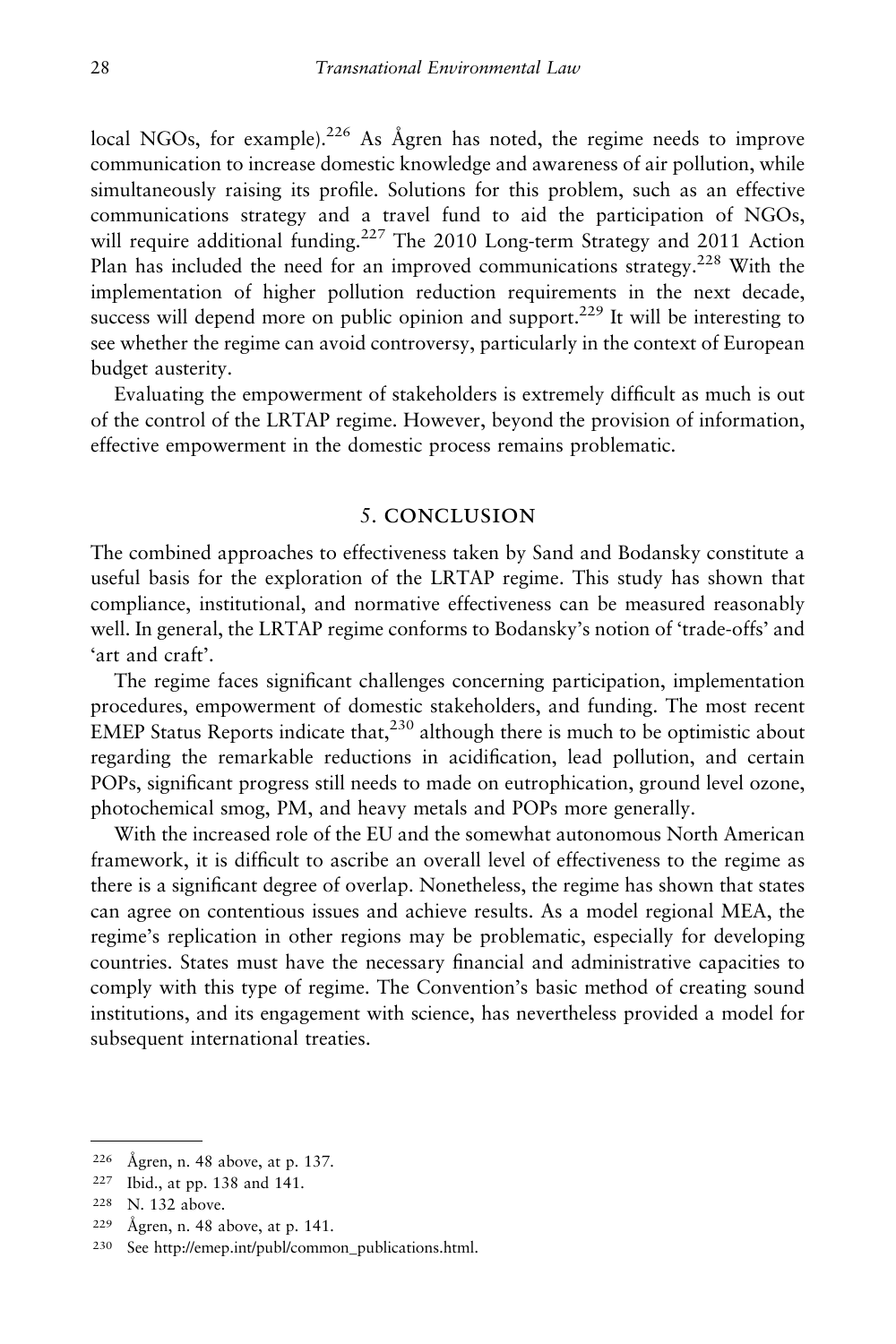## APPENDIX

| Protocol                                                                                                                                                                                         | No. of Parties | <b>Major Objectives</b>                                                                                                                                                                                                                                                                                                 | <b>Compliance Status</b>                                                                                                                                                                                                                                                                                                                                                                                                                                       |
|--------------------------------------------------------------------------------------------------------------------------------------------------------------------------------------------------|----------------|-------------------------------------------------------------------------------------------------------------------------------------------------------------------------------------------------------------------------------------------------------------------------------------------------------------------------|----------------------------------------------------------------------------------------------------------------------------------------------------------------------------------------------------------------------------------------------------------------------------------------------------------------------------------------------------------------------------------------------------------------------------------------------------------------|
| Protocol on Long-term Financing of the Cooperative<br>Programme for Monitoring and Evaluation of the Long-<br>range Transmission of Air Pollutants in Europe (1984 EMEP<br>Protocol <sup>1</sup> | 46             | Set mandatory and voluntary contributions, <sup>2</sup> determined in<br>terms of percentages (budget reviewed and approved by<br>Executive Body on a continuing basis).                                                                                                                                                | Good levels of compliance. Notable case of arrears: Ukraine<br>1996-2001 (in kind contributions, \$175,205 outstanding in<br>$2013$ ). <sup>3</sup>                                                                                                                                                                                                                                                                                                            |
| Protocol on the Reduction of Sulphur Emissions or their<br>Transboundary Fluxes by at least 30 per cent (1985 Sulphur<br>Protocol $I$ ). <sup>4</sup>                                            | 25             | 30% reduction in sulphur emissions by 1993, using 1980 as<br>the base year.                                                                                                                                                                                                                                             | High levels of compliance: by 1993, the overall reduction was<br>~50%; 11 parties reduced by at least $60\%$ . <sup>5</sup>                                                                                                                                                                                                                                                                                                                                    |
| Protocol concerning the Control of Emissions of Nitrogen<br>Oxides or their Transboundary Fluxes (1988 NO <sub>X</sub><br>Protocol). <sup>6</sup>                                                | 35             | Stabilize emissions or transboundary fluxes of $NOx$ so they<br>do not exceed 1987 levels by 1994. Unleaded fuel to be made<br>available to allow the use of catalytic converters. <sup>7</sup>                                                                                                                         | Moderate to high levels of compliance: the overall reduction<br>was 9%. <sup>8</sup> Cases of non-compliance: <sup>9</sup> Ireland (1995-2003); <sup>10</sup><br>Spain (1997-2011); <sup>11</sup> Greece (1998-2013); <sup>12</sup> and Cyprus<br>$(2008–present).$ <sup>13</sup>                                                                                                                                                                              |
| Protocol concerning the Control of Emissions of Volatile<br>Organic Compounds or their Transboundary Fluxes (1991<br>VOCs Protocol). <sup>14</sup>                                               | 24             | 20 parties to reduce non-methane VOC emissions by 30% on<br>the base-year (a choice from 1984 to 1990) by 1999. Canada<br>and Norway to reduce by 30% in their Tropospheric Ozone<br>Management Areas and, along with Bulgaria and Hungary,<br>to limit national emissions to 1988 levels.                              | Moderate levels of compliance: 7 parties compliant by the<br>deadline; 4 states reduced emissions by $16-21\%$ ; <sup>15</sup> by 2006,<br>the EU had reduced by 41%. <sup>16</sup> Cases of non-compliance:<br>Italy (1999–2002); <sup>17</sup> Norway (1999-2006); <sup>18</sup> and Spain<br>$(1999 - 2013)^{19}$                                                                                                                                           |
| Protocol on Further Reduction of Sulphur Emissions (1994<br>Sulphur Protocol II). <sup>20</sup>                                                                                                  | 29             | Parties to ensure, as far as possible, that critical loads are not<br>exceeded in the long-term. Parties had differentiated targets<br>for 2000, 2005 and 2010. The Canadian target applied only<br>in the sulphur oxides management area, South-East Canada.                                                           | All parties met their targets. <sup>21</sup>                                                                                                                                                                                                                                                                                                                                                                                                                   |
| Protocol on Heavy Metals (1998 Heavy Metals Protocol). <sup>22</sup>                                                                                                                             | 33             | Cadmium, lead, and mercury emissions to be controlled and<br>reduced to the reference year (1990, or between 1985 and<br>1995). Emission limit values and best available techniques<br>(BAT) to be applied, within set time-scales, to new and<br>existing major stationary sources. Leaded petrol to be<br>phased out. | Final deadline was end of 2011. Cyprus found in non-<br>compliance with cadmium obligations. <sup>23</sup> From national<br>reported data (1990-2011), lead emissions reduced by 90%,<br>cadmium and mercury emissions by ~60%. Deposition of<br>lead reduced by 75%, cadmium by 51%, and mercury by<br>$37\%$ . <sup>24</sup> The difference between mercury emissions and<br>deposition is as a result of intercontinental transport and<br>natural sources. |

#### Table 1: Compliance with the Protocols' Major Objectives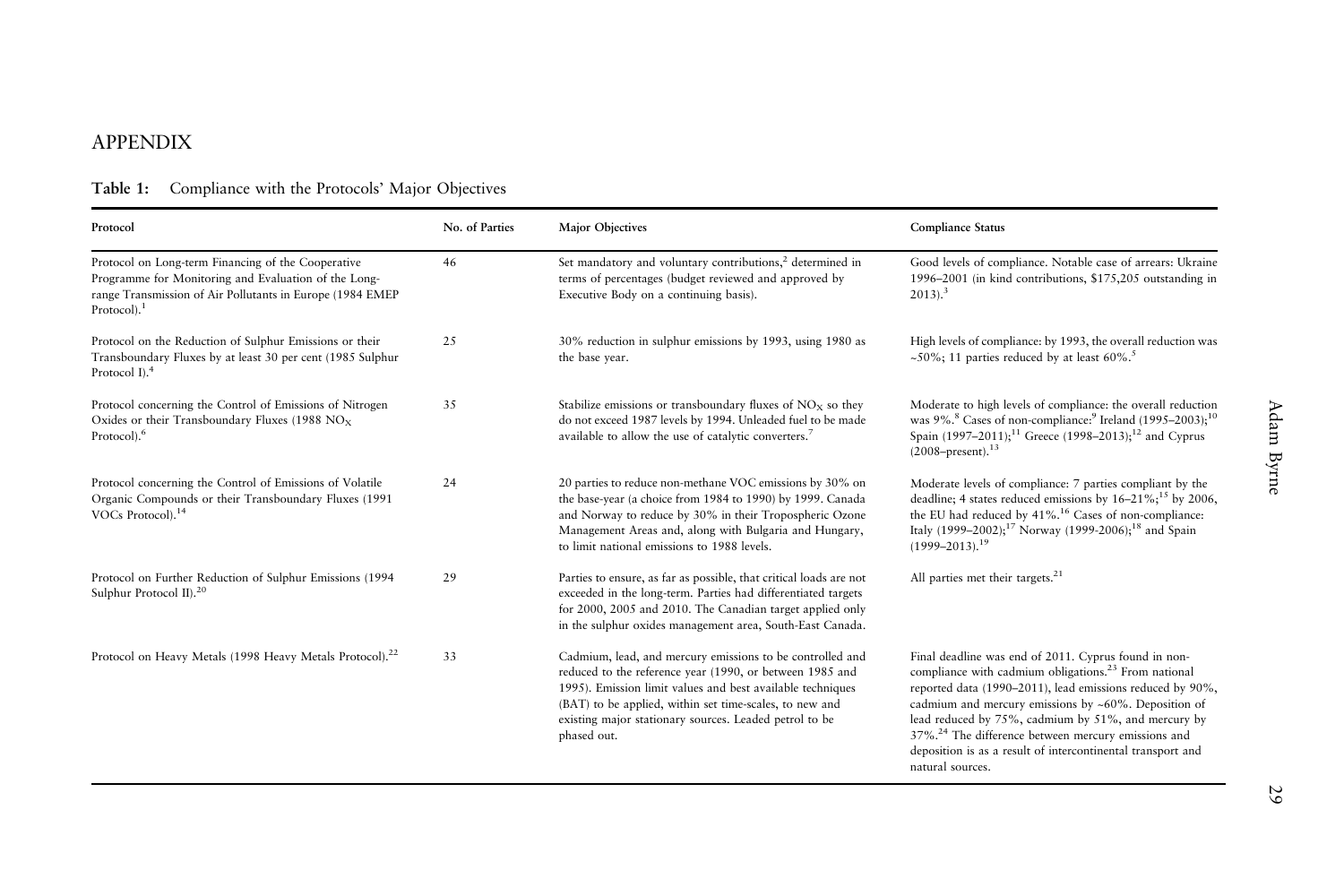Table 1: Continued

| Protocol                                                                                                             | No. of Parties | <b>Major Objectives</b>                                                                                                                                                                                                                                                                                                                                                                                                                                                                                                                                 | <b>Compliance Status</b>                                                                                                                                                                                                                                                                                                                                                                                                                                                                                                                                                                                                                                                                                                                                                                          |
|----------------------------------------------------------------------------------------------------------------------|----------------|---------------------------------------------------------------------------------------------------------------------------------------------------------------------------------------------------------------------------------------------------------------------------------------------------------------------------------------------------------------------------------------------------------------------------------------------------------------------------------------------------------------------------------------------------------|---------------------------------------------------------------------------------------------------------------------------------------------------------------------------------------------------------------------------------------------------------------------------------------------------------------------------------------------------------------------------------------------------------------------------------------------------------------------------------------------------------------------------------------------------------------------------------------------------------------------------------------------------------------------------------------------------------------------------------------------------------------------------------------------------|
| Protocol on Persistent Organic Pollutants (1998 POPs<br>Protocol). $25$                                              | 33             | Parties to control, reduce or eliminate the specified POPs;<br>8 were banned (e.g. toxaphene), 4 scheduled for elimination,<br>4 had severe restrictions placed on them (including DDT and<br>PCBs). Parties were required to reduce dioxins, furans,<br>polycyclic aromatic hydrocarbons (PAHs), and<br>hexachlorobenzene (HCB) emissions to 1990 levels, or an<br>alternative year between 1985 and 1995. Deadline created<br>for the introduction of emission limit values for incineration.<br>Set rules for the disposal of the banned substances. | The objectives were partially achieved: in the EMEP region<br>(1990-2012), polychlorinated biphenyl (PCB)-153 air<br>concentrations decreased by 80%; PAH pollution levels<br>decreased by 30%; dioxin and furan pollution levels<br>decreased by 50%; and HCB pollution levels decreased by<br>almost 90%. <sup>26</sup><br>Cases of non-compliance: Denmark (PAHs, 2006–present); $27$<br>Germany (PAHs, 2010-12); Italy (PAHs, 2010-present);<br>Estonia (dioxins/furans, PAHs, HCB, 2010-present); Latvia<br>(dioxins/furans, PAHs, HCB, 2010–present); <sup>28</sup> and Moldova<br>(missing emissions data for dioxins/furans and PAH<br>emissions, 2011–present). <sup>29</sup>                                                                                                            |
| Protocol to Abate Acidification, Eutrophication and Ground-<br>level Ozone (1999 Gothenburg Protocol). <sup>30</sup> | 26             | Parties to control and reduce emissions of sulphur, $NOx$ ,<br>VOCs and ammonia. The 2010 emission ceilings/targets are<br>based on critical loads. The differentiated reduction targets<br>used 1990 as the base year. Created comprehensive emission<br>limit values for a range of sources; obligation to use BAT.<br>Particulate matter (PM), carbon monoxide (CO), and<br>methane (CH <sub>4</sub> ) were included in the limit values for fuels and<br>new mobile sources.                                                                        | The EB has not yet dealt with compliance with this Protocol.<br>The reductions estimated by EMEP from reported data<br>(1990–2011) was 42% for $NOX$ . Parties exceeding the 2010<br>target: Denmark (by 20%); Belgium $(16\%)$ ; France $(17\%)$ ;<br>Spain (8%); and Luxembourg (100%). <sup>31</sup> Non-methane VOC<br>emissions decreased by 53%. Target not reached by Germany<br>and Luxembourg (by $\sim$ 1%). SO <sub>X</sub> emissions decreased by<br>$\approx$ 70% and all parties achieved their target in 2010–11.<br>Ammonia ( $NH3$ ) emissions decreased by 31%. Six parties<br>exceeded their targets in 2011: Denmark (7%); Croatia<br>(23%); Germany (2%); Finland (20%); Norway (14%); and<br>Spain (8%). CO emissions in the EMEP area decreased by<br>$57\%$ <sup>32</sup> |

Notes:

1 Geneva (Switzerland), 28 Sept. 1984, in force 28 Jan. 1988, available at: http://www.unece.org/env/lrtap/emep\_h1.html.

<sup>2</sup> The EMEP area includes Europe, Turkey and the Southern Caucasus, and the Central Asian states: see http://www.ceip.at/ms/ceip\_home1/ceip\_home/new\_emep-grid.

<sup>3</sup> Chapter XI, para. 73(f), Report of the Executive Body on its  $32<sup>nd</sup>$ session, Geneva (Switzerland), 9–13 Dec. 2013, ECE/EB.AIR/122, available at: http://www.unece.org/index.php?id = 33605#.

4 Helsinki (Finland), 8 July 1985, in force 2 Sept. 1987, available at: http://www.unece.org/env/lrtap/sulf\_h1.html.

 $<sup>5</sup>$  Ibid.</sup>

6 Sofi<sup>a</sup> (Bulgaria), 31 Oct. 1988, in force 14 Feb. 1991, available at: http://www.unece.org/env/lrtap/nitr\_h1.html.

<sup>7</sup> Catalytic converters convert  $NO<sub>X</sub>$  into  $CO<sub>2</sub>$ , nitrogen, and water.

8 See http://www.unece.org/env/lrtap/nitr\_h1.html.

<sup>9</sup> Note all Executive Body Decisions referenced in this table are available at: http://www.unece.org/env/lrtap/executivebody/eb\_decision.html.

 $10$  Decision 2005/5 (ref. 3/02), ECE/EB.AIR/87/Add.1, p. 8, Annex V.

11 Decision 2011/3 (ref. 4/02), ECE/EB.AIR/109/Add.1.